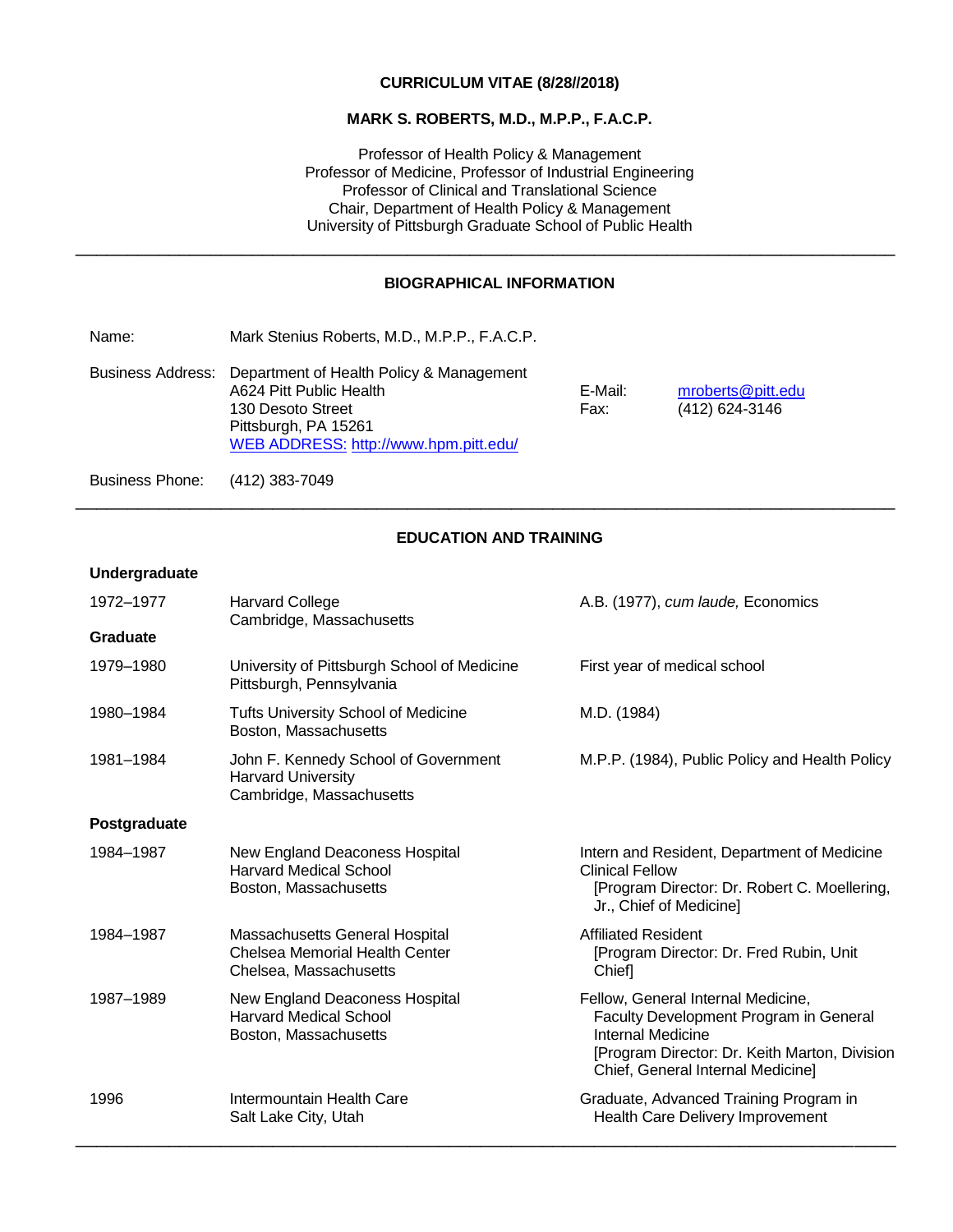## **APPOINTMENTS AND POSITIONS**

# **Academic Appointments**

| 1987-1989<br>1989-1993<br>June 1992<br>1993-1994 | Clinical and Research Fellow, Harvard Medical School, Boston.<br>Instructor in Medicine, Harvard Medical School, Boston.<br>Visiting Professor of Decision Sciences, University of Leiden, Netherlands.<br>Adjunct Assistant Professor of Health Policy and Medical Decision Sciences, Carnegie Mellon University,<br>Pittsburgh. |
|--------------------------------------------------|-----------------------------------------------------------------------------------------------------------------------------------------------------------------------------------------------------------------------------------------------------------------------------------------------------------------------------------|
| 1993-1998                                        | Assistant Professor of Medicine, University of Pittsburgh School of Medicine.                                                                                                                                                                                                                                                     |
| 1998-2002                                        | Associate Professor of Health Services Administration, University of Pittsburgh School of Public Health.                                                                                                                                                                                                                          |
| 1998- present<br>1998-2007                       | Senior Associate and Charter Member, Center for Biomedical Informatics, University of Pittsburgh.<br>Associate Professor of Medicine, University of Pittsburgh School of Medicine.                                                                                                                                                |
| 2000-2010                                        | Chief, Section of Decision Sciences and Clinical Systems Modeling, Division of General Internal<br>Medicine, University of Pittsburgh School of Medicine.                                                                                                                                                                         |
| 2002-2007                                        | Associate Professor of Health Policy and Management, University of Pittsburgh Graduate School of<br>Public Health.                                                                                                                                                                                                                |
| 2003-2007                                        | Associate Professor of Industrial Engineering, University of Pittsburgh School of Engineering.                                                                                                                                                                                                                                    |
| 2005- present                                    | Affiliate Faculty Member, McGowan Institute for Regenerative Medicine, University of Pittsburgh                                                                                                                                                                                                                                   |
| 2005- present                                    | Associate Faculty Member, The CRISMA Laboratory: Clinical Research, Investigation and Systems<br>Modeling of Acute Illness. Department of Critical Care Medicine, University of Pittsburgh.                                                                                                                                       |
| 2007-present                                     | Professor of Medicine, University of Pittsburgh School of Medicine                                                                                                                                                                                                                                                                |
| 2007-2010                                        | Professor of Health Policy and Management (secondary appointment)                                                                                                                                                                                                                                                                 |
| 2007-present                                     | Professor of Industrial Engineering (secondary appointment)                                                                                                                                                                                                                                                                       |
| 2008-present                                     | Professor of Clinical and Translational Science (secondary appointment)                                                                                                                                                                                                                                                           |
| Nov 2009                                         | Dozer Visiting Scholar, Faculty of Health Sciences, Ben Gurion University of the Negev, Be'er Sheva,<br>Israel                                                                                                                                                                                                                    |
| 2010-Present                                     | Professor of Health Policy and Management (with tenure)                                                                                                                                                                                                                                                                           |
| 2010-Present                                     | Chair, Department of Health Policy and Management, University of Pittsburgh Graduate School of Public<br>Health                                                                                                                                                                                                                   |
| 2014-Present                                     | Director, Public Health Dynamics Laboratory (PHDL) University of Pittsburgh Graduate School of Public<br>Health                                                                                                                                                                                                                   |

## **Administrative Appointments**

| 1989-1991    | Medical Director, Emerson College Health Services, Boston.                                                 |
|--------------|------------------------------------------------------------------------------------------------------------|
| 1990-1991    | Medical Director, Employee Health Service, New England Deaconess Hospital, Boston.                         |
| 1991-1993    | Director, Center for Clinical Information Systems, New England Deaconess Hospital, Boston.                 |
| 1993-1998    | Director, Internal Medicine Residency Training Program, Shadyside Hospital, Pittsburgh.                    |
| 1994-1997    | Co-Director, General Medicine Fellowship Training Program, University of Pittsburgh School of Medicine.    |
| 1997-2000    | Medical Director, Department of Informatics and Process Improvement, UPMC Shadyside, Pittsburgh.           |
| 1997-2003    | Director, General Medicine Fellowship Training Program, University of Pittsburgh School of Medicine.       |
| 1998-1999    | Associate Medical Director, Institute for Quality and Medical Management, University of Pittsburgh         |
|              | Medical Center (UPMC) Health System.                                                                       |
| 2001-2004    | Associate Director, Clinical Research Training Program, University of Pittsburgh School of Medicine.       |
| 1993-present | Core Faculty, Center for Research on Health Care, University of Pittsburgh.                                |
| 2000-1010    | Core Curriculum Director, Clinical Research Training Program (Now: Degree Programs in Clinical             |
|              | Research)                                                                                                  |
| 2001-present | Track Director, Outcomes, Effectiveness and Quality, MS program in Clinical Research                       |
| 2004-2009    | Co-Director, Clinical Research Training Program, University of Pittsburgh School of Medicine.              |
| 2005-2007    | Associate Director, Institute for Clinical Research Education, University of Pittsburgh School of Medicine |
| 2007-2010    | Director, Degree-granting Programs, Institute for Clinical Research Education                              |
| 2007-2010    | Director, MS in Clinical Research                                                                          |
| 2007-2010    | Co-Director, PhD in Clinical and Translational Science                                                     |
| 2010-present | Co-Director, Center for Research on Health Care                                                            |
| 2013-2014    | Senior Medical Director, UPMC Health Plan                                                                  |

## **Other Appointments**

1977–1978 Research Assistant, Harvard-MIT Joint Center for Urban Studies, Cambridge [Supervisor: Professor Robert Schaffer].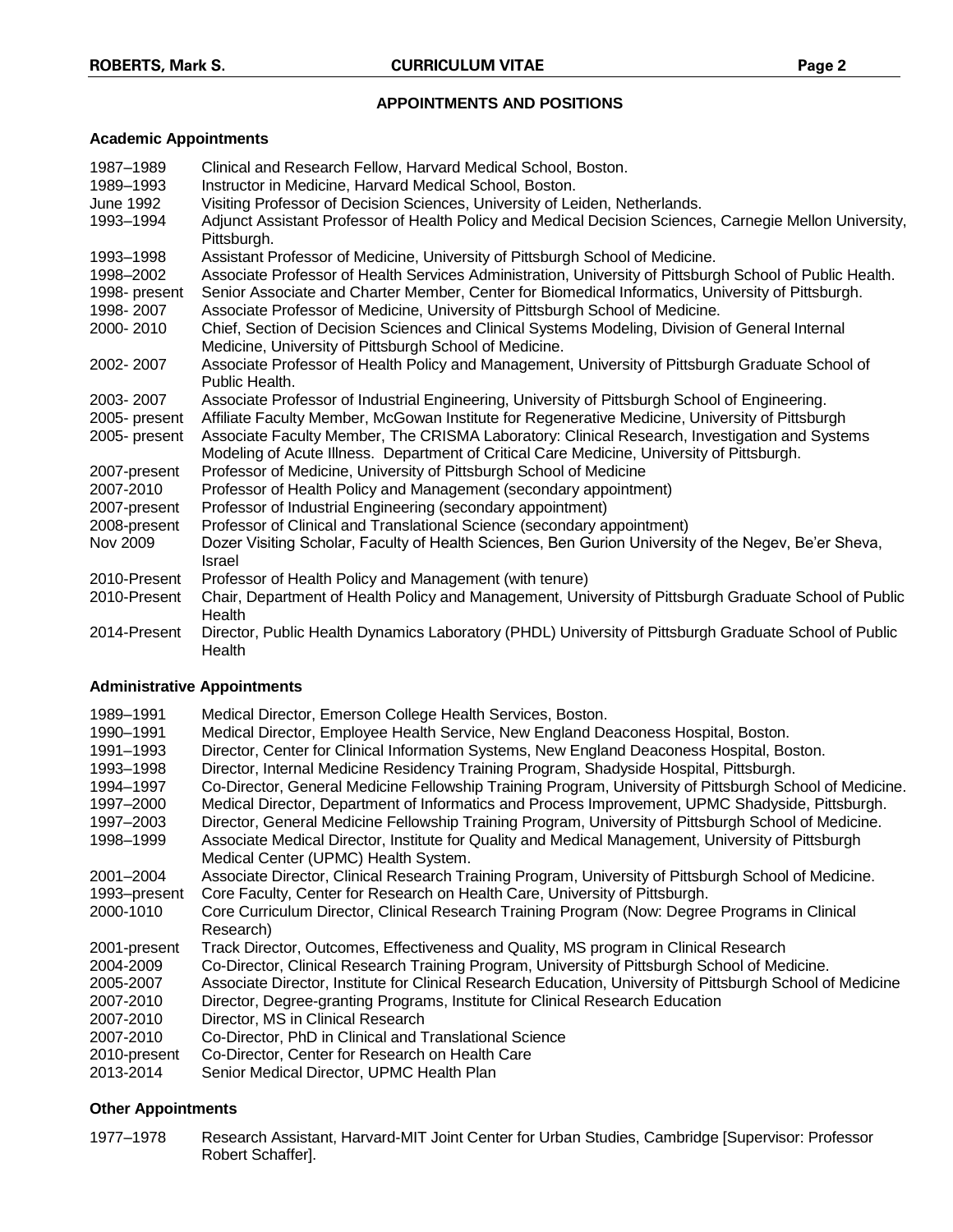| 1978–1979    | Research Assistant, Center for the Analysis of Health Practices, Harvard University School of Public<br>Health, Boston [Supervisor: Professor Bill Hsiao]. |
|--------------|------------------------------------------------------------------------------------------------------------------------------------------------------------|
| 1983–1984    | Computer User Assistant, Office for Information Technology, Harvard University, Cambridge.                                                                 |
| 1978–present | Private Consultant: statistics, data analysis, decision analysis and cost effectiveness analysis,<br>mathematical modeling                                 |
| 1992-present | occasional medical expert witness testimony, various venues                                                                                                |
|              |                                                                                                                                                            |

#### **CERTIFICATION AND LICENSURE**

| 1985       | Diplomat, National Board of Medical Examiners.                                     |
|------------|------------------------------------------------------------------------------------|
| 1989       | Certified, American Board of Internal Medicine (#116274).                          |
| 1994-2004  | Advanced Certification in Geriatric Medicine. American Board of Internal Medicine. |
| 1001, 1001 | Advanced Cardina Life Support                                                      |

1984–1991 Advanced Cardiac Life Support.

1987–1991 Advanced Trauma Life Support.

1987–1993 Massachusetts Medical License (#56535)

1993–present Pennsylvania Medical License (MD-050279-L)

### **MEMBERSHIPS IN PROFESSIONAL AND SCIENTIFIC SOCIETIES**

\_\_\_\_\_\_\_\_\_\_\_\_\_\_\_\_\_\_\_\_\_\_\_\_\_\_\_\_\_\_\_\_\_\_\_\_\_\_\_\_\_\_\_\_\_\_\_\_\_\_\_\_\_\_\_\_\_\_\_\_\_\_\_\_\_\_\_\_\_\_\_\_\_\_\_\_\_

| 1987–1992    | Member, International Society for Technology Assessment.                          |
|--------------|-----------------------------------------------------------------------------------|
| 1988–1993    | Member, American Medical Informatics Association.                                 |
| 1990-1994    | Member, American College of Physicians.                                           |
| 1993-1998    | Member, Association of Program Directors in Internal Medicine.                    |
| 1996-1998    | Member, Association of Pharmacoeconomics and Outcomes Research.                   |
| 2000-2001    | Vice-President, Society for Medical Decision Making.                              |
| 1985-present | Member, Society for Medical Decision Making.                                      |
| 1987-present | Member, Society of General Internal Medicine.                                     |
| 1988-present | Member, Association for Health Services Research, now Academy Health.             |
| 1989-2003    | Member, American Federation for Clinical Research.                                |
| 1990-present | Member, American Public Health Association.                                       |
| 1994-present | Fellow, American College of Physicians.                                           |
| 2003-present | Member, Institute for Operations Research and Management Sciences (INFORMS).      |
| 2004-present | Member, International Society for Pharmacoeconomics and Outcomes Research (ISPOR) |
| 2007-2008    | President Elect, Society for Medical Decision Making                              |
| 2008-2009    | President, Society for Medical Decision Making                                    |
| 2009-2010    | Immediate Past President, Society for Medical Decision Making                     |
| 2012-present | Member, American College of Healthcare Executives (ACHE)                          |

### **HONORS AND DISTINCTIONS**

- 1981–1982 John F. Kennedy Fellow in Public Policy, Kennedy School of Government, Harvard University, Cambridge.
- 1984–1985 Dr. Elmer E. Hinton Prize for "Outstanding Physician in Patient Relationships," New England Deaconess Hospital, Boston.

1989 First Prize, Lee Lusted Postdoctoral Student Competition, "Simulating Complex Disease: Monte Carlo Models with Memory," annual meeting of the Society for Medical Decision Making, Minneapolis, 1989.

1993–1997 Teacher of the Year for 1993, 1994, 1995, 1996, and 1997, UPMC Shadyside Hospital, Pittsburgh, PA.

- 2002 Award for Outstanding Short Course, "Advanced Decision Analysis", Society of Medical Decision Making, 24th Annual Meeting, 2002
- 2003 Cross-Program Faculty Mentoring Award, Association of Clinical Research Training Program Directors (awarded for mentorship of Michael A. Rubin, M.D., Ph.D., Assistant Professor of Medicine, University of Utah).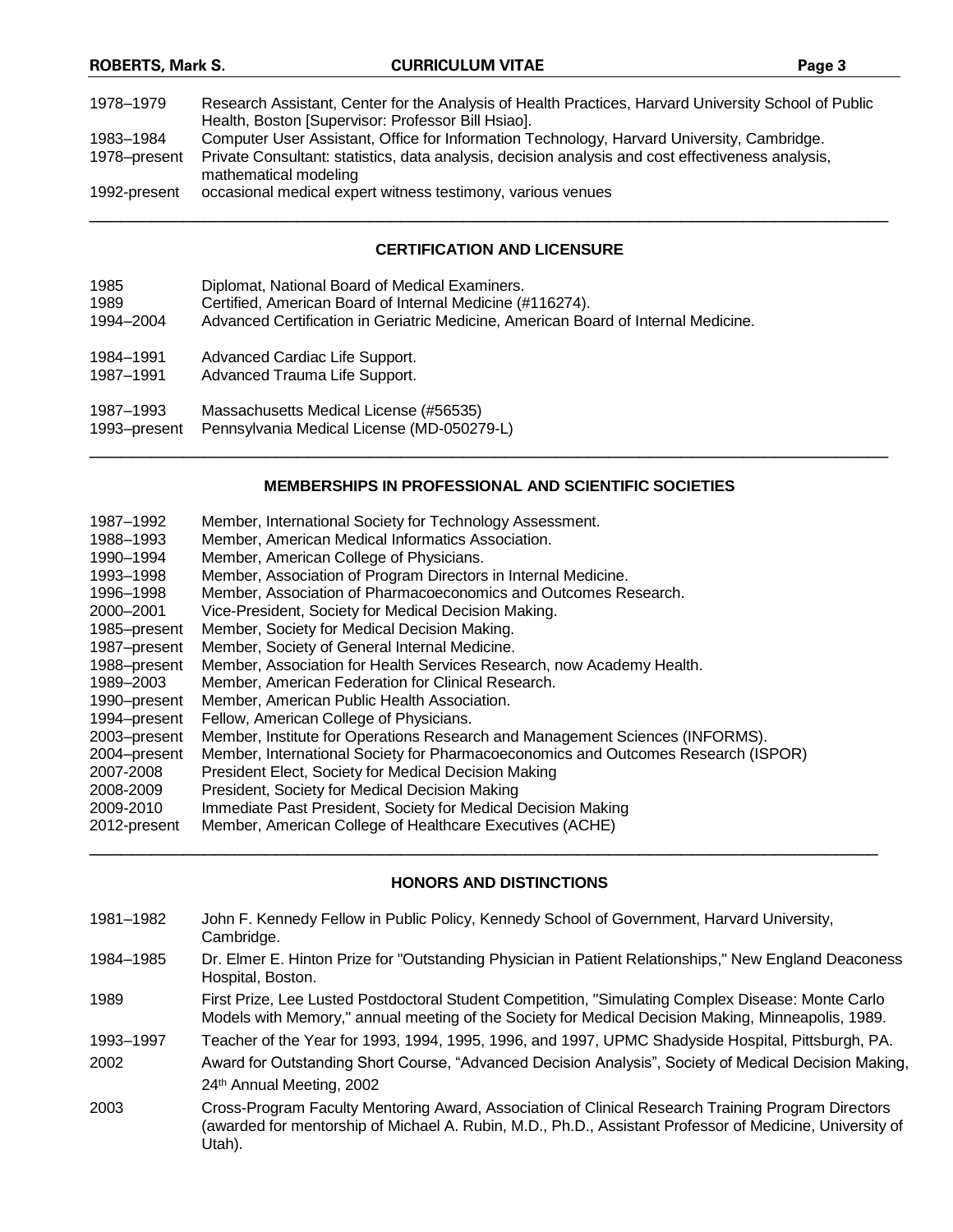| Chancellor's Distinguished Teaching Award, University of Pittsburgh                                                                        |
|--------------------------------------------------------------------------------------------------------------------------------------------|
| Member, University of Pittsburgh Academy of Master Educators.                                                                              |
| Member, Delta Omega National Honor Society                                                                                                 |
| Nominated for the Dr. James L. Craig Endowed Excellence in Education award - University of<br>Pittsburgh, Graduate School of Public Health |
| Lifetime Career Achievement Award - Society for Medical Decision Making (SMDM) Annual Meeting,<br>Miami FL                                 |
|                                                                                                                                            |

### **PUBLICATIONS**

### **Refereed Articles (\* indicates work done by a trainee)**

- 1. Bern MM, **Roberts MS**, Yoburn D. Cyclosporin treatment for aplastic anemia: a case report demonstrating a second response to second exposure to cyclosporin. *American Journal of Hematology*. 1987;24:307-9.
- 2. Zarich SW, Arbuckle BE, Cohen LR, **Roberts MS**, Nesto RW. Diastolic abnormalities in young asymptomatic diabetic patients assessed by pulsed doppler echocardiography. *Journal of the American College of Cardiology*. 1988;11:114- 20.
- 3. Friedman LS, **Roberts MS**, Brett AS, Marton KI. Management of asymptomatic gallstones in the diabetic patient: a decision analysis. *Annals of Internal Medicine*. 1988;109:913-9.
- 4. Freeman R, **Roberts MS**, Friedman LS, Broadbridge C. Autonomic function and human immunodeficiency virus infection. *Neurology.* 1990;40:575-80.
- 5. Freeman R, Saul JP, **Roberts MS**, Berger RD, Broadbridge C, Cohen RC. Spectral analysis of heart rate in diabetic autonomic neuropathy. *Archives of Neurology.* 1991;48:185-90.
- 6. **Roberts MS**, D'Agostino RB, Dillon M, Odell P. Technology assessment in the Framingham Heart Study. *International Journal of Technology Assessment in Health Care.* 1991;7(2):156-70.
- 7. Klawansky S, Antczak-Bouckoms A, Barr J, Burdick E, **Roberts MS**, Wyshak G, Mosteller F. Using medical registries and data sets for technology assessment: an overview of seven case studies. *International Journal of Technology Assessment in Health Care.* 1991;7(2):194-9.
- 8. Nesto RW, Phillips RT, Kett KG, McAuliffe LS, **Roberts MS**, Hegarty P. Effect of nifedipine on total ischemic activity and circadian distribution of myocardial ischemic episodes in angina pectoris. *American Journal of Cardiology.* 1991;67:128-32.
- 9. Friedman LS, Samet JH, **Roberts MS**, Hudlin M, Hans P. Inquiry about victimization experiences: a survey of patient preferences and physician practices. *Archives of Internal Medicine*. 1992;152:1186-90.
- 10. Schulte L, **Roberts MS**, Zimmerman C, Ketler J, Simon LS. A quantitative assessment of limited joint mobility in diabetics: a goniometric analysis of upper extremity passive range of motion. *Arthritis and Rheumatism*. 1993;36(10):1429-43.
- 11. \*Ahluwalia JS, **Roberts MS**, Calkins DR. Housestaff knowledge of prevention guidelines. *American Journal of Health Promotion.* 1993;8(2):101-4.
- 12. Sonnenberg FA, **Roberts MS**, Tsevat J, Barry M, Kent DL. Toward a peer review process for medical decision analysis models. *Medical Care.* 1994;32(suppl 7):JS52-64.
- 13. \*Saitz R, Mayo-Smith MF, **Roberts MS**, Redmond H, Bernard D, Calkins DR. Individualized treatment for alcohol withdrawal: a randomized double-blind controlled trial. *JAMA*. 1994;272:519-23.
- 14. Brett AS, **Roberts MS**. Screening for vitamin B<sup>12</sup> deficiency in psychiatric patients. *Journal of General Internal Medicine.* 1994;9:522-4.
- 15. Collins LA, Samore MH, **Roberts MS**, Luzzati R, Jenkins RL, Lewis DW, Karchmer AW. Risk factors for invasive fungal infections complicating orthotopic liver transplantation. *Journal of Infectious Diseases*. 1994;170:644-52.
- 16. **Roberts MS**. Decision analysis fosters physician/patient decision making. *Pharmaconcepts.* 1995;2(1):9-10.
- 17. Freeman R, Weiss ST, **Roberts MS**, Zbikowski SM, Sparrow DS. Relationship between heart rate variability and measures of body habitus. *Clinical Autonomic Research*. 1995;5:261-6.
- 18. Bode RH Jr, Lewis KP, Zarich SW, Pierce ET, **Roberts MS**, Kowalchuck GJ, Satwicz PR, Gibbons GW, Hunter JA, Espanola CC. Cardiac outcomes after peripheral vascular surgery: comparison of general and regional anesthesia. *Anesthesiology*. 1996;84(1):3-13.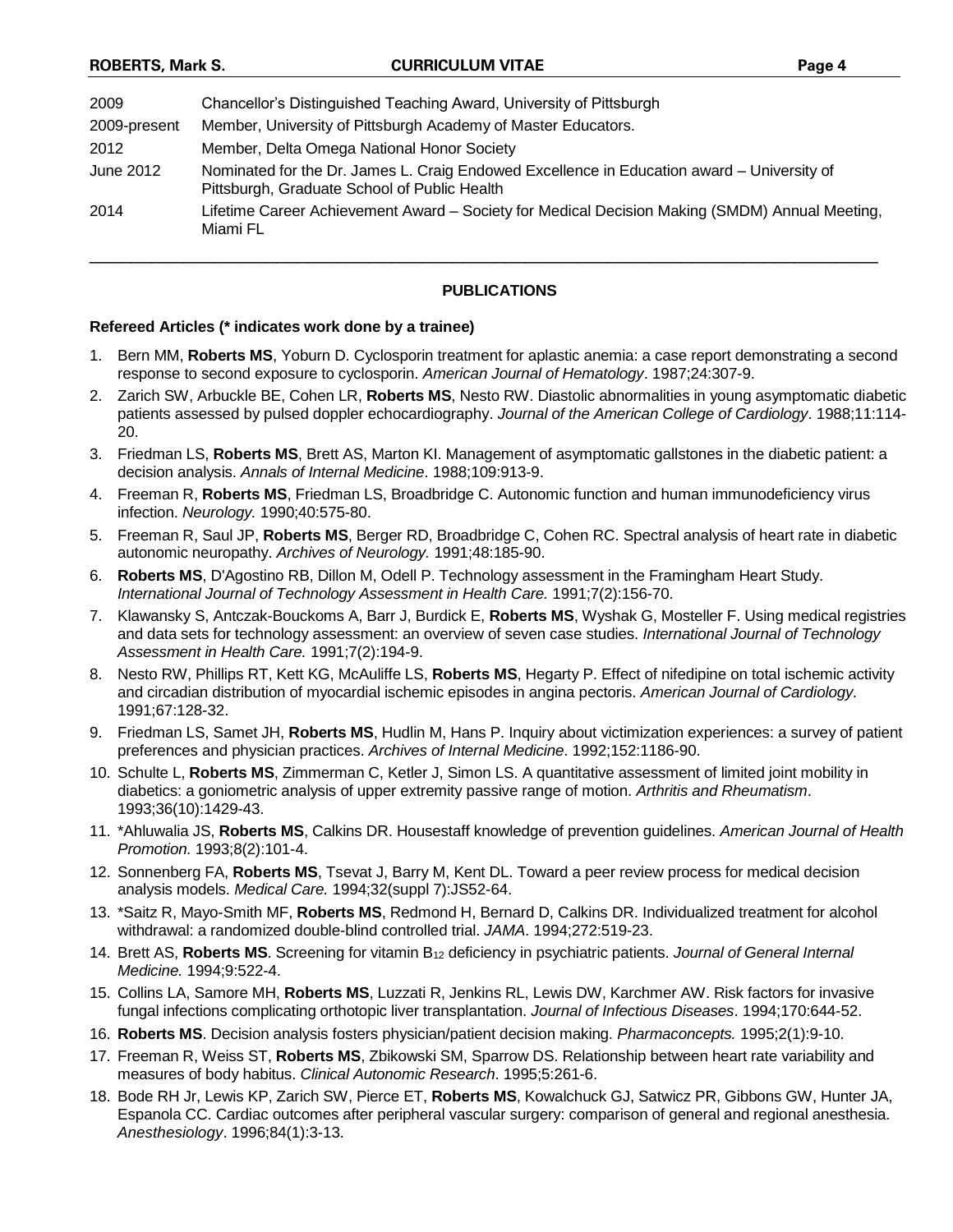- 19. \*Smith KJ, **Roberts MS**. Cost-effectiveness of newer antiviral agents for herpes zoster: is the evidence spotty? *Journal of Infectious Diseases.* 1998;178(suppl 1):S85-90.
- 20. \*Smith KJ, **Roberts MS**. Cost-effectiveness of early treatment with oral acyclovir in adults with chickenpox. *Pharmacoeconomics.* 1998;13(5, pt 2):645-51.
- 21. Merryman T, Sharbaugh D, **Roberts MS**. Informatics and process improvement: the clinical design unit. *Journal of Nursing Administration.* 1999;29(6):55-61.
- 22. \*Smith KJ, **Roberts MS.** Cost-effectiveness of vaccination strategies in adults with no history of chickenpox. *American Journal of Medicine*. 2000;108:723-9.
- 23. \*Smith KJ, **Roberts MS.** Cost-effectiveness of sildenafil. *Annals of Internal Medicine.* 2000*;*132:933-7.
- 24. \*Smith KJ, **Roberts MS**. Antiviral therapies for herpes zoster infections: are they economically justifiable? *Pharmacoeconomics.* 2000*;*18(2):95-104.
- 25. Angus DC, Rubenfeld GD, **Roberts MS**, Curtis JR, Connors AE, Pinsky MR. Understanding costs and costeffectiveness in critical care: report from the Second American Thoracic Society Workshop on Outcomes Research. *American Journal of Respiratory and Critical Care Medicine*. 2002;165:540-50.
- 26. \*Smith KJ, **Roberts MS.** Cost-effectiveness of newer treatment strategies for influenza. *American Journal of Medicine.* 2002;113:300-7.
- 27. \*King JT Jr, **Roberts MS**. Validity and reliability of the Short Form-36 in cervical spondylotic myelopathy. *Journal of Neurosurgery: Spine*. 2002;97(suppl 2):180-5.
- 28. \*Smith KJ, **Roberts MS**. Pharmacoeconomics of antiviral therapies for herpes zoster infections. *Expert Review of Pharmacoeconomics and Outcomes Research*. 2002;2(6):527-34.
- 29. \*King JT Jr, McGinnis KA, **Roberts MS**. Quality of life assessment with the Medical Outcomes Study Short Form-36 among patients with cervical spondylotic myelopathy. *Neurosurgery.* 2003;52(1):113-20.
- 30. \*King JT Jr, Justice AC, **Roberts MS**, Chang CH, Fusco JS. Long-term HIV/AIDS survival estimation in the highly active antiretroviral therapy era. *Medical Decision Making.* 2003*;*23:9-20.
- 31. Beddhu S, Samore MH, **Roberts MS**, Stoddard GJ, Pappas LM, Cheung AK. Creatinine production, nutrition, and glomerular filtration rate estimation. *Journal of the American Society of Nephrology.* 2003;14:1000-5.
- 32. \*King JT Jr, Styn MA, Tsevat J, **Roberts MS**. "Perfect health" versus "disease-free": the impact of anchor point choice on the measurement of preferences and the calculation of disease-specific disutilities. *Medical Decision Making*. 2003;23(3):212-25.
- 33. Calabrese AT, Cholka K, Lenhart SE, McCarty B, Zewe G, Sunseri D, **Roberts MS**, Kapoor W. Pharmacist involvement in a multidisciplinary-designed inpatient medication education program*. American Journal of Health-System Pharmacy.* 2003;60(10):1012-8.
- 34. \*Stahl JE, **Roberts MS**, Gazelle S. Optimizing management and financial performance of the teaching ambulatory care clinic*. Journal of General Internal Medicine.* 2003;18(4):266-74.
- 35. Beddhu S, Samore MH, **Roberts MS**, Stoddard GJ, Ramkumar N, Pappas LM, Cheung AK. Impact of timing of initiation of dialysis on mortality*. Journal of the American Society of Nephrology.* 2003;14(9):2305-12.
- 36. Angus DC, Clermont G, Watson RS, Linde-Zwirble WT, **Roberts MS**. Cost-effectiveness of inhaled nitric oxide in the treatment of neonatal respiratory failure in the United States. *Pediatrics.* 2003;112:1351-60.
- 37. \*Bryce CL, Angus DC, Switala J, **Roberts MS**, Tsevat J. Health status versus utilities of patients with end-stage liver disease: results from the Optimal Timing of Liver Transplantation Project. *Quality of Life Research.*  2004*;*13:773-82.
- 38. \*King JT Jr, Tsevat J, Moossy JJ, **Roberts MS**. Preference-based quality of life measurement in patients with cervical spondylotic myelopathy. *Spine.* 2004;29(11):1271-80.
- 39. \*Williams BA, Kentor ML, Vogt MT, Vogt W, Coley KC, Valalik S, Williams JP, **Roberts MS**, Chelly JE, Harner CD, Fu FH. Economics of nerve block pain management after anterior cruciate ligament reconstruction. *Anesthesiology*. 2004;100(3):697-706.
- 40. \*King JT Jr, Tsevat J, **Roberts MS**. Positive association between current health and health values for hypothetical disease states. *Medical Decision Making.* 2004*;*24:367-78.
- 41. **Roberts MS**, Angus DC, Bryce CL, Valenta Z, Weissfeld L. Survival after liver transplantation in the United States: a disease-specific analysis of the UNOS database. *Liver Transplantation*. 2004;10(7):886-97.
- 42. Mendeloff J, Ko K, **Roberts MS**, Byrne M, Dew MA. Procuring organ donors as a health investment: how much should we be willing to spend? *Transplantation.* 2004;78(12):1704-10.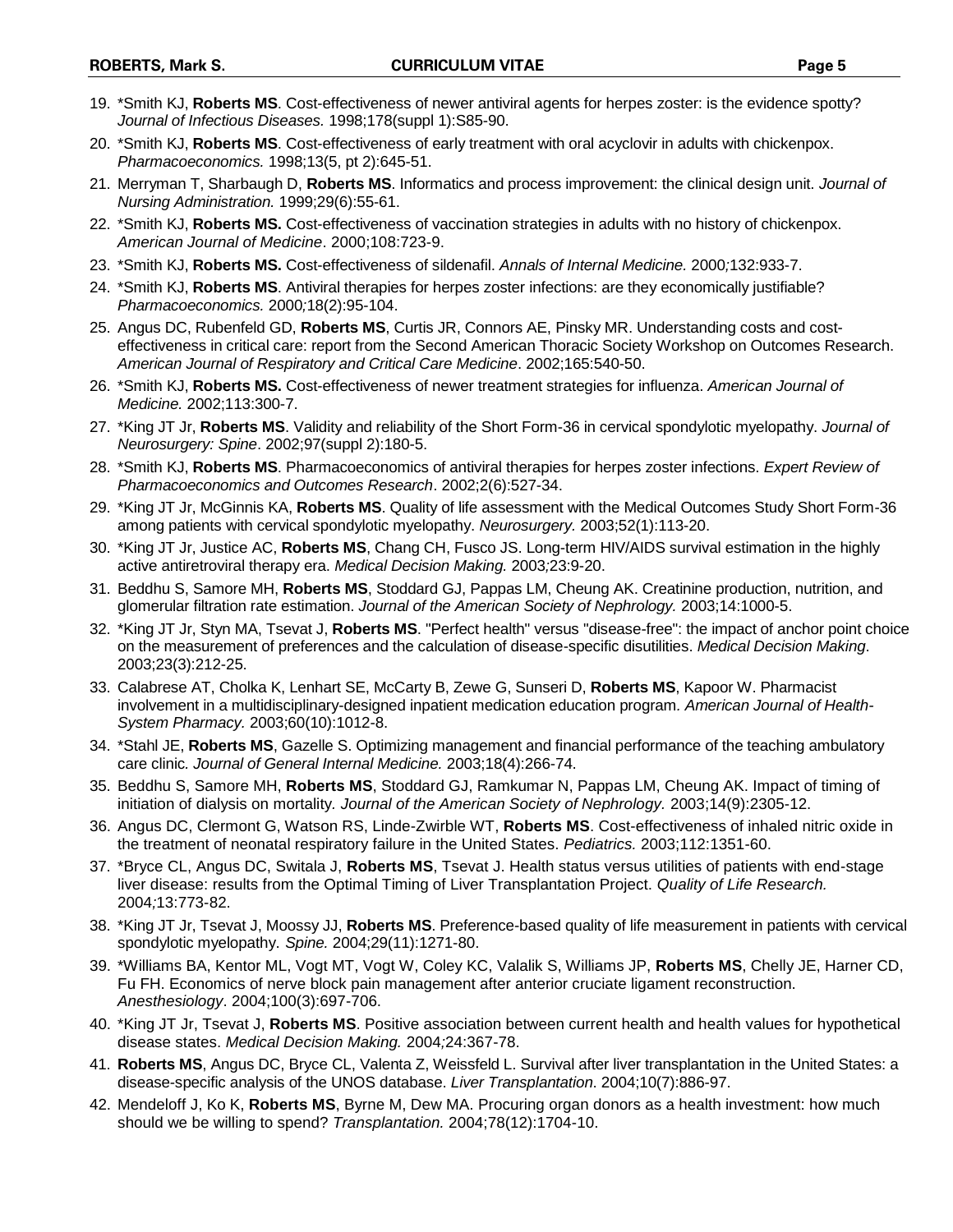- 43. \*Kreke J, Schaefer AJ**, Roberts MS**. Simulation and critical care modeling. *Current Opinions in Critical Care.*  2004;10(5):395-8.
- 44. \*Alagoz O, Maillart LM, Schaefer AJ, **Roberts MS**. The optimal timing of living-donor liver transplantation. *Management Science.* 2004*;*50(10):1420-30.
- 45. \*King JT Jr, Yonas H, Horowitz MB, Kassam AB, **Roberts MS**. A failure to communicate: patients with cerebral aneurysms and vascular neurosurgeons. *Journal of Neurology, Neurosurgery, and Psychiatry*. 2005;76:550-4.
- 46. \*Stahl JE, Kong N, Shechter SM, Schaefer AJ, **Roberts MS**. A methodological framework for optimally reorganizing liver transplant regions. *Medical Decision Making.* 2005;25:35-46.
- 47. \*King JT Jr, Tsevat J, **Roberts MS**. Preference-based quality of life in patients with cerebral aneurysms. *Stroke.*  2005;36:303-9.
- 48. \*Aujesky DA, Smith KJ, Cornuz JD, **Roberts MS**. Cost-effectiveness of low-molecular-weight heparin for secondary prophylaxis of cancer-related venous thromboembolism. *Thrombosis and Haemostasis.*  2005;93(3):592-9.
- 49. \*Smith KJ, **Roberts MS**. Quality of life utility values for erectile function and sildenafil treatment. *Clinical Drug Investigation.* 2005;25(2):99-105.
- 50. \*King JT Jr, Horowitz MB, Kassam AB, Yonas H, **Roberts MS**. The Short Form-12 and the measurement of health status in patients with cerebral aneurysms: performance, validity, and reliability. *Journal of Neurosurgery.* 2005;102:489-94.
- 51. \*Shechter SM, Bryce CL, Alagoz O, Kreke JE, Stahl JE, Schaefer AJ, Angus DC, **Roberts MS**. A clinically based discrete-event simulation of end-stage liver disease and the organ allocation process. *Medical Decision Making.*  2005;25(2):199-209. PMID 15800304
- 52. Tabas G, Rubin F, Hanusa BH, **Roberts MS**. Expectations of groups versus pairs of attendings and residents about phone communications and bedside evaluation of hospitalized patients. *Teaching and Learning in Medicine.*  2005;17(3):217-27.
- 53. \*King JT Jr, Moossy JJ, Tsevat J, **Roberts MS**. Multi-modal assessment of surgery for cervical spondylotic myelopathy. *Journal of Neurosurgery: Spine.* 2005;2:526-34.
- 54. Kraemer KL, **Roberts MS**, Horton NJ, Palfai T, Samet JH, Freedner N, Tibbetts N, Saitz R. Health utility ratings for a spectrum of alcohol-related health states. *Medical Care.* 2005; 43(6):541-50.
- 55. \*Aujesky D, Smith KJ, **Roberts MS**. Oral anticoagulation strategies after a first idiopathic venous thromboembolic event. *American Journal of Medicine.* 2005;118(6):625-35.
- 56. \*Braithwaite RS, Justice AC, Chang CC, Fusco JS, Raffanti SR, Wong JB, **Roberts MS**. Estimating the proportion of individuals infected with human immunodeficiency virus who will die of comorbid diseases. *American Journal of Medicine.* 2005;118(8):890-98.
- 57. Stoffman MJ, **Roberts MS**, Tsevat J, King JT Jr. Cervical spondylotic myelopathy, depression, and anxiety: a cohort analysis of 89 patients. *Neurosurgery.* 2005;57:307-13.
- 58. \*Aujesky D, Smith KJ, Cornuz J, **Roberts MS**. Cost-effectiveness of low-molecular-weight heparin for treatment of pulmonary embolism*. Chest.* 2005;128(3):1601-1610. PMID:16162764
- 59. \*King JT Jr, Kassam AB, Horowitz MB, Yonas H, Tsevat J, **Roberts MS**. Mental health, anxiety, and depression in patients with cerebral aneurysms. *Journal of Neurosurgery.* 2005; 103:636-641.
- 60. \*Alagoz O, Bryce CL, Shechter S, Schaefer A, Chang J, Angus DC, **Roberts MS**. Incorporating biological natural history in simulation models: empiric estimates of the progression of end-stage liver disease. *Medical Decision Making.* 2005;25:620-32 PMID 16282213
- 61. \*King JT Jr, Tsevat J, Lave JR, **Roberts MS**. Willingness to pay for a quality-adjusted life-year in neurosurgical disease: implications for societal health care resource allocation. *Medical Decision Making*. 2005;25:667-77
- 62. \*Braithwaite S, Fridsma D, **Roberts MS**. The cost-effectiveness of strategies to reduce mortality from an intentional release of aerosolized Anthrax spores. *Medical Decision Making*. 2006;26:182-193 PMID:16525172
- 63. \*King JT Jr, Horowitz MB, Tsevat J, **Roberts MS.** What do patients with cerebral aneurysms know about their condition? *Neurosurgery.* 2006;58 (5):824-30
- 64. \*Smith KJ, Ness RB, **Roberts MS**. Hospitalization for pelvic inflammatory disease: a cost-effectiveness analysis. *Sexually Transmitted Diseases*. 2006;33 (8):1-5
- 65. \*Shechter SM, Schaefer AJ, Braithwaite RS, **Roberts MS**. Increasing the efficiency of Monte Carlo cohort simulations with variance reduction techniques. *Medical Decision Making*. 2006;26 (5):550-553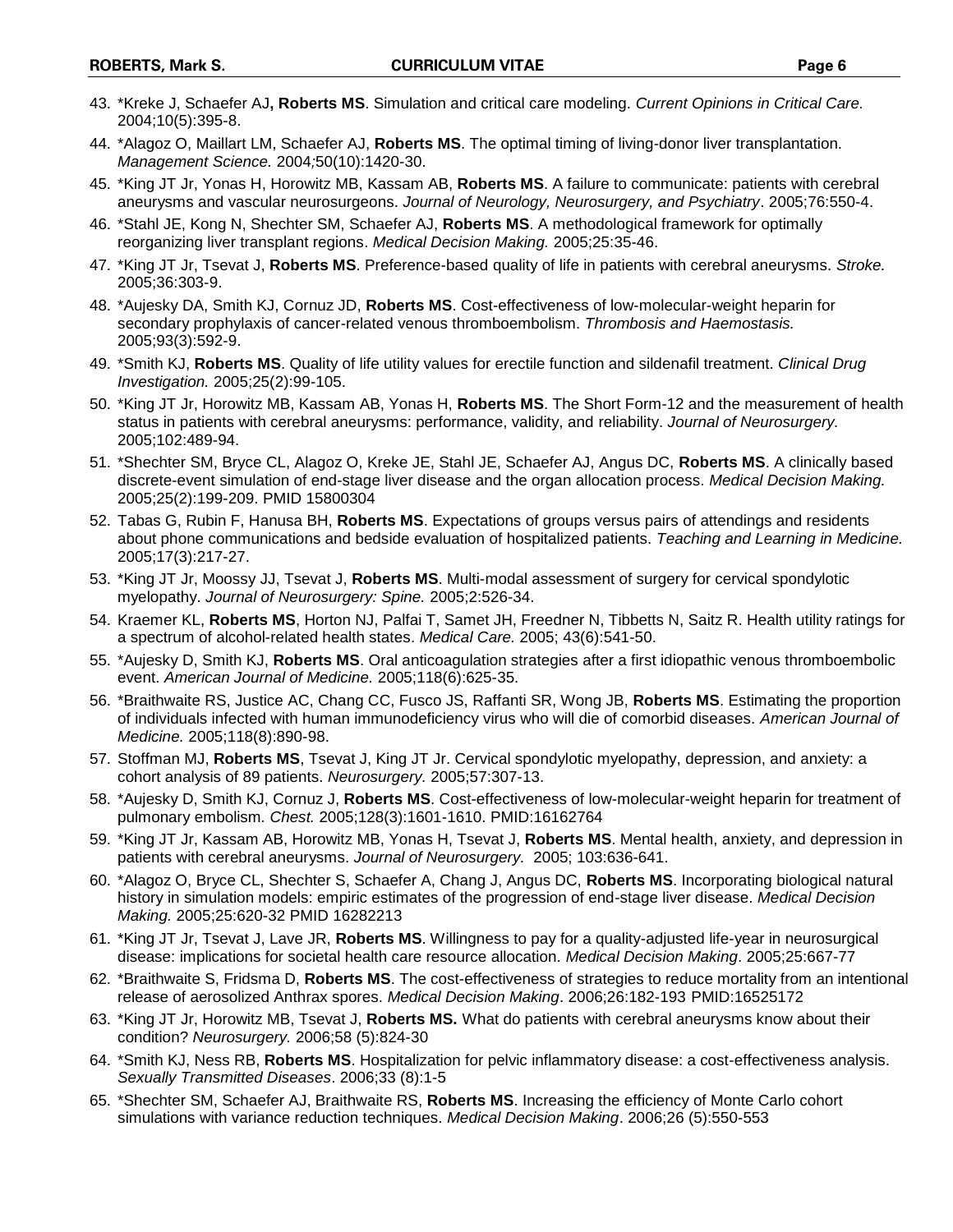- 66. \*King JT Jr, Tsevat J, **Roberts MS**. The physical performance test and the evaluation of functional status in patients with cerebral aneurysms*. Journal of Neurosurgery*. 2006;104 (4):525-530
- 67. \*Smith KJ, Barnato AE, **Roberts MS**. Teaching medical decision modeling: A qualitative description of student errors and curriculum responses. *Medical Decision Making* 2006;26:583-588
- 68. **Roberts MS**. The use of decision analysis for understanding the impact of diagnostic testing errors in pathology*. American Journal of Clinical Pathology* 124 (suppl 1- Pathology Pattern Reviews) 2006;S126:S136
- 69. \*Zgibor JC, Piatt GA, Ruppert K, Orchard TJ, **Roberts MS**. Deficiencies of cardiovascular risk prediction models in type 1 diabetes. *Diabetes Care*. 2006;29 (8):1860-1865
- 70. \*King JT, DiLuna ML, Cicchetti DV, Tsevat J, **Roberts MS**. Cognitive functioning in patients with cerebral aneurysms measured with the Mini Mental State Examination and the Telephone Interview for Cognitive Status. *Neurosurgery*. 2006;59 (4): 803-811
- 71. \*Braithwaite RS, Shechter S, **Roberts MS**, Schaefer A, Bangsberg DR, Harrigan PR, Justice AC. Explaining variability in the relationship between adherence to antiretroviral medications and HIV mutation accumulation. *Journal of Antimicrobial Chemotherapy.* 2006;58 (5): 1036-43
- 72. Braithwaite RS, **Roberts MS**, Justice AC. Incorporating quality of evidence into decision analytic modeling. *Annals of Internal Medicine.* 2007;146: 133-141
- 73. Saitz R, Palfai TP, Cheng DM, Horton NJ, Freedner N, Dukes K, Kraemer KL, **Roberts MS**, Guerriero RT, Samet, JH. Brief intervention for unhealthy alcohol use in hospitalized medical patients: a randomized-controlled effectiveness trial. *Annals of Internal Medicine.* 2007;146:167-176.
- 74. \*Alagoz O, Maillart LM, Schaefer AJ, **Roberts MS**. Determining the acceptance of cadaveric livers using an implicit model of the waiting list. *Operations Research*. 2007;55 (1): 24-36
- 75. Ahmad J, Bryce C, Cacciarelli T, **Roberts MS**. Differences in access to liver transplantation: Disease severity, waiting time, and transplantation center volume. *Annals of Internal Medicine.* 2007;146:707-713
- 76. \*Smith KJ, **Roberts MS**. Sequential medication strategies for postherpetic neuralgia: a cost-effectiveness analysis. *Journal of Pain.* 2007;8 (5): 396-404
- 77. Braithwaite RS, Shechter S, Chang CCH, Schaefer A, **Roberts MS**. Estimating the rate of accumulating drug resistance mutations in the HIV genome. *Value in Health*. 2007; 10 (3): 201-213
- 78. \*Campbell KA, Berger RP, Ettaro L, **Roberts MS**. Cost-effectiveness of head CT in infants with possible inflicted traumatic brain injury. *Pediatrics*, 2007;120 (2): 295-304. PMID:17671055
- 79. Ness RB, Koopman JS, **Roberts MS**. Causal system modeling in chronic disease epidemiology: A proposal. *Annals of Epidemiology*. 17(7):564-8, 2007 Jul.
- 80. \*Braithwaite RS, Conigliaro J, **Roberts MS**, Shechter S, Schaefer A, McGinnis K, Rodriguez MC, Rabenek L, Bryant K, Justice AC, MD, PhD. Estimating the Impact of Alcohol Consumption on Survival for HIV+ Individuals *AIDS Care*. 19(4):459-66, 2007 Apr
- 81. \*Smith KJ, Cook RL, **Roberts MS**. Time from sexually transmitted infection acquisition to pelvic inflammatory disease development: influence on the cost-effectiveness of different screening intervals. *Value in Health.* Sep-Oct;10(5):358-66, 2007. PMID:
- 82. \*Alagoz O, Maillart LM, Schaefer AJ, **Roberts, MS**. Choosing among living-donor and cadaveric livers. *Management Science.* 53(11):1702-1715, 2007
- 83. \*Braithwaite RS, Kozal M, Chang CCH, **Roberts MS**, Fultz S, Goetz M, Gibert C, Rodriguez-Barradas M, Mole L, Justice AC. Adherence, virologic responses and immunologic outcomes for HIV-infected veterans starting combination antiretroviral therapies. *AIDS* 2007 Jul 31;21(12):1579-89. PMID 17630553
- 84. Ruppert K, **Roberts MS**, Orchard TJ, Zgibor JC. Cardiovascular disease risk prediction in Type 1 Diabetes: Accounting for the differences. *Diabetes Res Clin Pract* 2007 Nov;78(2):234-7. PMID: 17467846
- 85. Palfai TP, Cheng DM, Samet JH, Kraemer KL, **Roberts MS**, Saitz R. Depressive symptoms and subsequent alcohol use and problems: a prospective study of medical inpatients with unhealthy alcohol use. *J Stud Alcohol Drugs* 2007 Sep;68(5):673-80. PMID: 17690800
- 86. \*Smith KJ, Ness RB, Wiesenfeld HC, **Roberts MS**. Cost-Effectiveness of alternative outpatient pelvic inflammatory disease treatment strategies. *Sex Transm Dis* 2007 Dec;34(12):960-6. PMID: 18077847
- 87. \*Saka G, Kreke, JE, Schaefer AJ, Angus DC, **Roberts MS**. Use of dynamic microsimulation to predict disease progression in patients with pneumonia-related sepsis. *Critical Care* 2007;11(4):146. PMID: 17570835, PMCID: PMC2206430
- 88. \*Braithwaite RS, Concato J, Chang CC, **Roberts MS**, Justice AC. A framework for tailoring clinical guidelines to comorbidity at the point of care. *Arch Int Med* 2008 Jun 9;168(11):1230-1. PMID: 18039996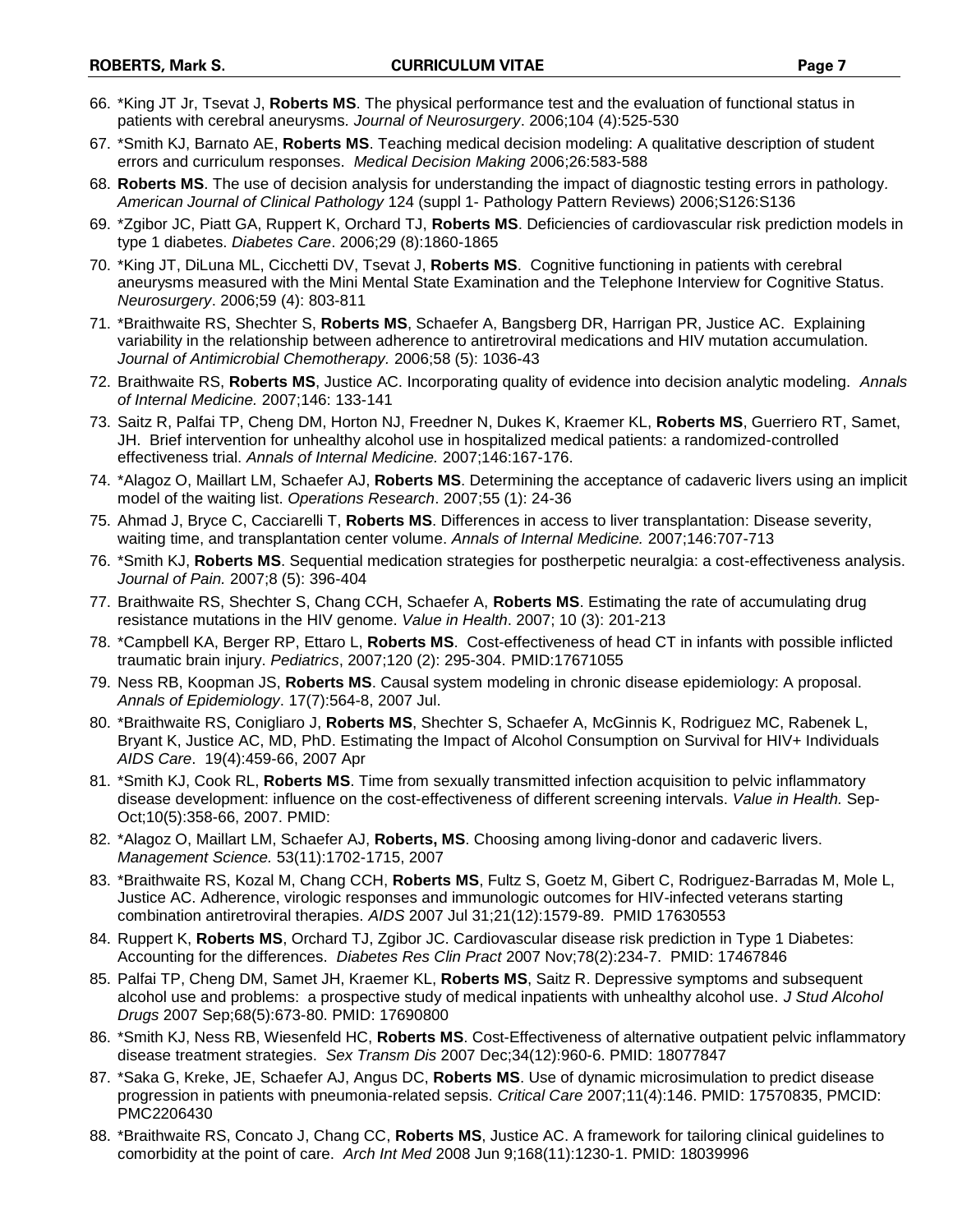- 89. Kahn JM, Linde-Zwirble WT, Wunsch H, Barnato AE, Iwashyna TJ, **Roberts MS**, Lave JR, Angus DC. Potential value of regionalized intensive care for mechanically ventilated medical patients. *American Journal of Respiratory and Critical Care Medicine*. 177:285-291, 2008 PMID: 18006884 PMCID: PMC2218846.
- 90. \*Braithwaite RS, **Roberts MS**, Chang CCH, Goetz MB, Gibert CL, Rodriguez-Barradas MC, Shechter S, Schaefer AJ, Nucifora K, Koppenhaver R, Justice AC. The influence of alternative thresholds for initiating HIV treatment on life expectancy and quality-adjusted life expectancy: A decision model. *Ann Intern Med.* 2008 Feb 5;148(3):178-85 PMID: 18252681 PMCID: PMC3124094.
- 91. Dickinson DM, Arrington CJ, Fant G, Levine G, Schaubel DE, Pruett TL, **Roberts MS**, Wolfe RA. SRTR Program-Specific Reports on Outcomes: A Guide for the New Reader. *Am J Transplant.* 2008 Apr;8(4 Pt 2):1012-1026 PMID: 18336703
- 92. Shechter SM, Bailey MD, Schaefer AJ, **Roberts MS**. The optimal time to initiate HIV therapy under ordered health states. *Operations Research*. 2008; 56: 20-33
- 93. \*Smith KJ, Zimmerman RK, Lin CJ, Nowalk MP, Ko FS, McEllistrem C, **Roberts MS**. Alternative strategies for adult pneumococcal polysaccharide vaccination: A cost-effectiveness analysis. *Vaccine.* 2008 Mar;26(11): 1420-31 PMID: 18272262
- 94. \*Smith KJ, Tsevat J, Ness RB, Wiesenfeld HC, **Roberts MS**. Quality of life utilities for pelvic inflammatory disease health states. *Sex Transm Dis*. 2008 Mar;35(3):307-311 PMID: 18032995
- 95. Middleton DB, Chyongchiou JL, Smith KJ, Zimmerman RK, Nowalk MP, **Roberts MS**, Fox DE. Economic Evaluation of Standing Order Programs to Increase Pneumococcal Vaccination Rates in Hospitalized Elderly. *Infect Control Hosp Epidemiol*. 2008 May;29(5): 395-397. PMID: 18521990
- 96. \*Braithwaite RS, Meltzer D, King J, Paltiel D, Leslie D, **Roberts MS**. What does the value of modern medicine say about the \$50,000-per-quality-adjusted life-year decision rule? *Medical Care.* 2008 Apr;46: 349-356 PMID: 18362813
- 97. \*Sandikci B, Maillart LM, Schaefer AJ, Alagoz O, **Roberts MS**. Estimating the patient's price of privacy in liver transplantation. *Operations Research*. 2008; 56; 1393-1410
- 98. \*Kreke J, Bailey M, Schaefer AJ, Angus DC, **Roberts MS**. Modeling hospital discharge policies for patients with pneumonia-related sepsis. *IIE Transactions.* 2008; 40; 853-860
- 99. \*Byrne MM, Weissfeld J, **Roberts MS**. Anxiety, Fear of Cancer and Perceived Risk of Cancer Following Lung Cancer Screening. *Medical Decision Making*. 2008; 28; 917 PMID: 18725404
- 100. \*Lee BL, Bedford VL, **Roberts MS**, Carley KM. Virtual epidemic in a virtual city: simulation the spread of influenza in a United States metropolitan area. *Translational Research*. 2008; Vol. 151, Issue 6, Pages 275-287 PMID: 18514138, PMCID: PMC2753587, NIHMS54350.
- 101. King JT, Tsevat J, **Roberts MS**. Cognitive impairment and preferences for current health. *Health Qual Life Outcomes*. 2009 Jan 9;7:1 PMID: 19134191, PMCID: PMC2633318
- 102. King JT, Brandt CA, Tsevat J, **Roberts MS**. A national internet-based survey of cerebral aneurysm preferencebased quality of life. *Neurosurgery*. 2009, 64:249–255 PMID: 19190454
- 103. King JT, Brandt CA, Tsevat J, **Roberts MS**. Measuring preference-based quality of life using the EuroQol EQ-5D in patients with cerebral aneurysms. *Neurosurgery*. 2009 Sep;65(3):565-573. PMID: 19687702
- 104. King JT Jr, Tsevat J, **Roberts MS**. Impact of the scale upper anchor on health state preferences. *Med Decis Making.* 2009 Mar-Apr;29(2):257-66. PMID: 19047763
- 105. Braithwaite RS, **Roberts MS**, Goetz MB, Gibert CL, Rodriguez-Barradas MC, Nucifora K, Justice AC. Do benefits of earlier antiretroviral treatment initiation outweigh harms for individuals at risk for poor adherence? *Clin Infect Dis* 2009 Mar 15;48(6):822-6. PMID: 19210173, PMCID: PMC3032571
- 106. Saitz R, Palfai TP, Cheng DM, Horton NJ, Dukes K, Kraemer KL, **Roberts MS**, Guerriero RT, Samet JH. Some Medical Inpatients with Unhealthy Alcohol Use May Benefit From Brief Intervention. *J Stud Alcohol Drugs*. 2009 May;70(3):426-35. PMID: 19371494 PMCID: PMC2670748
- 107. Barnato AE, Farrell MH, Chang CH, Lave JR, **Roberts MS**, Angus DC. Development and Validation of Hospital "End-of-Life" Treatment Intensity Measures. *Med Care*. 2009 Oct;47(10):1098-1105. PMID: 19820614 PMCID: PMC2777615
- 108. \*Nayak S, **Roberts MS**, Greenspan SL. Factors Associated with Diagnosis and Treatment of Osteoporosis in Older Adults. *Osteoporosis Int.* 2009 Nov;20(11):1963-67. PMID: 19151910, PMCID: PMC2765627
- 109. \*Nayak S, **Roberts MS**, Greenspan SL. Osteoporosis screening preferences of older adults. *J Clin Densitom*. 2009 Jul-Sep;12(3):279-86. Epub 2009 Jul 9. PMID:19546018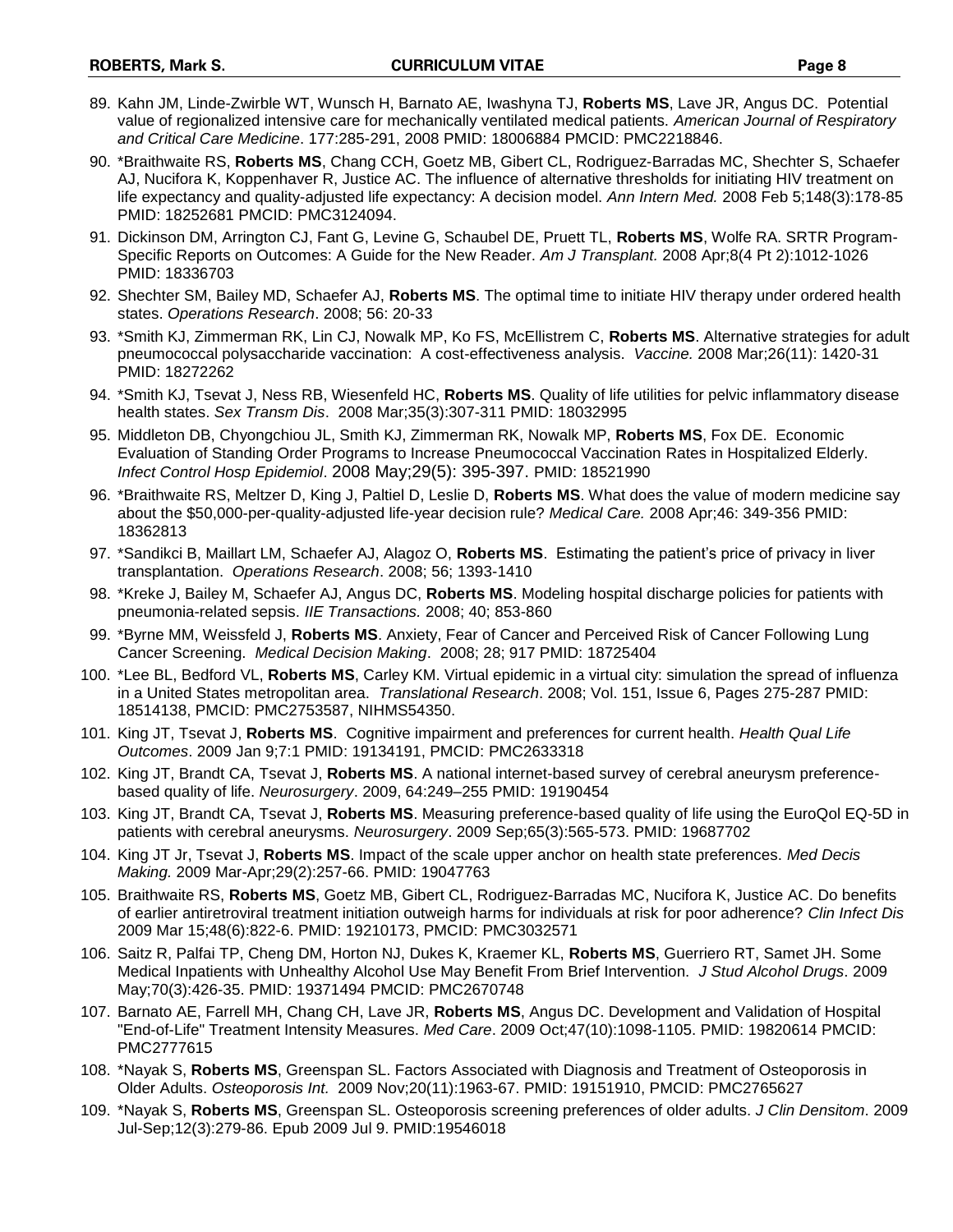- 110. Smith KJ, Zimmerman RK, Nowalk MP, **Roberts MS**. Age, revaccination, and tolerance effects on pneumococcal vaccination strategies in the elderly: a cost-effectiveness analysis. *Vaccine* 2009 May 21;27(24):3159–64. PMID: 19446186
- 111. Kapoor A, Kraemer K, Smith K, **Roberts MS**, Saitz R. Cost-effectiveness of screening for unhealthy alcohol use with % carbohydrate deficient transferrin: results from a literature-based decision analytic computer model. *Alcohol Clin Exp Res.* 2009 Aug;33(8):1440-9. PMID: 19426168 PMCID: PMC2758076
- 112. Bryce CL, Angus DC, Arnold RM, Chang CCH, Farrell M, Manzarbeitia C, Mario I, Campbell M, **Roberts MS**. Sociodemographic differences in early access to liver transplantation services. *American Journal of Transplantation*. 2009 Sep;9(9):2092-101. PMID: 19645706 PMCID: PMC2880404
- 113. \*Nayak S, **Roberts MS**, Chang CC, Greenspan SL. Health Beliefs about Osteoporosis and Osteoporosis Screening in Older Women and Men. *Health Educ J*. 2010 Sep;69(3):267-276. PMID: 21643516, PMCID: PMC3104936
- 114. Justice AC, McGinnis K, Skanderson M, Chang J, Fultz S, Braithwaite RS, **Roberts MS**, Gibert C, Covinsky K, Rimland D, Ousler KA, Rodriguez-Barradas M, Brown S, Goetz M, May M, Mattocks K, Bryant K for the VACS Project Team. Towards a Combined Prognostic Index for Survival in HIV Infection: The Role of "Non-HIV" Biomarkers. *HIV Medicine*. 2010 Feb;11(2):143-5. PMID: 19751364, PMCID: PMC3077949
- 115. \*Alagoz O, Hsu H, Schaefer AJ, **Roberts, MS**. Markov decision processes: A tool for sequential decision making under uncertainty. *Medical Decis Making.* 2010 Jul-Aug;30(4):474-83. PMID: 20044582
- 116. \*Shechter SM, Alagoz O, **Roberts MS**. Irreversible Treatment Decisions under Consideration of the Research and Development Pipeline for New Therapies. *IEE Transactions.* 42(9): 632-642, 2010.
- 117. Barnato AE, Chang CH, Farrell MH, Lave JR, **Roberts MS**, Angus DC. Is Survival better at hospitals with higher "end of life" treatment intensity? *Medical Care*. 2010 Feb;48(2):125-32. PMID: 20057328 [PubMed – indexed for MEDLINE]
- 118. Braithwaite RS, Omokaro C, Justice AC, Nucifora K, **Roberts MS**. Can broader diffusion of value-based insurance design increase benefits from US healthcare without increasing costs? *PLoS Medicine*. 2010 Feb 16;7(2): PMID: 20169114, PMCID: PMC2821897
- 119. Smith KJ, Raymund M, Nowalk MP, **Roberts MS**, Zimmerman RK. Cost-effectiveness of pneumococcal polysaccharide vaccine among healthcare workers during an influenza pandemic. Am J Manag Care. 2010 Mar;16(3):200-6. PMID: 20225915, PMCID: PMC2918289
- 120. Braithwaite RS, Fiellin D, Nucifora K, Bryant K, **Roberts MS**, Kim N, Justice AC. Evaluating interventions to improve antiretroviral adherence: How much of an effect is required for favorable value? *Value Health.* 2010 Aug;13(5):535-42. PMID: 20345544, PMCID: PMC3032536
- 121. Smith KJ, Hsu HE, **Roberts MS**, Kramer KM, Orchard TJ, Piatt GA, Seidel MC, Zgibor JC, Bryce, CL. Cost-Effectiveness Analysis of Efforts to Reduce Risk of Type 2 Diabetes and Cardiovascular Disease in a Southwestern Pennsylvania Underserved Community, 2005-2007. *Preventing Chronic Disease*. 2010 Sep;7(5), A109. PMID: 20712936, PMCID: PMC2938403
- 122. Zgibor JC, Ruppert K, Orchard TJ, Soedamah-Muthu SS, Fuller J, Chaturvedi N, **Roberts MS**. Development of a coronary heart disease risk equation for type 1 diabetes: the Pittsburgh CHD in type 1 diabetes risk model. *Diabetes Research and Clinical Practice*. 2010 Jun;88(3):314-21. PMID: 20236721, PMCID: PMC2891292.
- 123. **Roberts MS**, Nucifora K, Braithwaite RS. Using Mechanistic Models to Simulate Comparative Effectiveness Trials of Therapy and to Estimate Long-Term Outcomes in HIV Care, *Medical Care*, 2010 Jun;48(6 Suppl): S90-S95. PMID: 20473184
- 124. Braithwaite RS, Fiellin DA, Nucifora K, Bryant K, **Roberts MS,** Kim N, Justice AC. Evaluating interventions to improve antiretroviral adherence: how much of an effect is required for favorable value? *Value in Health*. 13(5):535-42, 2010. PMID: 20345544
- 125. Byrne MM, Koru-Sengul T, Zhao W, Weissfeld JL, **Roberts MS**. Health Care use after screening for lung Cancer*. Cancer* 116(20):4793-9, (October 15, 2010). PMID: 20597136, PMCID: PMC3062436
- 126. \*Kong N, Schaefer AJ, Hunsaker B, **Roberts MS**. Maximizing the Efficiency of the U.S. Liver Allocation System through Region Design. *Management Science*.56(12):2111-2122, 2010
- 127. Erkin Z, Bailey MD, Maillart LM, Schaefer AJ, **Roberts MS**. Eliciting Patients' Revealed Preferences: An Inverse Markov Decision Process Approach. *Decision Analysis*. 7(4):358-365, 2010
- 128. Dedhia RC, Smith KJ, Johnson JT, **Roberts MS**. The Cost-Effectiveness of Community-Based Screening for Oral Cancer in High-Risk Males in the United States: Markov Decision Analysis Approach. *Laryngoscope*. 121(5):952- 60, (May 2011). PMID: 21384383, PMCID: PMC3082601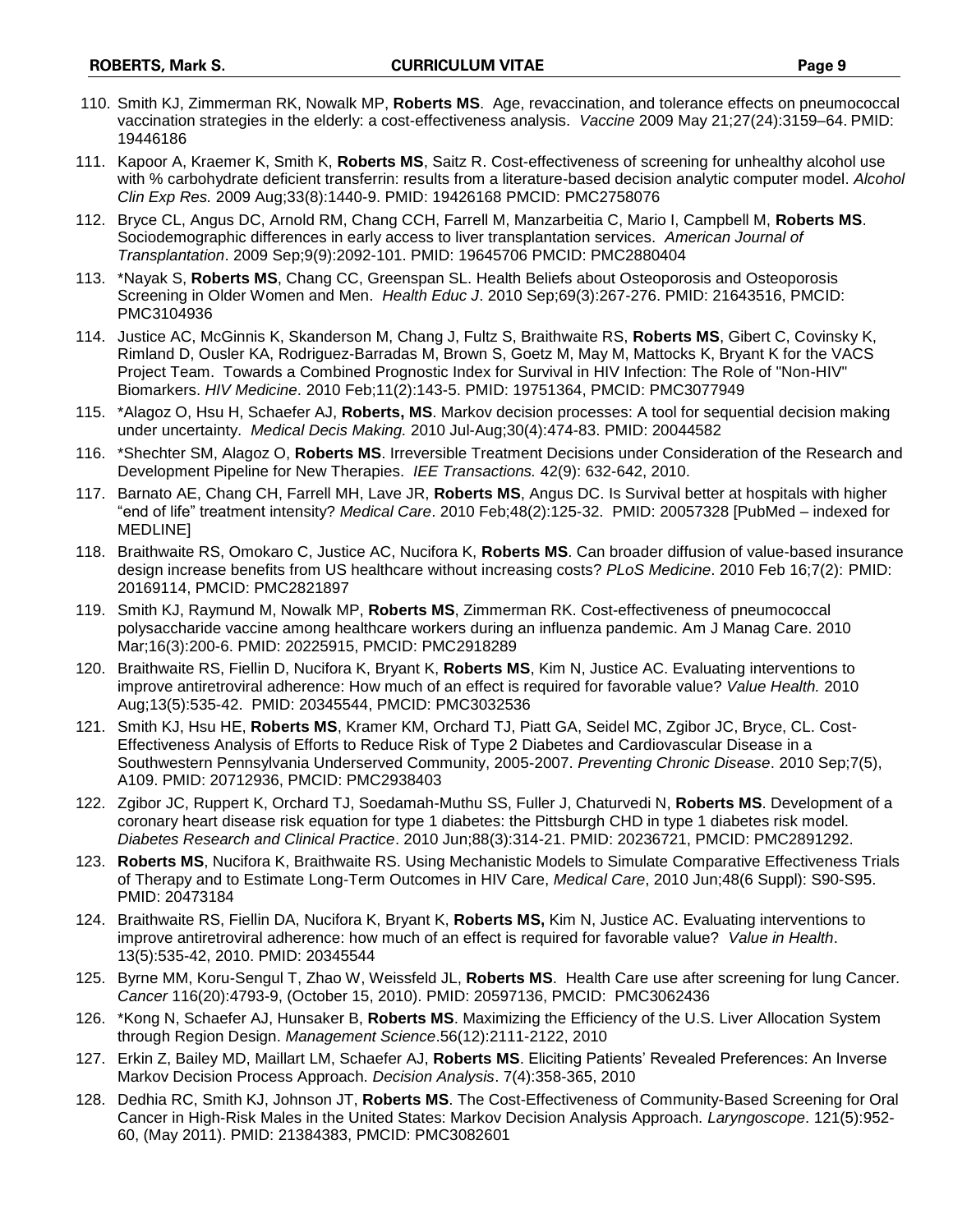- 129. Furlan A, Patil A, Park B, Chang CCH, **Roberts MS**, Bae KT. Accuracy and reproducibility of blood clot burden quantification with pulmonary CT angiography. *AJR* 2011; 196:516-523 (March 2011). PMID: 21343492
- 130. Clermont G, Kong L, Weissfeld LA, Lave JR, Rubenfeld GD, **Roberts MS**, Connors AF, Bernard GR, Thompson T, Wheeler AP, Angus DC. The effect of pulmonary artery catheter use on costs and long-term outcomes of acute lung injury. PLoS ONE 6(7): e22512. doi:10.1371/journal.pone.0022512. Published July 21, 2011. PMCID: PMC3141060.
- 131. Shneider BL, **Roberts MS**, Soltys K. The HMS *Birkenhead* Docks in Brazil: Pediatric End-Stage Liver Disease Times Three. *Liver Transplantation* 16:415-419, 2010. PMID 20373451
- 132. \*Kuo S, Bryce CL, Zgibor JC, Wolf DL, **Roberts MS**, Smith KJ. Cost-effectiveness of implementing the chronic care model for diabetes care in a military population. *J Diabetes Sci Technol*. 2011 May 1;5(3):501-13. PMID:21722566
- 133. \*Ozaltin OY, Prokopev OE, Schaefer AJ, **Roberts MS**. Optimizing the social benefits of the annual influenza vaccine: A stochastic programming approach. *Operations Research* 59(5), September-October 2011, pp 1131- 1143.
- 134. \*Nayak S, **Roberts MS**, Greenspan S. Comparative Effectiveness and Cost-Effectiveness of Strategies to Screen for Osteoporosis in Postmenopausal Women. *Annals of Internal Medicine*. 2011 Dec 6;155(11):751-761 PMID:22147714
- 135. Heilbrun ME, Yu J, Smith KJ, Dechet CB, Zagoria RJ**, Roberts MS**. The cost-effectiveness of immediate treatment, percutaneous biopsy and active surveillance for the diagnosis of the small solid renal mass: evidence from a Markov model. *J Urol.* Jan 2012;187(1):39-43. PMID: 22088331
- 136. Nayak S, **Roberts MS**, Greenspan SL. Impact of generic alendronate cost on the cost-effectiveness of osteoporosis screening and treatment. *PLoS One*. 2012;7(3):e32879. Epub 2012 Mar 13. PMID:22427903
- 137. **Roberts MS**, Russell LB, Paltiel DA, Chambers M, McEwan P. Krahn M, On behalf of the ISPOR-SMDM Modeling Good Research Practices Task Force. Conceptual Modeling: A Report of the ISPOR-SMDM Modeling Good Research Practices Task Force. *Value Health*. 2012 Sept-Oct;15(6):828-34. PMID 22999132.
- 138. Furlan A, Aghayev a, Chang CC, Patil A, Jeon KN, Park B, Fetzer DT, Saul M, **Roberts MS**, Bae KT. Short-term Mortality in Acute Pulmonary Embolism: Clot Burden and Signs of Right Heart Dysfunction at CT Pulmonary Angiography. *Radiology* 2012 October; 265(1):283–293. PMID 22993221; PMCID: PMC3447174
- 139. Sandikci B, Maillart LM, Schaefer AJ, Alagoz O, **Roberts MS**. Alleviating the Patient's Price of Privacy Through a Partially Observable Waiting List. *Management Science.* 2013, 59(8) pp1836-1854
- 140. Fischer GS, Hess R, Landeen BM, Weimer M, Zieth CR, Dong X, Clark S, **Roberts MS**. Electronic reminders to patients within an interactive patient health record. *Telemed J E Health.* 2013 Jun;19(6):497-500. PMID: 23611639
- 141. \*Yuo T, Braithwaite RS, Kraemer K, Chang J, **Roberts MS**. Applying the payoff time framework to carotid artery disease management. *Med Decis Making*. 2013 Nov;33(8):1039-50. PMID 23784846
- 142. \*Khojandi A, Maillart LM, Prokopyev OA, **Roberts MS**, Brown T, Barrington WW. Optimal Implantable Cardioverter Defibrillator (ICD) Generator Replacement. *INFORMS Journal on Computing*. Articles in Advance, pp. 1–16, 2014
- 143. Marin JR, Weaver MD, Barnato AE, Yabes JG, Yealy DM, **Roberts MS**. Variation in emergency department head computed tomography use for pediatric head trauma. *Acad Emerg Med* 2014 Sep;21(9):987-95. PMID 25269579
- 144. \*Kabiri M, Jazwinski AB, **Roberts MS**, Schaefer AJ, Chhatwal J. The Changing Burden of Hepatitis C Infection in the United States: Model-based Predictions. *Ann Intern Med*. 2014 Aug 5;161(3):170-80. PMID 25089861; PMCID PMC4356484
- 145. \*Khademi A, Braithwaite RS, Saure D, Schaefer AJ, Nucifora K, **Roberts MS**. Should expectations about the rate of new antiretroviral drug development impact the timing of HIV treatment initiation and expectations about treatment benefits? *PLoS One*. 2014 Jun 25;9(6):e98354. PMID 24963883; PMCID PMC4070901
- 146. Braithwaite RS, Nucifora KA, Kessler J, Toohey C, Mentor SM, Uhler LU, **Roberts MS**, Bryant K. Impact of Interventions Targeting Unhealthy Alcohol Use in Kenya on HIV Transmission and AIDS-Related Deaths. *Alcohol Clin Exp Res*. 2014 Apr;38(4):1059-67. Epub 2014 Jan 15. PMID 24428236; PMCID PMC4017636
- 147. Zieth C, Chia LR, **Roberts MS**, Fischer G, Clark S, Weimer M, Hess R. The Evolution, Use, and Effects of Personal Health Records: A Narrative Review. electronic *Journal of Health Informatics forthcoming*
- 148. Donohue JM, Belnap BH, Men A, He F, **Roberts MS**, Schulberg HC, Reynolds CF, Rollman BL. Twelve-month cost-effectiveness of telephone-delivered collaborative care for treating depression following CABG surgery: a randomized controlled trial. *Gen Hosp Psychiatry*. 2014 Sept-Oct;36(5):453-9. Epub 2014 May 21. PMID 24973911; PMCID PMC4138244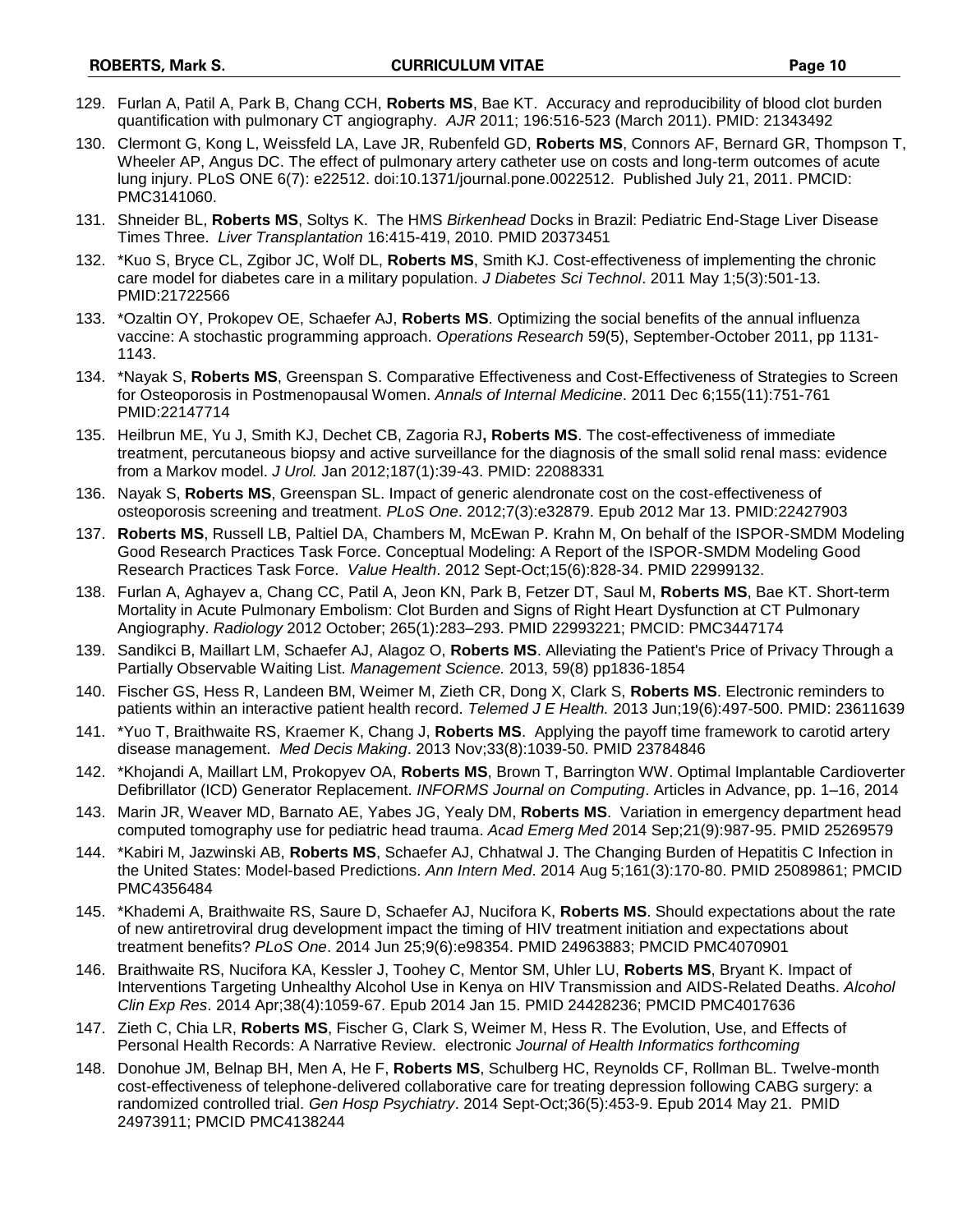- 149. Hess R, Fischer GS, Dong X, Weimer M, Zeith C, Clark S**, Roberts MS**. Patterns of Response to Patient-Centered Decision Support Through a Personal Health Record*. Telemed J E Health* 2014 Nov;20(11):984-9. Epub 2014 Sep 22. PMID 25243350; PMCID PMC4229691
- 150. Varier RU, Biltaji E, Smith KJ, **Roberts MS**, Jensen MK, LaFleur J, Nelson RE. Cost-effectiveness analysis of treatment strategies for initial Clostridium difficile infection. *Clin Microbiol Infect*. 2014 Dec;20(12):1343-51. PMID: 25366338
- 151. Chhatwal J, Kanwal F**, Roberts MS**, Dunn MA. Cost-Effectiveness and Budget Impact of Hepatitis C Virus Treatment with Sofosbuvir and Ledipasvir in the United States. *Annals of Internal Medicine*. 2015 Mar 17; 162(6): 397-406. PMID 25775312
- 152. Varier RU, Biltaji E, Smith KJ, **Roberts MS**, Kyle Jensen M, LaFleur J, Nelson RE. Cost-effectiveness analysis of fecal microbiota transplantation for recurrent Clostridium difficile infection. *Infect Control Hosp Epidemiol*. 2015 Apr;36(4):438-44. PMID: 25782899
- 153. Hanmer J; Feeny D; Fischhoff B; Hays RD; Hess R; Pilkonis P; Revicki D; **Roberts MS**; Tsevat J; Yu L. The PROMIS of QALYs. *Health and Quality of Life Outcomes*. 2015. 13(1), 122.
- 154. \*Khademi, A, Saure DR, Schaefer AJ, Braithwaite RS, **Roberts MS**. The Price of Nonabandonment: HIV in Resource-Limited Settings. *Manufacturing & Service Operations Management* Vol 17(4) Fall 2015 554-570
- 155. \*Khademi A; Saure D; Schaefer A; Nucifora K; Braithwaite RS; **Roberts MS**. HIV Treatment in Resource-Limited Environments: Treatment Coverage and Insights. *Value in Health.* 18(8):1113-9, 2015 Dec.
- 156. \*He T, Li K, **Roberts MS**, Spaulding AC, Ayer T, Grefenstette JJ, Chhatwal J. Prevention of Hepatitis C by Screening and Treatment in U.S. Prisons. *Annals of Internal Medicine* 2016;164(2):84-92 PCID PMC4854298
- 157. Chhatwal J, Wang X, Ayer T, Kabiri M, Chung RT, Hur C, Donohue, JM, **Roberts MS**, Kanwal F. Hepatitis C disease burden in the United States in the era of oral direct-acting antivirals. *Hepatology.* 2016. 2017; 4(1): PMCID: PMC5759739; PMID: 29333275
- 158. Rief JJ, Hamm ME, Zickmund SL, Nikolajski C, Lesky D, Hess R, Fischer GS, Weimer M, Clark S, Zieth C, **Roberts MS**. Using Health Information Technology to Foster Engagement: Patients' Experiences with an Active Patient Health Record. Health Communication 2017 Mar;32(3):310-319. doi: 10.1080/10410236
- 159. Khojandi A, Maillart LM, Prokopyev OA, **Roberts MS**, Saba S. Dynamic Abandon/Extract Decisions for Failed Cardiac Leads. *Management Science*, 2017. Vol. 64/2 (2018), pp. 633-651.
- 160. Chhatwal J, Samur S, Kues B, Ayer T, Roberts MS, Kanwal F, Hur C, Donnell DMS, Chung RT. Optimal Timing of Hepatitis C Treatment for Patients on the Liver Transplant Waiting List. Hepatology. 2017 Mar;65(3):777-788
- 161. Kabiri M, Chhatwal J, Donohue JM, **Roberts MS**, James AE, Dunn MA, Gellad WF. Long-term disease and economic outcomes of prior authorization criteria for Hepatitis C treatment in Pennsylvania Medicaid. 2016. *Healthcare.* 2017 Sep;5(3):105-111
- 162. Capan M, Khojandi A, Denton BT, Williams KD, Ayer T, Chhatwal J, Kurt M, Lobo JM, **Roberts MS**, Zaric G, Zhang S, Schwartz JS. From Data to Improved Decisions: Operations Research in Healthcare Delivery. *Medical Decision Making*. 2017 Nov;37(8):849-859. PMID: 28423982
- 163. Shaw Y, Chang CCH, Levesque ML, Donohue JM, Michaud K, **Roberts MS**. Timing and impact of decisions to adjust disease-modifying antirheumatic drug therapy for rheumatoid arthritis patients with active disease. accepted *Arthritis Care & Research* Vol. 70, No. 6, June 2018, pp 834–841
- 164. Hanmer, J., Cella, D., Feeny, D., Fischhoff, B., Hays, R.D., Hess, R., Pilkonis, P.A., Revicki, D., **Roberts, M**., Tsevat, J. and Yu, L. Selection of key health domains from PROMIS® for a generic preference-based scoring system. *Quality of Life Research*, pp.1-9. 2017.
- 165. Chhatwal J, Samur S, Bethea E, Ayer T, Kanwal F, Hur C, **Roberts MS**, Terrault N, Chung RT. Transplanting HCV-positive livers into HCV-negative patients with preemptive antiviral treatment: A modeling study. In press, *Hepatology*. 12/19/2017
- 166. Glaser SM, Kalash R, Bongiorni DR, **Roberts MS**, Balasubramani GK, Jacobs BL, Beriwal S, Heron DE, Greenberger JS. Challenges in the Analysis of Outcomes for Surgical Compared to Radiotherapy Treatment of Prostate Cancer. *In Vivo* 2018, 32:113-120, PMCID: PMC5892645
- 167. Primack BA, Shensa A, Sidani JE, Tulikangas MC, **Roberts MS**, Colditz JB, James EA, Fine M. Comparison of Toxicant Load from Waterpipe and Cigarette Tobacco Smoking among Young Adults in the United States. *Tob Control* 2018;0:1–7, PMID: 29773707
- 168. Yomei Shaw Y, Metes ID, Michaud K, Donohue JM, **Roberts MS**, Levesque MC, Chang JC. Rheumatoid arthritis patients' emotional motivations for accepting or resisting disease modifying anti-rheumatic drug treatment regimens. *Arthritis Care and Research.* 2018 Apr;70(4):533-541. PMID: 28575542 PMCID: [PMC5712284](https://www.ncbi.nlm.nih.gov/pmc/articles/PMC5712284/)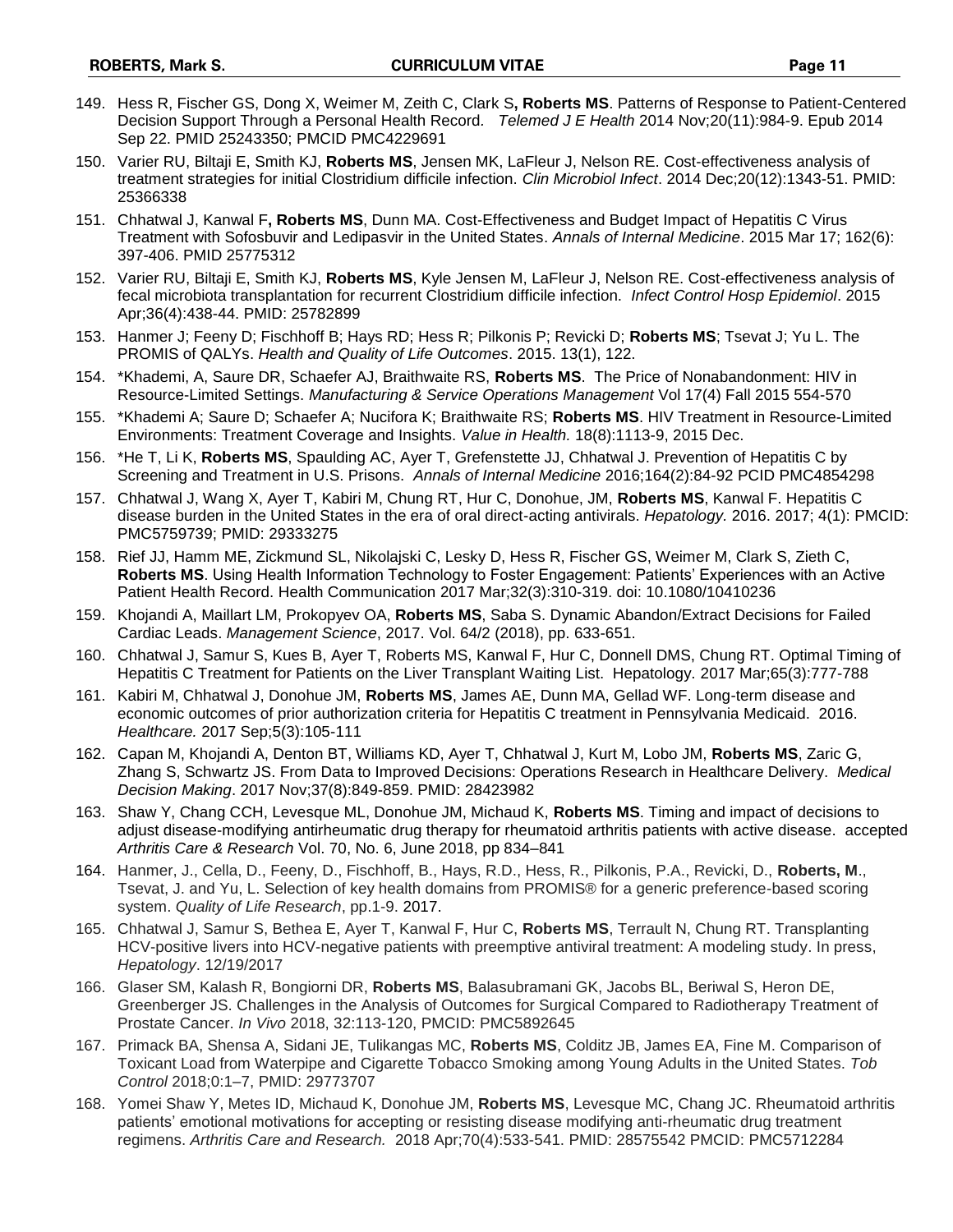- 169. Hanmer J, Cella D, Feeny D, Fischhoff B, Hays RD, Hess R, Pilkonis PA, Revicki D, Roberts, Tsevat J, Yu L., Evaluation of Options for Presenting Health States from PROMIS® Item Banks for Valuation Exercises. Accepted. *Quality of Life Research* 2018 Apr 12. PMID: 29651650
- 170. Bryce CL, Chang CCH, Ren Y, Yabes J, Zenarosa G, Iyer I, Tomko H, Squires RH, **Roberts MS**. Using timevarying models to estimate post-transplant survival in pediatric liver transplant recipients. *PLOS ONE*. 2018 May 31; 13 (5) e0198132 PMID: 29851966 PMCID: PMC5978879
- 171. Dewitt B, Feeny D, Fischhoff B, Cella D, Hays RXD, Hess R, Pilkonis PP, Revicki DA, **Roberts MS**, Tsevat J, Yu L, Hanmer J. Estimation of a Preference-Based Summary Score for the Patient-Reported Outcomes Measurement Information System: The PROMIS -Preference (PROPr) Scoring System. *Medical Decision Making*, 2018. (PMID9944456) 38 (6): 1683-698
- 172. Chang CH, Bryce CL, Shneider BL, Yabes JG, Ren Y, Zenarosa GL, Tomko H, Donnell DM, Squires RH, **Roberts MS**. Accuracy of the Pediatric End-Stage liver disease Score in Estimating Pretransplant Mortality Among Pediatric Liver Transplant Candidates. *JAMA Pediatrics*. In press
- 173. Paternina-Caicedo A, Driessen J, **Roberts MS**, van Panhuis, WG. Heterogeneity between States of the Health and Economic Impact of Measles Immunization in the United States. *Open Forum Infectious Diseases*, Volume 5, Issue 7, 1 July 2018, PMID: 3003150
- 174. Jalal H, Buchanich JM, **Roberts MS**, Balmert LC, Zhang K, Burke DS. Changing Dynamics of the Drug Overdose Epidemic in the United States, 1979-2016. *Science*. In press

### **Invited Papers, Proceedings of Conferences and Symposia, and Book Chapters** (\*indicates peer-reviewed publication)

- 1. \***Roberts MS**, Pinson CW, Karlson K, Rohrer R, Jenkins RL. Predictors of intraoperative death and long-term survival in liver transplantation: a multistage analysis. *Transplantation Proceedings*. 1989;21(1):2439-42.
- 2. \*Pinson CW, **Roberts MS**, Karlson K, Rohrer R, Jenkins RL. Reoperative procedures following liver transplantation. *Transplantation Proceedings*. 1989;21(1):2334-6.
- 3. **Roberts MS**, Zibrak JD, Siders A, Zullo N, Peterson M. The development of an on-line, partially automated discharge summary and core clinical database in an existing hospital information system. *Proceedings of the 13th Annual Symposium on Computer Applications in Medical Care.* Los Alamitos, CA: IEEE Computer Society Press; 1989:649- 53.
- 4. **Roberts MS**. Quality-of-life measures in liver transplantation. In: Mosteller F, Falotico-Taylor J, eds. *Quality of Life and Technology Assessment.* Monograph of the Council on Health Care Technology, Institute of Medicine. Washington, DC: National Academy Press; 1989:45-50.
- 5. Zibrak JD, **Roberts MS**, Nelick-Cohen L, Peterson M. Creating an environment conducive to physician participation in a hospital information system. *Proceedings of the 14th Annual Symposium on Computer Applications in Medical Care.* Los Alamitos, CA: IEEE Computer Society Press; 1990:779-83.
- 6. **Roberts MS**. Diagnostic complications related to acute abdominal pain. *FORUM, Risk Management Foundation of the Harvard Medical Institutions* [invited paper]. 1991;12(3):7.
- 7. **Roberts MS**. Modeling techniques for long-term, time-varying outcomes: Markov process–based Monte Carlo simulation models. *Technical Note: Agency for Health Care Research and Policy* [invited paper]; 1991.
- 8. **Roberts MS**, Dreese EM, Hurley N, Zullo N, Peterson M. Blending administrative and clinical needs: the development of a referring physician database and automatic referral letter. *Proceedings of the 15th Annual Symposium on Computer Applications in Medical Care.* Los Alamitos, CA: IEEE Computer Society Press; 1992:559-63.
- 9. \***Roberts MS**. Markov process–based Monte Carlo simulation: a tool for modeling complex disease and its application to the timing of liver transplantation. In: Swain JJ, Goldsman D, Crane RC, Wilson JR, eds. *Proceedings of the 1992 Winter Simulation Conference*. Los Alamitos, CA: IEEE Computer Society Press; 1992:1034-40.
- 10. \*Lewis RL, Canafax DM, Pettit KG, DiCesare J, Kaniecki DJ, Arnold RJ, **Roberts MS**. Use of Markov modeling for evaluating the cost-effectiveness of immunosuppressive therapies for renal transplant recipients. *Transplantation Proceedings.* 1996;28(4), 2214-7.
- 11. **Roberts MS**, Sonnenberg FA. Decision modeling techniques. In: Chapman GB, Sonnenberg FA, eds. *Decision Making in Health Care: Theory, Psychology, and Applications.* Cambridge, UK: Cambridge University Press; 2000:20-64.
- 12. Kreke J, Schaefer AJ, Bryce CL, Angus D, **Roberts MS**. Incorporating biology into discrete event simulation models of organ allocation. In: Yücesan E, Chen CH, Snowdon JL, Charnes JM, eds. *Proceedings of the 2002 Winter Simulation Conference.* Piscataway, NJ: IEEE Publications; 2002:532-36.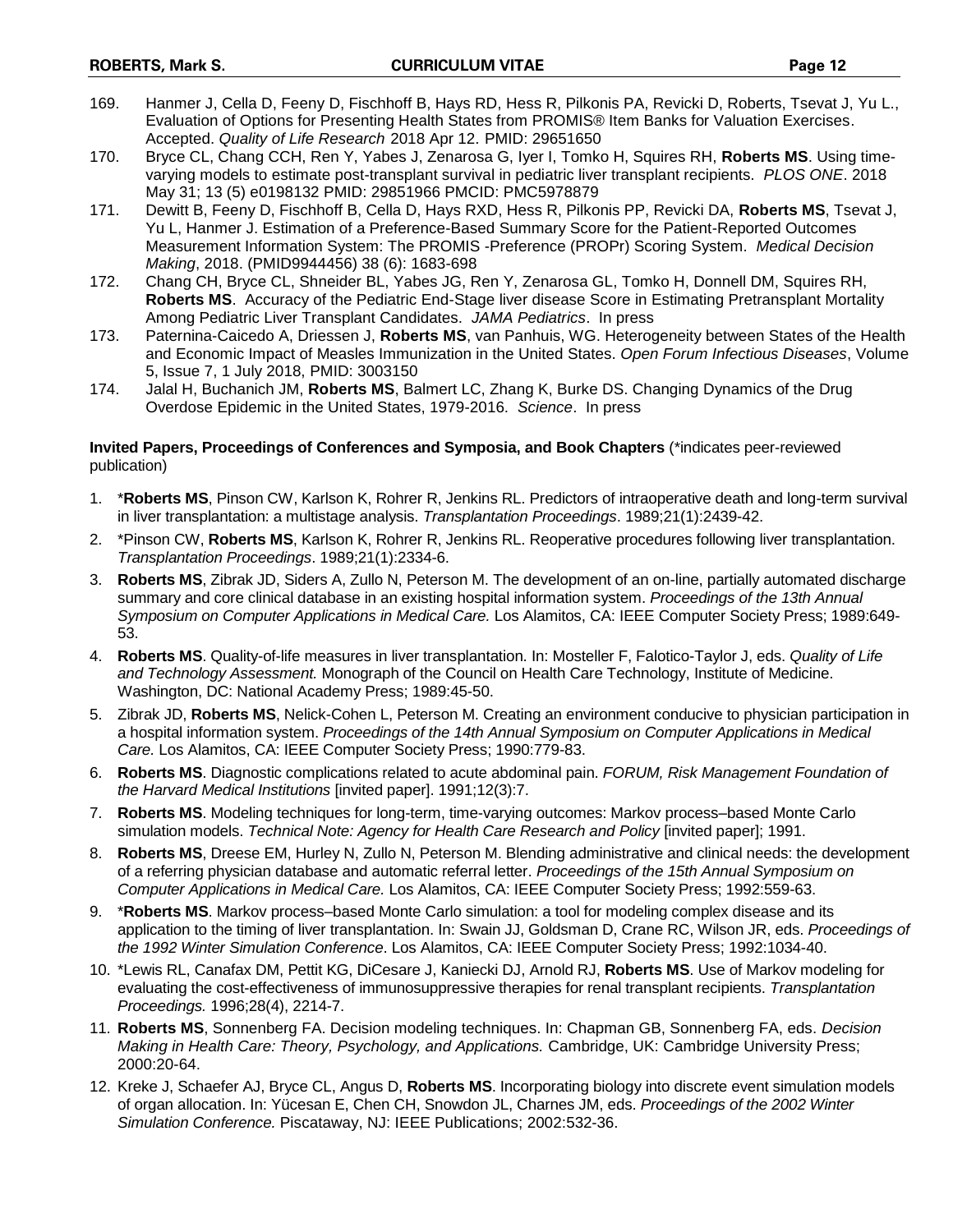- 13. Schaefer AJ, Bailey MD, Shechter SM, **Roberts MS**. Modeling medical treatment using Markov decision processes. In: Brandeau ML, Sainfort F, Pierskalla WP, eds. *Operations Research and Health Care: A Handbook of Methods and Applications.* Boston, MA: Kluwer Academic Publishers; 2004:593-612.
- 14. \*Shechter SM, Schaefer AJ, Braithwaite RS, **Roberts MS**. Modeling the progression and treatment of HIV. In: Ingalls RG, Rossetti MD, Smith JS, Peters BA, eds. *Proceedings of the 2004 Winter Simulation Conference.*  Piscataway, NJ: IEEE Publications; 2004:2039-45.
- 15. National Kidney Foundation. K/DOQI clinical practice guidelines for cardiovascular disease in dialysis patients [written by a work group that included **Roberts MS**]*. American Journal of Kidney Diseases.* 2005;45(suppl 3):S1- S154.
- 16. **Roberts MS**. Economic aspects of evaluation. Friedman CP, Wyatt JC, eds. *Evaluation Methods in Medical Informatics.* 2nd ed. New York, NY: Springer Health Informatics Series Publishers; 2006:301-337.
- 17. **Roberts MS**, Tsevat J. Decision analysis. In: Rose BD, ed. *UpToDate*. Wellesley, MA: UpToDate, Inc.; 2007.
- 18. **Roberts MS**, Smith KJ. Chapter 2: Decision Modeling. In Renée Arnold, Editor. *Pharmacoeconomics from Theory to Practice.* 2009 Taylor and Francis
- 19. Smith KJ, **Roberts MS**. Chapter 7: Cost Effectiveness Analysis. In Renée Arnold, Editor. *Pharmacoeconomics from Theory to Practice.* 2009 Taylor and Francis
- 20. **Roberts MS,** Eddy DM. Simulation and Predictive Modeling. In: LeighAnne Olsen and J. Michael McGinnis, Editors. *Redesigning the Clinical Effectiveness Research Paradigm: Innovation and Practice-Based Approaches*. 2010 The National Academies Press.
- 21. **Roberts MS,** Smith KJ, Chhatwal J. Mathematical Modeling. In *Methods in Comparative Effectiveness Research*. Gatsonis C, Morton SC, editors. CRC Press, NY, NY. 2016

### **Other Publications**

- 1. **Roberts MS**. Development of a cost per unit of care measure for the Tufts New England Medical Center Department of Psychiatry. Spring Exercise [first-year research project], John F. Kennedy School of Government, Harvard University, June, 1982.
- 2. **Roberts MS**. Risk-benefit analysis of open, percutaneous thin-needle and transbronchial biopsy in undiagnosed solitary pulmonary nodules. Policy Analysis Exercise [master's thesis], John F. Kennedy School of Government, Harvard University, June 1984.
- 3. **Roberts MS**. Understanding the forest in spite of the trees: an introduction to decision analysis [*Pulse,* Jan 27 insert]*. Journal of the American Medical Association.* 1984;250(4):A-D.
- 4. Brett AS, **Roberts MS**. Hospital inpatient mortality [letter]. *New England Journal of Medicine*. 1988;318:1622-23.
- 5. Friedman LS, **Roberts MS**, Brett AS, Marton KI. Management of asymptomatic gallstones in the diabetic patient: a decision analysis [letter]. *Annals of Internal Medicine*. 1989;110(12):1033-4.
- 6. **Roberts MS**, Brett AS. What matters magnesium? [letter] *Journal of the American Medical Association*. 1990;264(19):2502.
- 7. Brett AS, **Roberts MS**. Pulmonary prediction rules [letter]. *Annals of Internal Medicine*. 1991;114(5):428.
- 8. Cox G, **Roberts MS**. Dapsone in G6PD deficiency [letter]. *New England Journal of Medicine*. 1991;324(24):1742.
- 9. Saitz R, Friedman P, **Roberts MS**. DDI in HIV [letter]. *New England Journal of Medicine*. 1992;327(22):1598.
- 10. **Roberts MS**. Publication of sponsored symposiums in medical journals [letter]. *New England Journal of Medicine*. 1993;328(16):1197
- 11. **Roberts MS**. Risk factors for gastrointestinal bleeding in critically ill patients [letter]. *New England Journal of Medicine*. 1994;331(1):52.
- 12. **Roberts MS**. The power and pitfalls of simplifying assumptions [editorial]. *Medical Decision Making.* 1997;17(4): 496-7.
- 13. Smith K, **Roberts MS**. Cost-effectiveness of sildenafil [letter]. *Annals of Internal Medicine*. 2000;134(3):249.
- 14. **Roberts MS**. Industrial Engineering and the practice of medicine [editorial]. *Medical Decision Making*. 2001; 21(3):248-49
- 15. **Roberts MS**, Burdick J, Cavanaugh J, Danovitch G, Gantz D, Landsittel D, Losina E, Rohde C, Schmeiser B. Consensus statement of the Simulation Modeling Panel (Roberts MS, Chair). In: Fant G, ed. *Independent Expert Panel on Statistical Methods for the Analysis of Organ Transplantation Data: Analytic Methods and Simulation Modeling*. *Final Report*. Rockville, MD: US Department of Health and Human Services; 2004**.**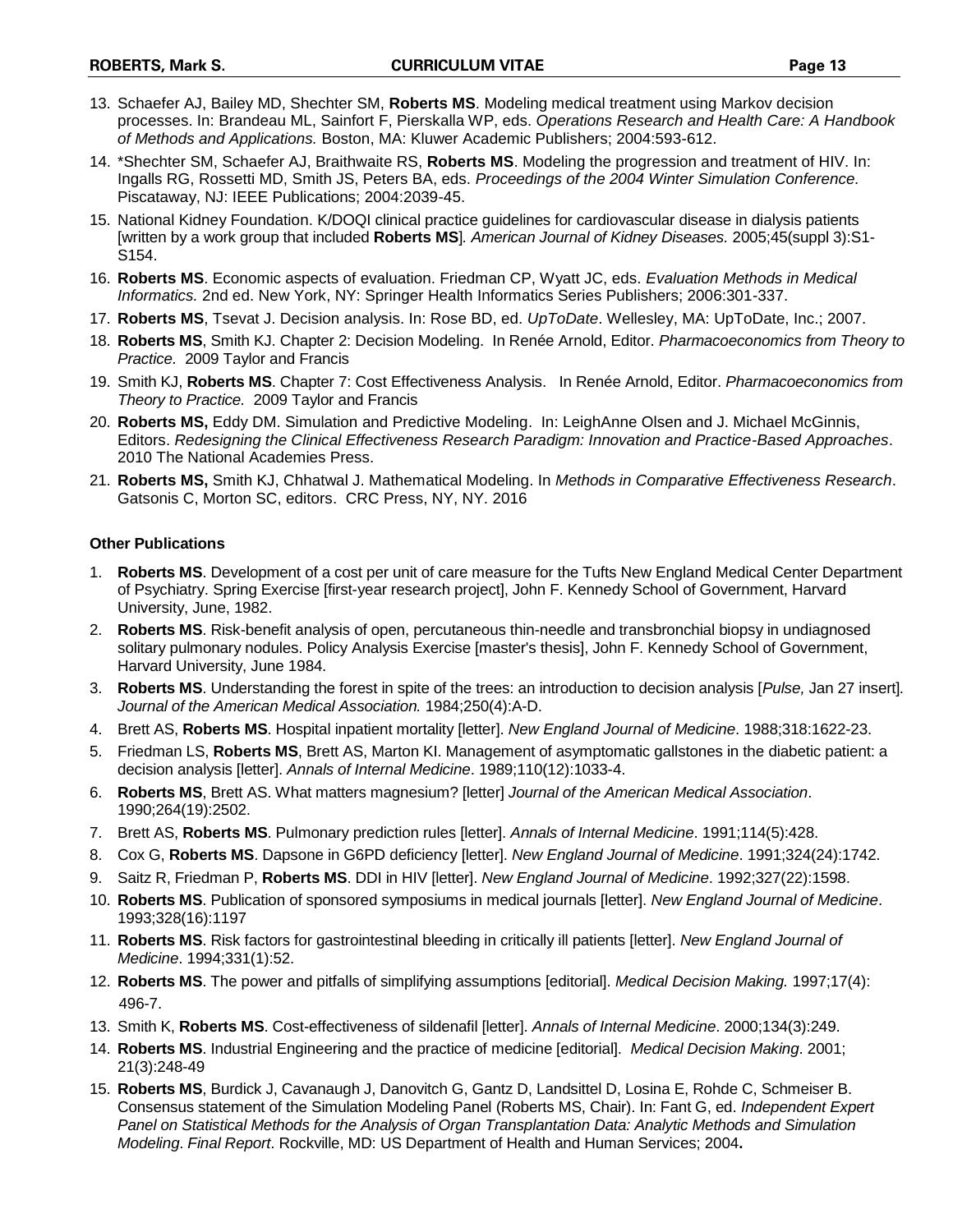- 16. Braithwaite, RS, **Roberts, MS.** The value of medical spending in the United States [letter]. *New England Journal of Medicine.* 2006;355(23):2491-2492
- 17. Braithwaite RS, Concato J, Chang CC, **Roberts MS**, Justice AC. The Next Frontier: Quantifying Risks for Interventions With No End in Sight—Reply*. Arch Intern Med*. 2008;168(11):1230-1
- 18. **Roberts MS**. Improving the supply of donor organs: being careful with the gift of life. [editorial]. *JAMA* 304(23) 2643- 44; 2010
- 19. **Roberts MS**. Dynamic Simulation Comes of Age. [editorial] *Value in Health*. 2015. Vol 18(2), p143-144. PMID 25773548
- 20. Braithwaite RS**, Roberts, MS.** Validation is necessary but insufficient. [Letter] *Medical Decision Making*. 2015 Oct;35(7):815-6.
- 21. **Roberts MS**. Stories of MDM: It only takes one*. Medical Decision Making*. Eprint
- 22. **Roberts, MS**. The Next Chapter in Cost-effectiveness Analysis. [editorial] *JAMA* 316(10) 1049-50. 2016
- 23. **Roberts MS.** Growth and Rupture Risk of Small Unruptured Intracranial Aneurysms [letter]. *Annals of Internal Medicine*. Vol. 168 No. 2 • 16 January 2018

### **Abstracts**

- 1. Friedman LS, Seward SJ, **Roberts MS**, Marton KI. Asymptomatic gallstones in the diabetic patient: a decision analysis. National meeting of the Society for Research and Education in Primary Care Internal Medicine, 1987.
- 2. Zarich SW, Arbuckle BE, Cohen LR, **Roberts M**, Nesto RW. Abnormal diastolic function in young type I diabetics assessed by Doppler echocardiography. Annual Meeting of the American Heart Association, 1987.
- 3. **Roberts MS**, Pinson CW, Karlson C, Stone M, Rohrer R, Jenkins RL. Predictors of intraoperative death and long-term survival in liver transplantation. Annual meeting of the International Congress of the Transplantation Society, 1988.
- 4. **Roberts MS**, Friedman, LS, Marton, KI Prophylactic Cholecystectomy vs Expectant Management in Diabetics with Asymptomatic Gallstones. Poster Competition Winner, Annual meeting of the American College of Physicians, New York, NY, 1988.
- 5. Pinson CW, **Roberts MS**, Karlson C, Stone M, Rohrer R, Jenkins RL. Reoperative procedures following liver transplantation. Annual meeting of the International Congress of the Transplantation Society, 1988.
- 6. Freeman R, Saul JP, **Roberts MS**, Berger RD, Friedman LS, Cohen RJ. Heart rate spectral analysis in diabetic neuropathy. Annual meeting of the American Association of Neurology, 1988. *Neurology.* 1989;39:289.
- 7. Freeman R, **Roberts MS**, Friedman LS, Broadbridge C. Autonomic function and HIV infection. Annual meeting of the American Association of Neurology, 1988. *Neurology.* 1989;39:238.
- 8. **Roberts MS**. Simulating complex disease: Monte Carlo models with memory. Annual meeting of the Society for Medical Decision Making, 1989. *Medical Decision Making.* 1989;9(4):325.
- 9. Araujo L, **Roberts MS**, Broadbridge C, Freeman R. Vasomotor responsivity: a measure of autonomic function? Meeting of the American Academy of Neurology, 1990.
- 10. Freeman R, Saul JP, **Roberts MS**, Broadbridge C, Fogaca M, Cohen R. Power spectral analysis of heart rate in diabetic neuropathy. Meeting of the American Academy of Neurology, 1990. Neurology, 1990;40:159
- 11. **Roberts MS**, Zibrak JD. The introduction of an on-line, partially automated discharge summary: results of the first year of use. Joint meeting of the Society of General Internal Medicine/AFCR/AAP/ASCI, 1990. *Clinical Research.* 1990;38(2):228A.
- 12. Freeman R, Araujo L, **Roberts MS**, Broadbridge C. Laser doppler measures of vasomotor function in diabetic autonomic neuropathy. Fiftieth Scientific Session of the American Diabetes Association, 1990. Diabetes, 1990;39 (Suppl 1):153A
- 13. Freeman R, Berger RD, **Roberts MS**, Cohen R. Transfer function analysis of respiratory sinus arrhythmia: a novel measure of autonomic neuropathy. Annual meeting of the American Academy of Neurology, 1991. *Neurology.* 1990;41(suppl 1):153A.
- 14. Freeman R, Saul JP, Berger RD, Roberts MS, Cohen R. Transfer function analysis of heart rate A novel measure of autonomic neuropathy. Neurology, 1991;41 (Suppl 1):284
- 15. Friedman LS, Samet JH, **Roberts MS**, Hudlin M, Chen J, Hans P. Do patients want to be asked about victimization and do doctors want to ask? Poster presentation at the annual meeting of the Society of General Internal Medicine, 1991.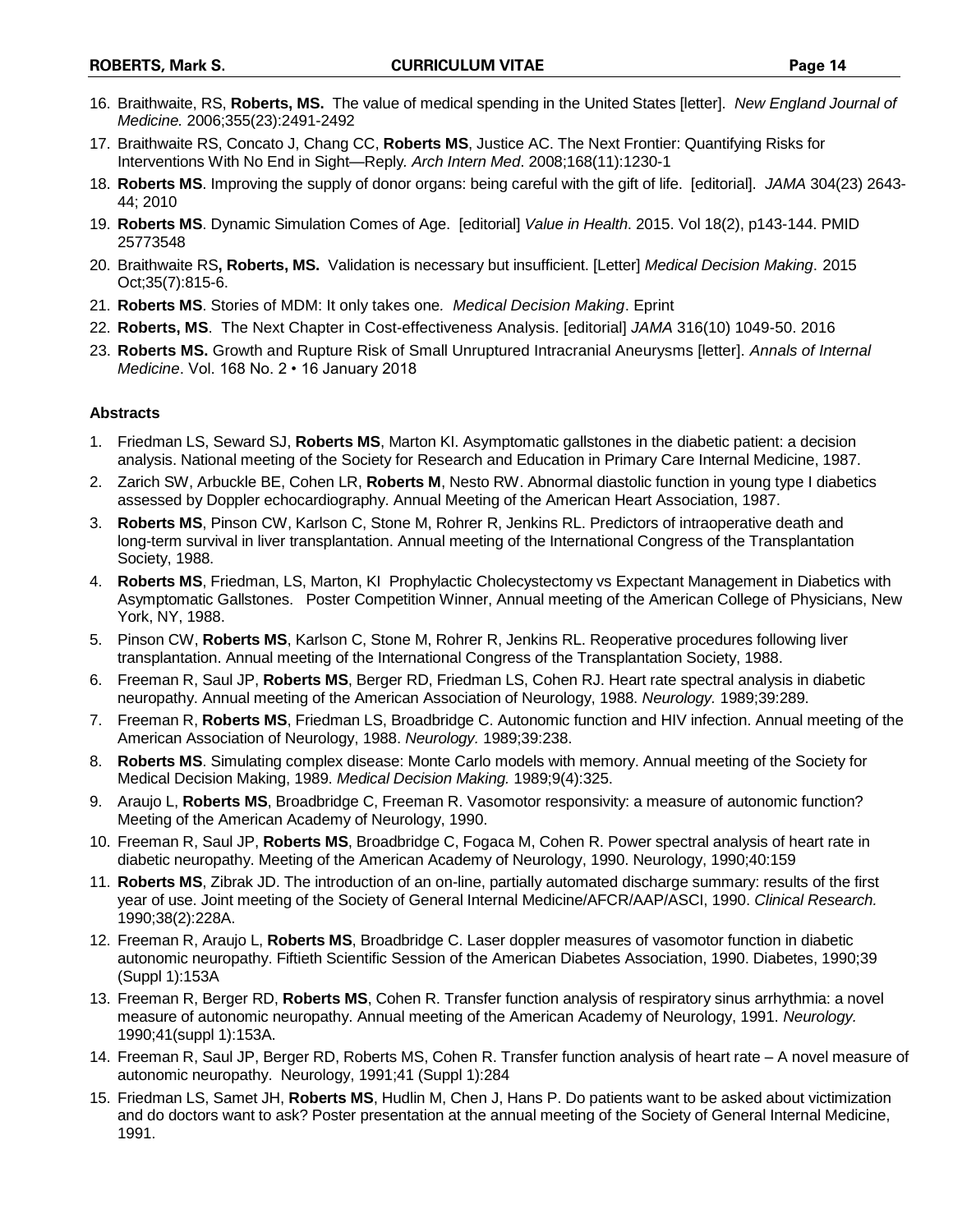- 16. **Roberts MS**, Sonnenberg FA, Pauker SG. Monte Carlo sensitivity analysis: be careful where you role the dice. *Medical Decision Making.* 1991;11(4):328.
- 17. Collins L, **Roberts M**, Luzzati R, Jenkins R, Lewis D, Karchmer AW. Risk factors for early deep fungal infections (DFI) complicating orthotopic liver transplantation (OLT). 32<sup>nd</sup> Interscience Conference on Antimicrobial Agents and Chemo Therapy, 1992, Anaheim, CA.
- 18. Lambl B, Lichtenberg D, Melvin Z, **Roberts MS**, Karchmer AW. Risk Factors for deep sternal would infection (DSWI) after cardiac surgery. 32<sup>nd</sup> Interscience Conference on Antimicrobial Agents and Chemo Therapy, 1992, Anaheim, CA
- 19. Freeman R, Landsberg L, **Roberts MS**. The treatment of orthostatic hypotension with DL-dihydroxyphenylsterine. *Clinical Autonomic Research*. 1992;2:66.
- 20. Freeman R, Harry J, **Roberts MS**, Broadbridge C, Zalma A, Miyawaki E. An assessment of the measures of heart rate variation. *Neurology*. 1992;42 (Suppl 3):137
- 21. **Roberts MS**, Keaney KM. Potential bias in the use of Cox proportional hazards to estimate transition probabilities in Markov models. *Medical Decision Making.* 1992;12(4):343.
- 22. Simon LS, Schulte L, **Roberts MS**, Zimmerman C, Ketler J. Limited joint mobility in diabetics: a quantitative assessment. Annual meeting of the American College of Rheumatology, 1992.
- 23. Ahluwalia JS, Mayo-Smith M, **Roberts MS**, Calkins DR. Involuntary discharge of patients from an ambulatory care clinic. *Clinical Research.* 1992;40:575A.
- 24. Ahluwalia JS, **Roberts MS**, Calkins DR. Housestaff knowledge of prevention guidelines. *Clinical Research.* 1992;40:606A.
- 25. Freeman R, Sparrow D, **Roberts MS**, Zbikowski S. The relationship between measures of heart rate variation and body habitus. Third International Symposium of the Gerontological Society of America, 1993. *Clinical Autonomic Research.* 1993;3:208.
- 26. Bode RH, Lewis KP, Zarich SW, Pierce ET, Satwicz PR, Gibbons GW, Hunter JA, **Roberts MS**, Nesto RW. Anesthesia does not alter cardiac outcomes in peripheral vascular surgery. Fifteenth Annual Meeting of the Society for Cardiovascular Anesthesia, 1993.
- 27. Saitz R, Mayo-Smith MF, **Roberts MS**, Redmond H, Bernard D, Calkins DR. Symptom-triggered vs. scheduled chlordiazepoxide: a randomized, double-blind, controlled trial of two strategies for the treatment of alcohol withdrawal. Annual meeting of the Society of General Internal Medicine, 1993.
- 28. **Roberts MS**. Outcome-dependent utility assessments for bad intermediate outcomes can alter optimal decisions. *Medical Decision Making.* 1993;13(4):397.
- 29. Hu P, Keaney KM, **Roberts MS**. Different techniques for estimating transition probabilities in Markov models alter the optimal decision. *Medical Decision Making.* 1993;13(4):388.
- 30. R**oberts MS**. Simulation models for medical decision making. Joint national meeting of The Institute of Management Sciences/Operations Research Society of America (TIMS/ORSA), 1994.
- 31. Smith KS, **Roberts MS**. Is acyclovir cost-effective in herpes zoster? Annual meeting of the Society of General Internal Medicine, 1995.
- 32. Smith KS, **Roberts MS**. Cost-effectiveness of vaccination strategies in adults with no history of chickenpox. Annual meeting of the Society of General Internal Medicine, May, 1996.
- 33. Smith KS, **Roberts MS**. Cost-effectiveness of newer antiviral agents for herpes zoster: is the evidence spotty? *Medical Decision Making.* 1996;16(4):496.
- 34. Kleynberg L, Roberts M, Tabas G, Balk P. Unilateral hilar adenopathy as an uncommon presentation of a common disease. 20th Annual Meeting of the Society of General Internal Medicine, 1997. *Journal of General Internal Medicine.* 1997;12 (s1):134
- 35. Angus DC, Linde-Zwirble WT, Clermont G, **Roberts MS**, Goodall C, Goldstein M, Coleman MB, Newbold RC, Pinsky MR. Where do babies with respiratory failure die? Thirteenth Annual Children's National Medical Center (CNMC) Symposium on Extracorporeal Membrane Oxygenation, 1997.
- 36. **Roberts MS**, Tabas G, Rubin F, Bowser S, Arnold G. Communication between attendings and residents: differences in expectations. Annual meeting of the Society of General Internal Medicine, 1997.
- 37. Linde-Zwirble WT, Angus DC, Clermont G, **Roberts MS**, Coleman MB, Newbold RC, Goldstein M, Pinsky MR. Diagnoses associated with the delivery of mechanical ventilation in the newborn. Annual meeting of the American Pediatric Society and Society for Pediatric Research, 1997.
- 38. Edwards K, **Roberts MS**. Crohn's disease presents as acute appendicitis. Associates abstract session at the Pennsylvania regional meeting of the American College of Physicians, 1997.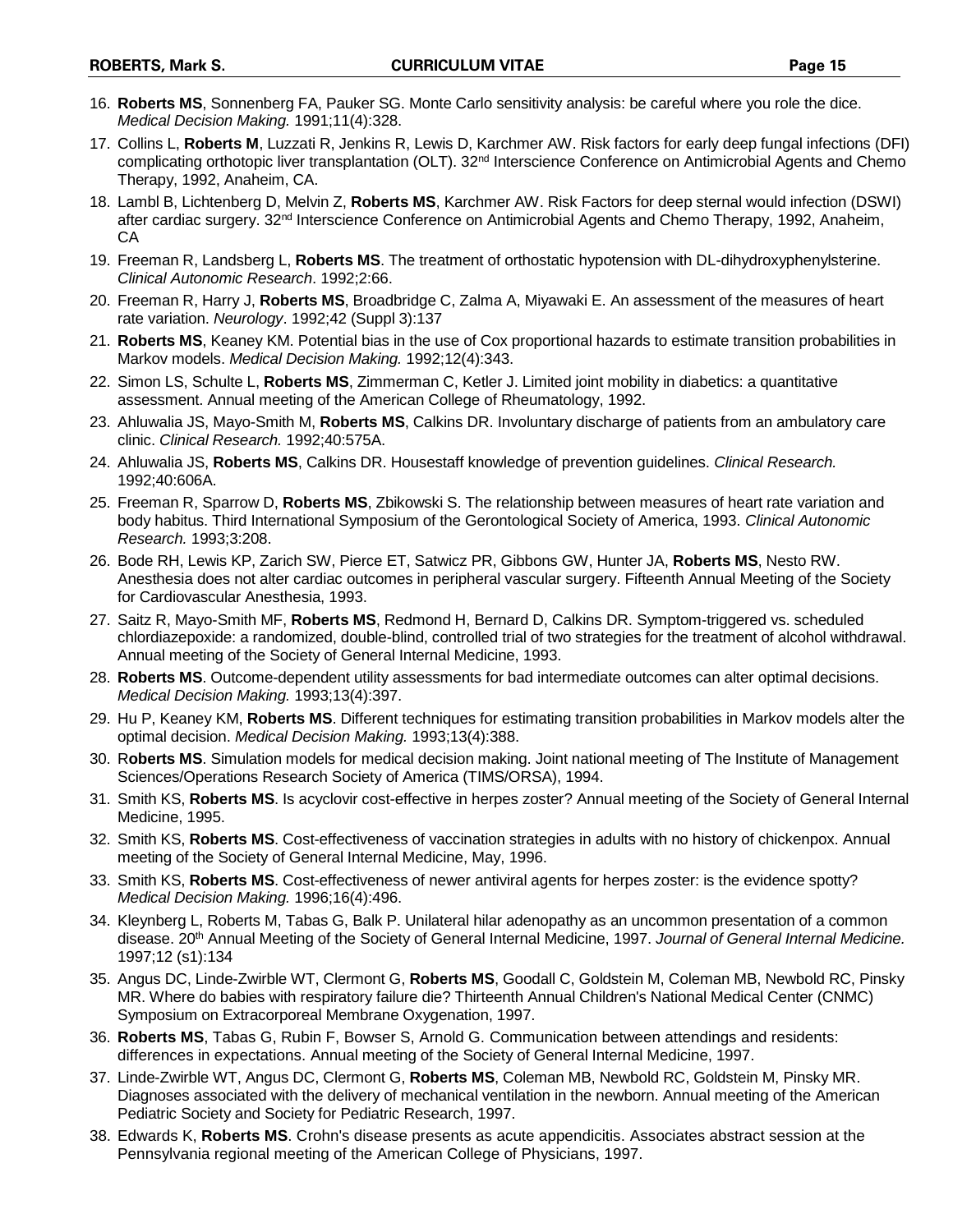- 40. Angus DC, Linde-Zwirble WT, Lidicker J, **Roberts MS**, Clermont G. Costs and outcome in the first year of life after extracorporeal membrane oxygenation. Fourteenth Annual Children's National Medical Center (CNMC) Symposium on Extracorporeal Membrane Oxygenation, 1998.
- 41. Angus DC, **Roberts MS**, Clermont G, Linde-Zwirble WT. Cost-effectiveness of inhaled nitric oxide in the management of severe respiratory failure of the newborn at extracorporeal membrane oxygenation centers in the United States. Fourteenth Annual Children's National Medical Center (CNMC) Symposium on Extracorporeal Membrane Oxygenation, 1998.
- 42. Smith KJ, **Roberts MS**. Cost-effectiveness of penciclovir in herpes labialis: sorely expensive? *Journal of General Internal Medicine*. 1998;13(Supplement):30.
- 43. Bryce CL, Switala J, **Roberts MS**. Utility assessments of patients with chronic liver disease vary as a function of the time horizon studied. *Medical Decision Making.* 1998;18(4):479.
- 44. Bryce CL, Stahl JE, Clermont G, Sefcik T, Angus DC, **Roberts MS**. Differences in waiting time for liver transplants according to disease, race, and gender. *Journal of General Internal Medicine.* 1999;14(suppl 2):15.
- 45. Clermont GC, Bryce CL, Stahl JE, Sefcik T, **Roberts MS**, Angus DC. Outpatient resource use in patients awaiting liver transplantation. *Journal of General Internal Medicine.* 1999;14(suppl 2):19.
- 46. Smith KJ, **Roberts MS**. Is Viagra cost-effective? *Journal of General Internal Medicine*. 1999;14(suppl 2):73.
- 47. Stahl JE, Clermont G, Angus D, Bryce C, Sefcik T, **Roberts MS**. Disease-specific changes in total bilirubin in patients on the waiting list for liver transplantation. *Transplantation.* 1999;67(7):769.
- 48. Stahl JE, Clermont G, Angus D, Bryce C, Sefcik T, **Roberts MS**. Stability of hospital utilization rates while awaiting liver transplantation. Annual meeting of the American Society for Transplant Surgeons, 1999.
- 49. **Roberts MS**, Sharbaugh D, Merryman T. Redesigning care practices: the clinical design unit. *Journal of General Internal Medicine*. 1999;14(suppl 2):118.
- 50. **Roberts MS**. Adjusted vs. unadjusted scores for national residency matching program (NRMP) ranking: it matters who you interview with. *Journal of General Internal Medicine*. 1999;14(suppl 2):152.
- 51. Bryce CL, Angus DC, Stahl JE, Switala J, Tsevat J, **Roberts MS**. Using health status measures to predict utilities in patients with end-stage liver disease. *Medical Decision Making*. 1999;19(4):534.
- 52. Esho A, Mansilla K, Domat I, **Roberts MS**. Postpericardiotomy syndrome: an unusual presentation. *Journal of General Internal Medicine*. 1999;14(suppl 2):174.
- 53. Sirio CA, Jones J, Pei Y, Webster DG, **Roberts MS**. Assessing regional variation in the utilization of and outcomes from hip arthroplasty using a statewide clinical and administrative database. Meeting of the Association for Health Services Research, 2000.
- 54. Sirio CA, Jones J, Pei Y, Webster DG, Meacock K, **Roberts MS**. Total knee replacement in Southwest Pennsylvania: assessing utilization, postoperative complications, and hospital readmission using a statewide database. Meeting of the Association for Health Services Research, 2000.
- 55. Sirio CA, Jones J, Webster DG, English D, **Roberts MS**. Assessing regional variation in cesarean section (Csection) and vaginal delivery after C-section in a major metropolitan area utilizing a statewide database and risk stratification tool. National meeting of the Association for Health Services Research, 2000.
- 56. Smith KJ, **Roberts MS**. Are current recommendations for antiviral therapy cost-effective? Annual meeting of the Society of General Internal Medicine, 2000.
- 57. Smith KJ, Cook RL, Downs JS, **Roberts MS**. Cost-effectiveness of management strategies for chronic recurrent genital herpes. Annual meeting of the Society of General Internal Medicine, 2000.
- 58. Justice AC, King JT Jr, Chang J, **Roberts MS**, Fusco J, West N; for the CHORUS Program Team. Estimating longterm HIV survival for the post-HAART era with Markov modeling. Fourth International Workshop on HIV Observational Databases, Marbella, Spain, 2000.
- 59. Williams BA, Kentor ML, Williams JP, **Roberts MS**, Vogt MT. Cost-benefit ratios of anesthesia techniques for outpatient anterior cruciate ligament reconstruction. *Anesthesiology.* 2000;92(3A):A294.
- 60. King J Jr, Justice A, Chang J, **Roberts M**, Fusco J, West N. A Markov model of long-term HIV/AIDS survival in the post-HAART era. *Medical Decision Making*. 2000;20(4):486.
- 61. Smith K, Khan N*,* **Roberts M**. Cost-effectiveness of newer treatment strategies for influenza. *Medical Decision Making.* 2000;20(4):477.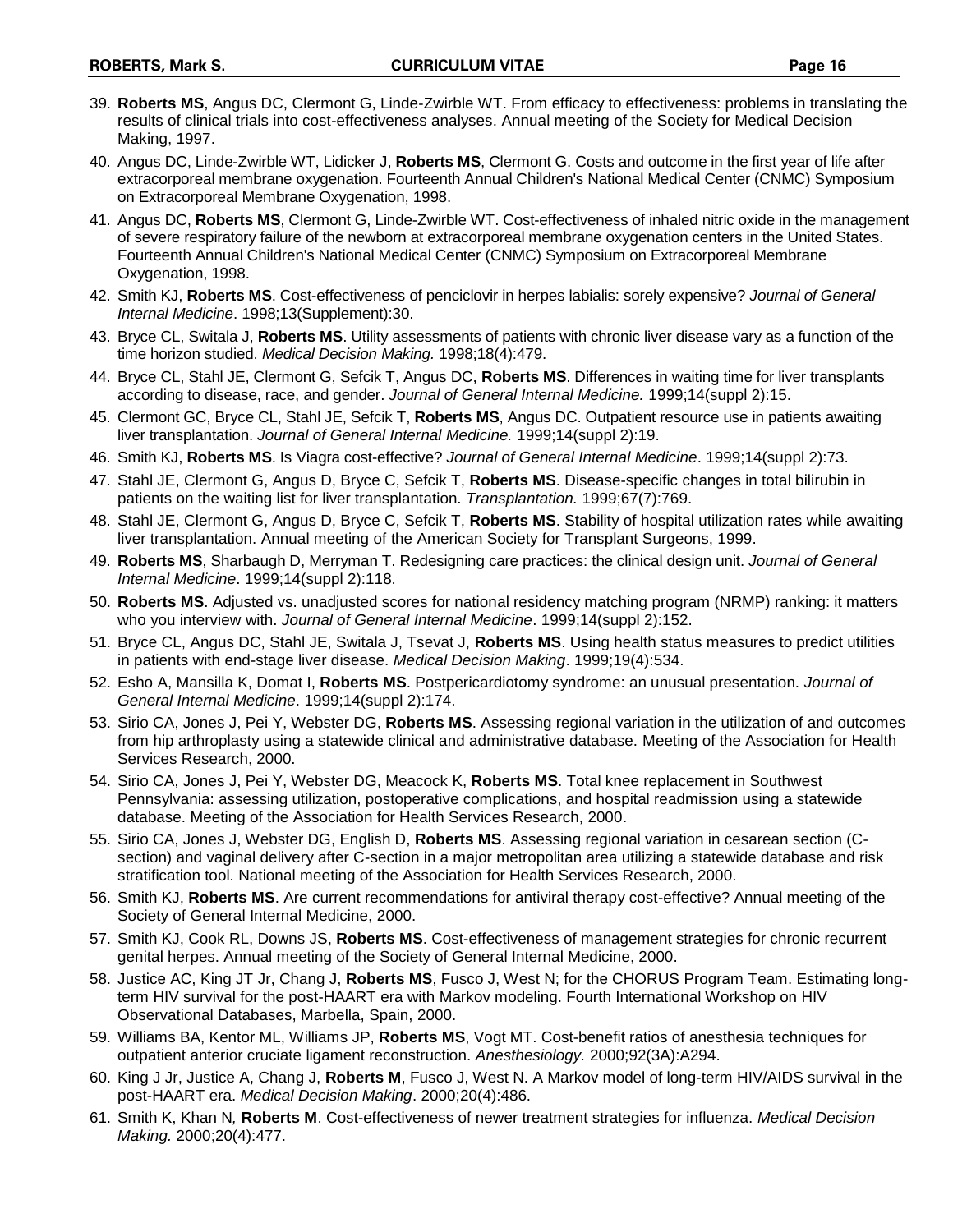- 62. Stahl J, Bryce C, Sefcik T, **Roberts MS**. National or regional: which is the best strategy for allocating livers? *Medical Decision Making.* 2000;20(4):494.
- 63. Weissfeld L, Bryce C, Valenta Z, Angus D, **Roberts MS**. Alternate models for estimating patient survival. *Medical Decision Making*. 2000;20(4):500.
- 64. Cholka KA, Calabrese AT, Lenhart S, Weber R, **Roberts MS**, Kapoor WN*.* A collaborative approach to patient medication education improves patient care. National meeting of the American College of Clinical Pharmacy, 2001.
- 65. **Roberts MS,** Cholka K, Chang J, Calabrese A, Kapoor WN. A controlled trial of collaborative medication education and pharmaceutical care. *Journal of General Internal Medicine.* 2001;16(suppl 1):168.
- 66. Smith KJ**, Roberts MS***.* Cost-effectiveness of varicella vaccination to prevent herpes zoster: an exploratory analysis. National meeting of the Society of General Internal Medicine, 2001.
- 67. King JT Jr, **Roberts MS**, Styn MA, Moossy JJ, Stapley HM, Fine MJ. Quality of life measurement with the SF-36 in patients with cervical spondylotic myelopathy. Oral poster presentation at the annual meeting of the Congress of Neurological surgeons. San Diego, CA, 2001.
- 68. King JT Jr, **Roberts MS**, Styn MA, Moossy JJ, Stapley HM, Fine MJ. Validation of the SF-36 among patients with cervical spondylotic myelopathy. Poster presentation at the annual meeting of the Congress of Neurological surgeons. San Diego, CA, 2001.
- 69. King JT Jr, **Roberts MS**, Styn MA, Moossy JJ, Stapley HM, Fine MJ. Cross-validation of the Nurick, Cooper, Harsh, and Japanese Orthopedic Association myelopathy scales in patients with cervical spondylotic myelopathy. Poster presentation at the annual meeting of the Congress of Neurological surgeons. San Diego, CA, 2001.
- 70. King JT Jr, **Roberts MS**, Styn MA, Moossy JJ, Stapley HM, Fine MJ. "Willingness to pay" as an assessment of quality of life in patients with cervical spondylotic myelopathy. Poster presentation at the annual meeting of the Congress of Neurological surgeons. San Diego, CA, 2001.
- 71. King JT Jr, **Roberts MS**, Styn MA, Moossy JJ, Stapley HM, Fine MJ. "Utility" as an assessment of quality of life in patients with cervical spondylotic myelopathy. Poster presentation at the annual meeting of the Congress of Neurological surgeons. San Diego, CA, 2001.
- 72. Stockman C, Switzer G, King J, **Roberts MS**. Measuring patient risk perceptions by way of belief in luck. *Medical Decision Making.* 2001;21(6):540.
- 73. Stockman C, **Roberts MS**. Risk preferences and race. *Medical Decision Making.* 2001;21(6):542.
- 74. King J, Lave J, Styn M, **Roberts MS**. Relationship between willingness to pay, utilities, and disease severity in patients with cervical spondolytic myelopathy. *Medical Decision Making.* 2001;21(6):522.
- 75. King J, Lave J, Styn M, **Roberts MS**. Willingness to pay in patients with cervical spondolytic myelopathy. *Medical Decision Making*. 2001;21(6):537.
- 76. Braithwaite RS, **Roberts MS**, Justice AC. Monte Carlo simulation of treatment interruption among HIV patients treated with HAART. Sixth International HIV Cohorts Meeting, Sintra, Portugal, 2002.
- 77. Stockman C, King JT, JR, Cook RL, **Roberts MS**. Racial treatment disparities and belief in luck as a measure of risk perceptions. Poster presentation at the 20<sup>th</sup> Annual Research Meeting of the Academy for Health Services Research and Health Policy. Washington, DC, 2002.
- 78. Fischer GS, **Roberts MS**, Simak D. Improvement of telephone access in an academic general internal medicine practice. *Journal of General Internal Medicine*. 2002;17(suppl 1):105.
- 79. Braithwaite RS, Fridsma DB, **Roberts MS**. Cost-effectiveness of vaccination and early detection response strategies for inhalational anthrax exposure. *Journal of General Internal Medicine*. 2002;17(suppl 1):136.
- 80. Braithwaite RS, Justice AC, **Roberts MS**. Random vs planned treatment interruption in HIV. *Journal of General Internal Medicine*. 2002;17(suppl 1):136.
- 81. Penland SK, Smith KJ, **Roberts MS**. The Flexner Report: still relevant in the 21st century? *Journal of General Internal Medicine.* 2002;17(suppl 1):175.
- 82. **Roberts MS**, Bryce C, Angus DL. Predict natural history by survival or disease progression but not both: inconsistencies in Monte Carlo microsimulation. *Medical Decision Making*. 2002;22(6):560.
- 83. Braithwaite RS, Fridsma DB, **Roberts MS**. The cost-effectiveness of response strategies to anthrax exposure: capturing resource constraints. *Medical Decision Making*. 2002;22(6):538.
- 84. Alagoz O, Bryce C, Chang J, Schaefer A, Angus DC, **Roberts MS**. Predicting the future health status of liver disease patients using empiric stochastic models. *Medical Decision Making*. 2002;22(6):541.
- 85. Alagoz O, Schaefer A, Maillart LM, **Roberts MS**. Determining the optimal timing of living-donor liver transplantation using a Markov decision process model. *Medical Decision Making*. 2002;22(6):558.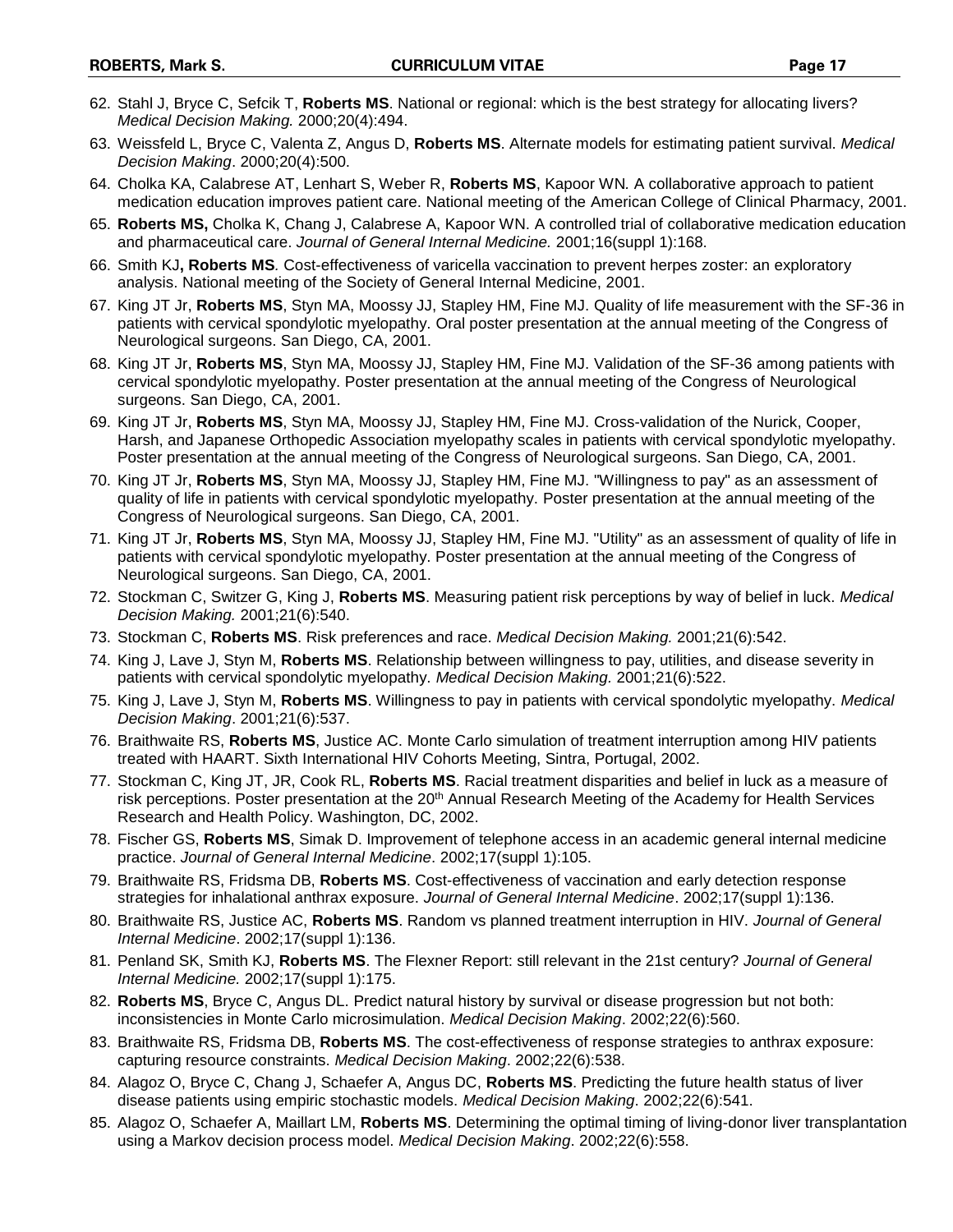- 86. King JT Jr, Styn MA, Tsevat J, **Roberts MS**. "Perfect health" versus "disease-free": the impact of anchor point choice on preference measurement and the calculation of disease-specific disutilities. *Medical Decision Making.*  2002;22(6):556.
- 87. King JT Jr, Tsevat J, **Roberts MS**. Health values for disease states measured in unaffected individuals are heavily influenced by the current health of the unaffected population. *Medical Decision Making*. 2002;22(6):557.
- 88. King JT Jr, Tsevat J, Lave JR, **Roberts MS**. Willingness to pay for a quality-adjusted life-year in neurosurgical disease: implications for societal health care resource allocation. *Medical Decision Making*. 2002;22(6):549.
- 89. Smith K, **Roberts MS**. Utility measurement in men with and without erectile dysfunction. *Medical Decision Making*. 2002;22(6):561.
- 90. Alagoz O, Maillart LM, **Roberts MS**, Schaefer AJ. Optimal timing of living-donor liver transplants: a Markov decision process model approach. Annual meeting of the Institute for Operations Research and the Management Sciences (INFORMS), 2002.
- 91. Kreke J, Angus DC, Bryce CL, **Roberts MS,** Schaefer AJ, Shechter S. Modeling liver allocation through discrete event simulation. Annual meeting of the Institute for Operations Research and the Management Sciences (INFORMS), 2002.
- 92. Smith KJ, Freeman R, **Roberts MS**. Cost-effectiveness of drug therapy for postherpetic neuralgia. Annual meeting of the International Society for Pharmacoeconomics and Outcomes Research (ISPOR), 2003. *Value in Health*. 2003;6(3):280.
- 93. Smith KJ, Freeman R, **Roberts MS**. Does effective postherpetic neuralgia therapy decrease the cost-effectiveness of antivirals for zoster? Annual meeting of the International Society for Pharmacoeconomics and Outcomes Research (ISPOR), 2003. *Value in Health*. 2003;6(3):265.
- 94. Braithwaite RS, Mcginnis K, Skanderson M, **Roberts MS**, Justice AC. The growing importance of treating the "whole" HIV patient. Hamolsky award finalist at the annual meeting of the Society of General Internal Medicine, 2003. *Journal of General Internal Medicine.* 2003;18(supp 1):162.
- 95. Kraemer KL, **Roberts MS**, Horton NJ, Palfai T, Freedner N, Tibbetts N, Saitz R. Societal health values reflect the severity of alcohol-related health states. Annual meeting of the Society of General Internal Medicine, 2003. *Journal of General Internal Medicine.* 2003;18(supp 1):163.
- 96. McHenry BM, Chang CH, Anderson SJ, Weissfeld LA, Rockette HE, **Roberts MS.** A modified estimator for the cumulative covariate effect in Aalen's additive risk model. Joint statistical meetings of the American Statistical Association, 2003.
- 97. Alagoz O, Bryce CL, Schaefer A, **Roberts MS**. Modeling the progression of liver disease over time: a comparison of level- and direction-based algorithms. Poster abstract at the annual meeting of the Society for Medical Decision Making, 2003. *Medical Decision Making*. 2003;23(6):556.
- 98. Smith KJ, **Roberts MS**. Effect of sildenafil on quality of life in erectile dysfunction. Poster abstract at the annual meeting of the Society for Medical Decision Making, 2003. *Medical Decision Making*. 2003;23(6):556.
- 99. Braithwaite RS, Justice A, Chang J, Fusco J, Raffanti S, **Roberts MS**. Calibration and validation of an HIV simulation model. Oral abstract at the annual meeting of the Society for Medical Decision Making, 2003. *Medical Decision Making*. 2003;23(6):562.
- 100. **Roberts MS**, Bryce CL, Schaefer A, Shechter S, Alagoz O, Angus D. Optimal organ allocation policy: a biologically based simulation model. Oral abstract at the annual meeting of the Society for Medical Decision Making, 2003. *Medical Decision Making*. 2003;23(6):575.
- 101. **Roberts MS,** Bryce CL, Shechter S. Counterintuitive results when discounting lives: the doomsday paradox. Oral abstract at the annual meeting of the Society for Medical Decision Making, 2003. *Medical Decision Making*. 2003;23(6):585.
- 102. Barnato AE, Smith KJ, **Roberts MS**. What teaching decision analysis teaches us about decision analysis. Plenary abstract at the annual meeting of the Society for Medical Decision Making, 2003. *Medical Decision Making*. 2003;23(6):558.
- 103. Stockman CK, Cook RL, King JT Jr, **Roberts MS**. The relationship between self-reported feelings of luck and life experiences. Poster abstract at the annual meeting of the Society for Medical Decision Making, 2003. *Medical Decision Making*. 2003;23(6):565.
- 104. Stockman CK, King JT Jr, **Roberts MS**. Is belief in luck stable? Poster abstract at the annual meeting of the Society for Medical Decision Making, 2003. *Medical Decision Making.* 2003;23(6):578.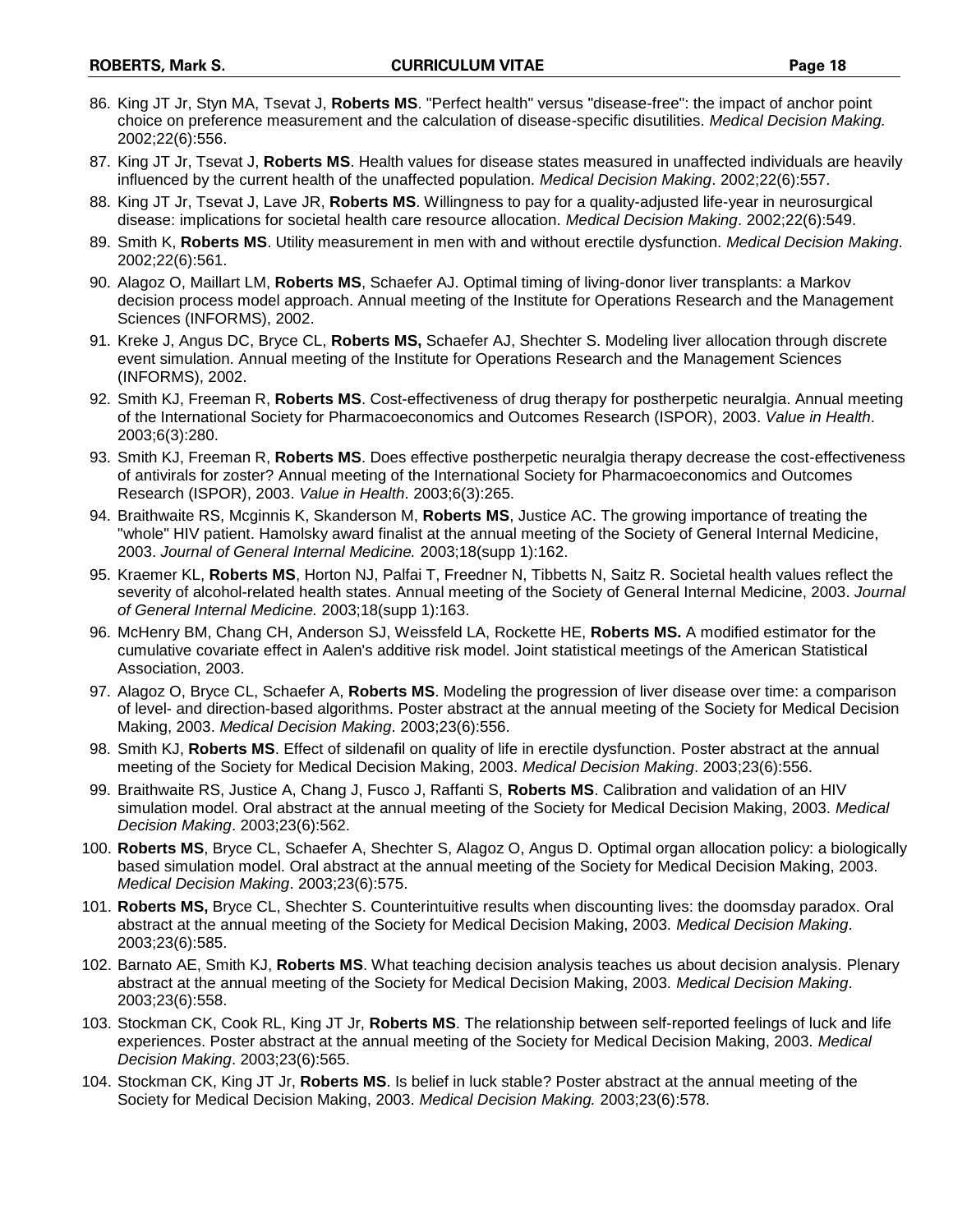- 105. Shechter SM, Alagoz O, Kreke JE, Bryce C, Schaefer AJ, Angus DC**, Roberts MS**. [A discrete-event simulation](http://dumrul.ie.boun.edu.tr/schedule/query_results.php##)  [model of the national liver allocation system.](http://dumrul.ie.boun.edu.tr/schedule/query_results.php##) Oral abstract at the annual meeting of the Euro Institute for Operations Research and the Management Sciences (Euro-INFORMS), Istanbul, Turkey, 2003.
- 106. Alagoz O, Maillart LM, Schaefer AJ, **Roberts MS**. A decision theoretic approach to optimal timing of living-donor liver transplants. Oral abstract at the annual meeting of the Euro Institute for Operations Research and the Management Sciences (Euro-INFORMS), Istanbul, Turkey, 2003.
- 107. Alagoz O, Bryce C, Chang J, **Roberts MS**, Schaefer A. Different approaches to modeling the progression of endstage liver disease. Annual meeting of the Institute for Operations Research and the Management Sciences (INFORMS), 2003.
- 108. Kong N, Hunsaker B, **Roberts MS**, Schaefer AJ. Optimal region design for the national organ allocation system. Annual meeting of the Institute for Operations Research and the Management Sciences (INFORMS), 2003.
- 109. Shechter S, Braithwaite RS, **Roberts MS**, Schaefer A. Simulating patient-specific response to HIV therapy. Annual meeting of the Institute for Operations Research and the Management Sciences (INFORMS), 2003.
- 110. Kreke J, Angus DC, **Roberts MS**, Schaefer A. Simulating the clinical course of severe community-acquired pneumonia and sepsis. Annual meeting of the Institute for Operations Research and the Management Sciences (INFORMS), 2003.
- 111. Alagoz O, Maillart L, **Roberts MS**, Schaefer A. Structured policies for the optimal timing of a living-donor transplant. Annual meeting of the Institute for Operations Research and the Management Sciences (INFORMS), 2003.
- 112. Kong N, Schaefer AJ, Hunsaker B, **Roberts MS**. Optimizing regions for organ transplants. Meeting of the Industrial Engineering Research Conference (IERC), 2004.
- 113. Zgibor JC, **Roberts MS**, Piatt GA, Orchard TJ. Deficiencies of existing cardiovascular risk prediction models in type 1 diabetes. Sixty-fourth Scientific Session of the American Diabetes Association, 2004.
- 114. Aujesky DA, Smith KJ, **Roberts MS**. Oral anticoagulation strategies after a first idiopathic venous thromboembolic event: a decision and cost-effectiveness analysis. Annual meeting of the Society of General Internal Medicine, 2004. *Journal of General Internal Medicine.* 2004;19(suppl 1):185.
- 115. Saitz R, Paltai T, Horton NJ, Cheng DM, Freedner N, Tibbetts N, Kraemer KL, **Roberts MS**, Samet JH. Brief intervention for the spectrum of alcohol problems on a hospital medical service: preliminary results from a randomized trial. Annual meeting of the Society of General Internal Medicine, 2004. *Journal of General Internal Medicine.* 2004;19(suppl 1):127.
- 116. Braithwaite RS, **Roberts MS**. \$50,000 per quality-adjusted life-year: inertia, indifference, or irrationality? Oral abstract at the annual meeting of the Society for Medical Decision Making, 2004. *Medical Decision Making*. 2004;25(1):E20.
- 117. Kraemer KL, **Roberts MS**, Freedner N, Palfai T, Saitz R. Alcohol screening and intervention in primary care extends quality-adjusted life and saves money. Oral abstract at the annual meeting of the Society for Medical Decision Making, 2004. *Medical Decision Making*. 2004;25(1):E7.
- 118. Alagoz O, Schaefer A, Maillart L, **Roberts MS**. When to accept a cadaveric liver offer for transplantation? A Markov decision model approach. Oral abstract at the annual meeting of the Society for Medical Decision Making, 2004. *Medical Decision Making.* 2004;25(1):E12.
- 119. Smith KJ, Cook RL, **Roberts MS**. Does lead-time from infection to pelvic inflammatory disease development matter in choosing an STD screening interval? A cost-effectiveness analysis. Oral abstract at the annual meeting of the Society for Medical Decision Making, 2004. *Medical Decision Making.* 2004;25(1):E20.
- 120. Aujesky DA, Smith KJ, Cornuz J, **Roberts MS**. Cost-effectiveness of dalteparin versus warfarin for acute venous thromboembolism in patients with cancer. Poster abstract at the annual meeting of the Society for Medical Decision Making, 2004. *Medical Decision Making*. 2004;25(1):E46.
- 121. Shechter SM, Braithwaite RS, Schaefer A, Roberts MS. Variance reduction when comparing policies in cohort simulations. Poster abstract at the annual meeting of the Society for Medical Decision Making, 2004. *Medical Decision Making.* 2004;25(1):E42.
- 122. Fridsma DB, Roberts MS. Creating a synthetic population of individuals from public and deidentified data using a modified iterative proportional fitting algorithm. Poster abstract at the annual meeting of the Society for Medical Decision Making, 2004. *Medical Decision Making*. 2004;25(1):E56.
- 123. Kong N, Schaefer AJ, Hunsaker B, **Roberts MS**. Optimizing regions in the liver allocation system. Annual meeting of the Institute for Operations Research and the Management Sciences (INFORMS), 2004.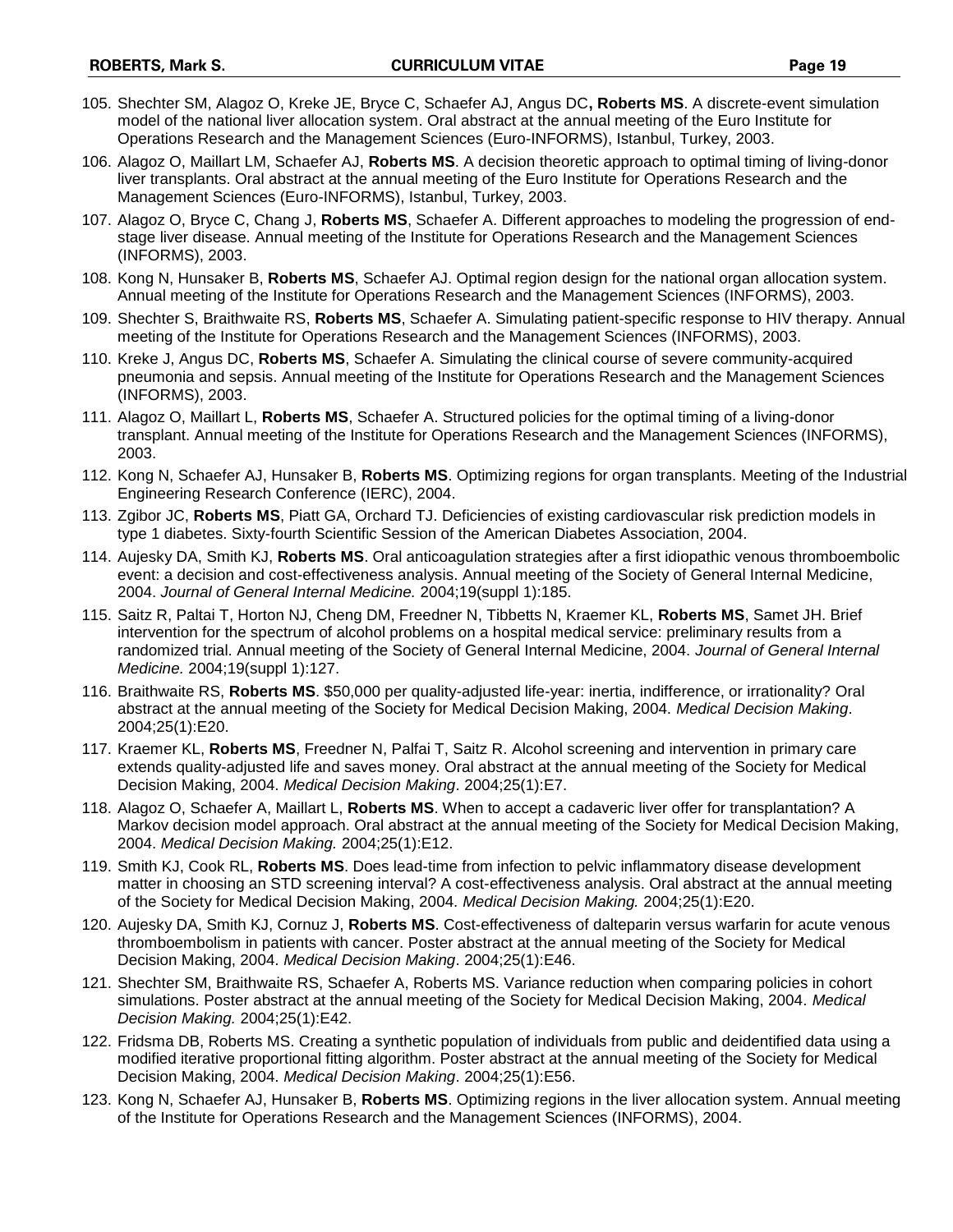- 124. Braithwaite RS, **Roberts MS**, Justice AC. Preliminary data supporting collaborations to further validate an HIV computer simulation. Meeting of the International HIV Observational Database, Budapest, Hungary, 2005.
- 125. Ahmad J, Bryce C, **Roberts MS**, Cacciarelli T. Racial differences in waiting time and model for end-stage liver disease (MELD) scores of liver transplant recipients in the United States. *American Journal of Transplantation* 2005;5(s11):265A.
- 126. Ahmad J, Bryce C, **Roberts MS**, Cacciarelli T. Disparity in the model for end stage liver disease (MELD) scores and waiting times of liver transplant recipients in the United States according to the size of the transplant center. *American Journal of Transplantation* 2005;5(s11):264A.
- 127. Stockman CK, **Roberts MS**. Risk preferences over health and monetary domains in a patient population. Oral abstract at the International Conference of the Economic Science Association, Montreal, CA, June, 2005.
- 128. Shechter S, Bailey M, Schaefer A, Chang J, Braithwaite S, **Roberts M**. Optimal time to initiate HIV therapy: A Markov decision process approach. Poster abstract at the annual meeting of the Society for Medical Decision Making, 2005. *Medical Decision Making*. 2005;26(1):E40.
- 129. Shechter S, Schaefer A, Chang J, Braithwaite S**, Roberts M**. A Markov model of the natural history of HIV. Poster abstract at the annual meeting of the Society for Medical Decision Making, 2005. *Medical Decision Making*, 2005;26(1):E59.
- 130. Kong N, Schaefer A, Hunsaker B, **Roberts M**. Computational improvement of integer programming models for determining the optimal configuration of regions in the U.S. organ transplantation and allocation network. Oral abstract at the annual meeting of the Society for Medical Decision Making, 2005. *Medical Decision Making*, 2005;26(1):E14.
- 131. Saka G, Kreke J, Schaefer A, Angus D, **Roberts M.** Predicting disease progression using dynamic simulation in pneumonia-related sepsis. Poster abstract at the annual meeting of the Society for Medical Decision Making, 2005. *Medical Decision Making*, 2005;26(1):E64.
- 132. Campbell K, **Roberts M**. Detecting occult neurotrauma in infancy: a cost effectiveness analysis. Poster abstract at the annual meeting of the Society for Medical Decision Making, 2005. *Medical Decision Making*, 2005;26(1):E38.
- 133. Smith K, Ness R, Wiesenfeld H, **Roberts M**. A little bit means a lot: Cost-effectiveness of alternative outpatient PID treatment strategies. Oral abstract at the annual meeting of the Society for Medical Decision Making, 2005. *Medical Decision Making*, 2005;26(1):E29.
- 134. Smith K, Ness R, **Roberts M**. Hospitalization vs. outpatient therapy for PID: An exploratory cost-effectiveness analysis. Poster abstract at the annual meeting of the Society for Medical Decision Making, 2005. *Medical Decision Making*, 2005;26(1):E5.
- 135. Zgibor J, Rupert R, Orchard T, **Roberts M**. Poor prediction of the Framingham risk function for CHK in Type 1 diabetes: Identifying the gaps. Poster abstract at the annual meeting of the Society for Medical Decision Making, 2005. *Medical Decision Making*, 2005;26(1):E32.
- 136. Stockman C, **Roberts M**. The effect of the hypothetical nature of the decision task on measurements of health risk preferences. Poster abstract at the annual meeting of the Society for Medical Decision Making, 2005. *Medical Decision Making*, 2005;26(1):E47.
- 137. Stockman C, **Roberts M**. The influence of belief in luck on choices involving uncertainty. Poster abstract at the annual meeting of the Society for Medical Decision Making, 2005. Medical Decision Making, 2005;26(1):E61.
- 138. Alagoz O, Maillart L, Schaefer A, **Roberts MS**. Choosing between cadaveric and living-donor livers: a Markov decision process approach. Poster abstract at the annual meeting of the Society for Medical Decision Making, 2005. *Medical Decision Making*, 2005;26(1):E74.
- 139. King J, Tsevat J, **Roberts M**. The effects of difficulty with preference assessment and cognitive impairment on measuring preferences for current health. Poster abstract at the annual meeting of the Society for Medical Decision Making, 2005. *Medical Decision Making*, 2005;26(1):E48.
- 140. Braithwaite S, Justice A, **Roberts M**. Taming Table 1: Making modeling assumptions more transparent through a sensitivity analysis based on strength of evidence. Poster abstract at the annual meeting of the Society for Medical Decision Making, 2005. *Medical Decision Making*, 2005;26(1):E74.
- 141. Roberts, Mark S. Risk Preferences and Perceptions and Medical Decision Making. Invited presentation at the Evidence-Based Public Policy: New Tools from Experimental Economics Meeting, Gatineau, QC, October,2005.
- 142. Kreke J, Bailey M, **Roberts M**, Schaefer A. Optimizing testing and discharge decisions in the management of severe sepsis. Annual meeting of the Institute for Operations Research and the Management Sciences (INFORMS), 2005
- 143. Kong N, Hunsaker B, **Roberts M**, Schaefer A. Optimal region design for the liver allocation and transplantation system. Annual meeting of the Institute for Operations Research and Management Sciences (INFORMS) 2005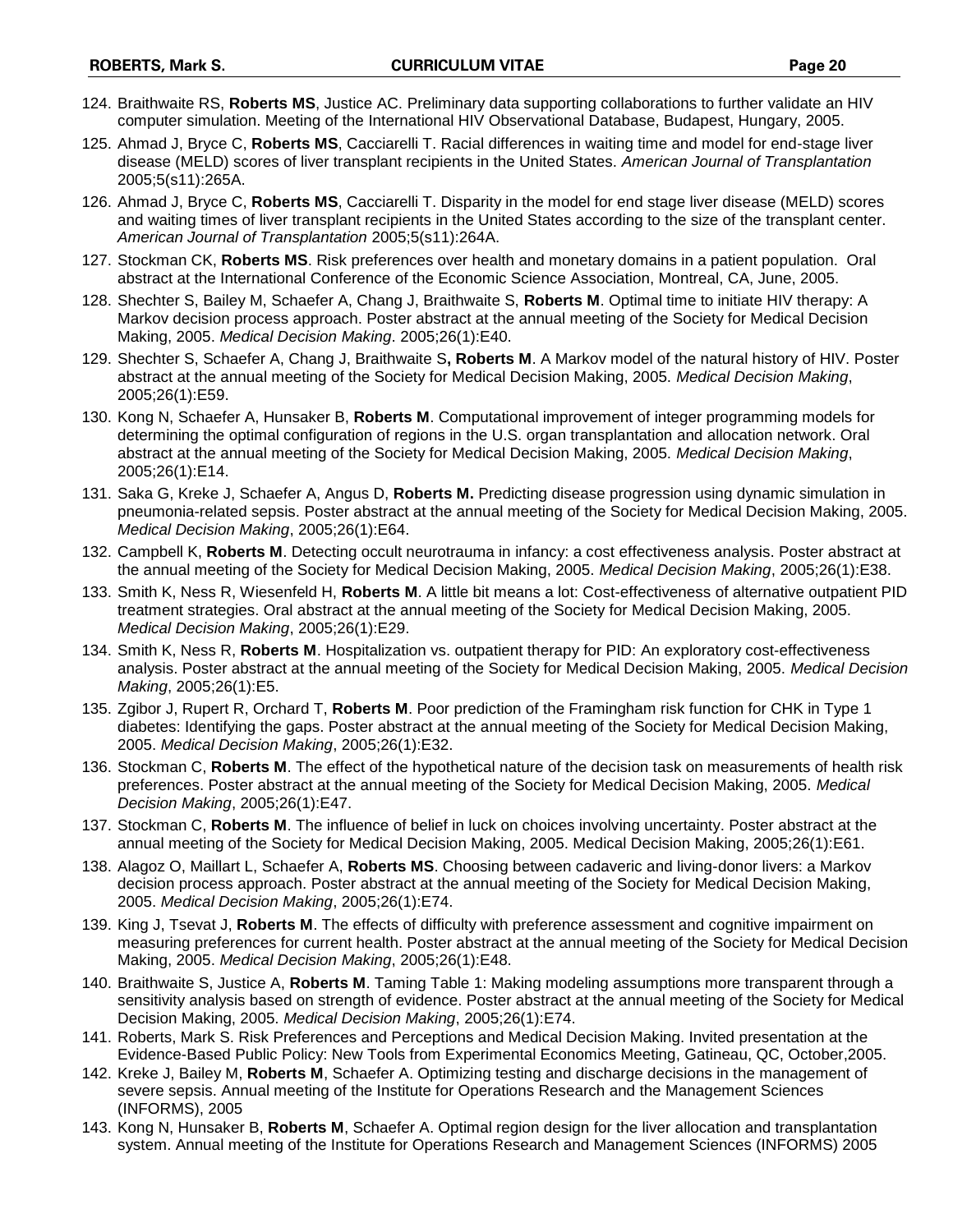- 144. Saka G, Angus D, Kreke J, **Roberts M**, Schaefer A. Simulating the natural history of sepsis progression in the GENIMS Cohort. Annual meeting of the Institute for Operations Research and Management Sciences (INFORMS) 2005
- 145. Shechter S, Bailey M, Braithwaite S, **Roberts M**, Schaefer A. The optimal time to initiate HIV therapy. Annual meeting of the Institute for Operations Research and Management Sciences (INFORMS) 2005
- 146. Alagoz O, Maillart L, **Roberts M**, Schaefer A. Determining the optimal set of regions for multiple listing patients with end-stage liver disease. Annual meeting of the Institute for Operations Research and Management Sciences (INFORMS) 2005
- 147. Schaefer A, Alagoz, O, Maillart L, **Roberts M**, Sandikci B. Optimal cadaveric liver acceptance with an explicit model of the waiting list. Annual meeting of the Institute for Operations Research and Management Sciences (INFORMS) 2005
- 148. Ozkasap T, Bailey M, **Roberts M**, Schaefer A. What objective are liver surgeons optimizing? Annual meeting of the Institute for Operations Research and Management Sciences (INFORMS) 2005
- 149. Zgibor JC, Ruppert KM, Orchard TJ, **Roberts MS**. Predicting coronary heart disease events in Type 1 diabetes: A new opportunity for prevention. Poster Presentation, American Diabetes Association, 2006
- 150. Zimmerman RK, Smith K, **Roberts M**: Vaccination to prevent invasive pneumococcal disease: what age to start and how often? A decision analyses. Poster at the Infectious Disease Society of America 2006 meeting, Toronto, Ontario, October 2006
- 151. King J, Tsevat J, **Roberts, MS**. Health values in patients with cervical spondylotic myelopathy as measured with the quality of well-being scale, self-administered (QWB-SA). Poster abstract at the annual meeting of the Society for Medical Decision Making, October, 2006.
- 152. Barnato AE, Smith K, Resnick NM, Rosenberg L, **Roberts MS**. Absence of hedonic adaptation in urge incontinence. Poster abstract at the annual meeting of the Society for Medcical Decision Making, October, 2006.
- 153. Smith KJ, **Roberts MS**. Quality of life utilities for pelvic inflammatory disease health states. Poster abstract at the annual meeting of the Society for Medical Decision Making, October, 2006.
- 154. Smith KJ, **Roberts MS**, Zimmerman RK. Vaccination to prevent invasive pneumococcal disease: What ages and how often? Poster abstract at the annual meeting of the Society for Medical Decision Making, October, 2006
- 155. Sandikci B, Alagoz O, Maillart L, Schaefer A, **Roberts MS**. Using the waiting list information to optimize the timing of liver transplantation. Poster abstract at the annual meeting of the Society for Medical Decision Making, October, 2006.
- 156. Lee BY, Bedford VL, **Roberts MS**, Smith KJ, Carley KM. An agent-based city-wide computer simulation of the hypothetical spread of avian influenza in Norfolk, VA. Oral abstract at the annual meeting of the Society for Medical Decision Making, October, 2006.
- 157. Stockman CK, Somers TJ, **Roberts MS**. Belief in luck and the perceived risk of developing breast cancer. Poster abstract at the annual meeting of the Society for Medical Decision Making, October, 2006.
- 158. Byrne MM, **Roberts MS**, Weissfeld J. Long term psychosocial effects of lung cancer screening. Poster abstract at the annual meeting of the Society for Medical Decision Making, October, 2006.
- 159. Saka G, Maillart L, **Roberts M**, Schaefer A. A new liver allocation mechanism that increases patient autonomy. Oral presentation at the annual meeting of INFORMS, November, 2006.
- 160. Sandikci B, Alagoz O, Maillart L, **Roberts M**, Schaefer A. Modeling the patient perspective on liver acceptance using an explicit model of the waiting list. Oral presentation at the annual meeting of INFORMS, November, 2006.
- 161. Koppenhaver R, Braithwaite RS, **Roberts M**, Schaefer A, Shechter S. Incorporating toxicity information in HAART therapy initiation. Poster abstract at the annual meeting of INFORMS, November, 2006
- 162. Shechter S, Bailey M, Braithwaite S, **Roberts M,** Schaefer A. An MDP model of the optimal time to initiate HIV therapy as a function of two variables. Oral presentation at the annual meeting of INFORMS, November, 2006.
- 163. Kong N, Hunsaker B, **Roberts M**, Schaefer A. Maximizing the Efficiency of the U.S. Liver Allocation System through region selection Oral presentation at the annual meeting of INFORMS, November, 2006
- 164. Demirci M, Hunsaker B, **Roberts M**, Schaefer A. Optimal design of regions for liver transplantation: A stochastic programming approach. Oral presentation at the annual meeting of INFORMS, November, 2006.
- 165. Smith KJ, Zimmerman RK, Lin CJ, Nowalk MP, Ko, FS, McEllistrem MC, **Roberts MS**. Alternative Timing and Revaccination Strategies for Adult Pneumococcal Polysaccharide Vaccination. Poster at 41st National Immunization Conference, Kansas City, MO March 5-8, 2007
- 166. Smith KJ, Zimmerman RK, Lin CJ, Nowalk MP, Ko FS, McEllistrem MC, **Roberts MS**. Alternative strategies for adult pneumococcal polysaccharide vaccination: A Markov Analysis. Research Forum, 40<sup>th</sup> Annual STFM Spring Conference, Chicago, IL, April 24 – 29, 2007
- 167. Byrne MM, Weissfeld J, **Roberts MS**. *Fear of cancer, anxiety and perceived risk of cancer following lung cancer screening*. Plenary podium presentation, 29th meeting of the Society for Medical Decision Making, Pittsburgh, PA. October, 2007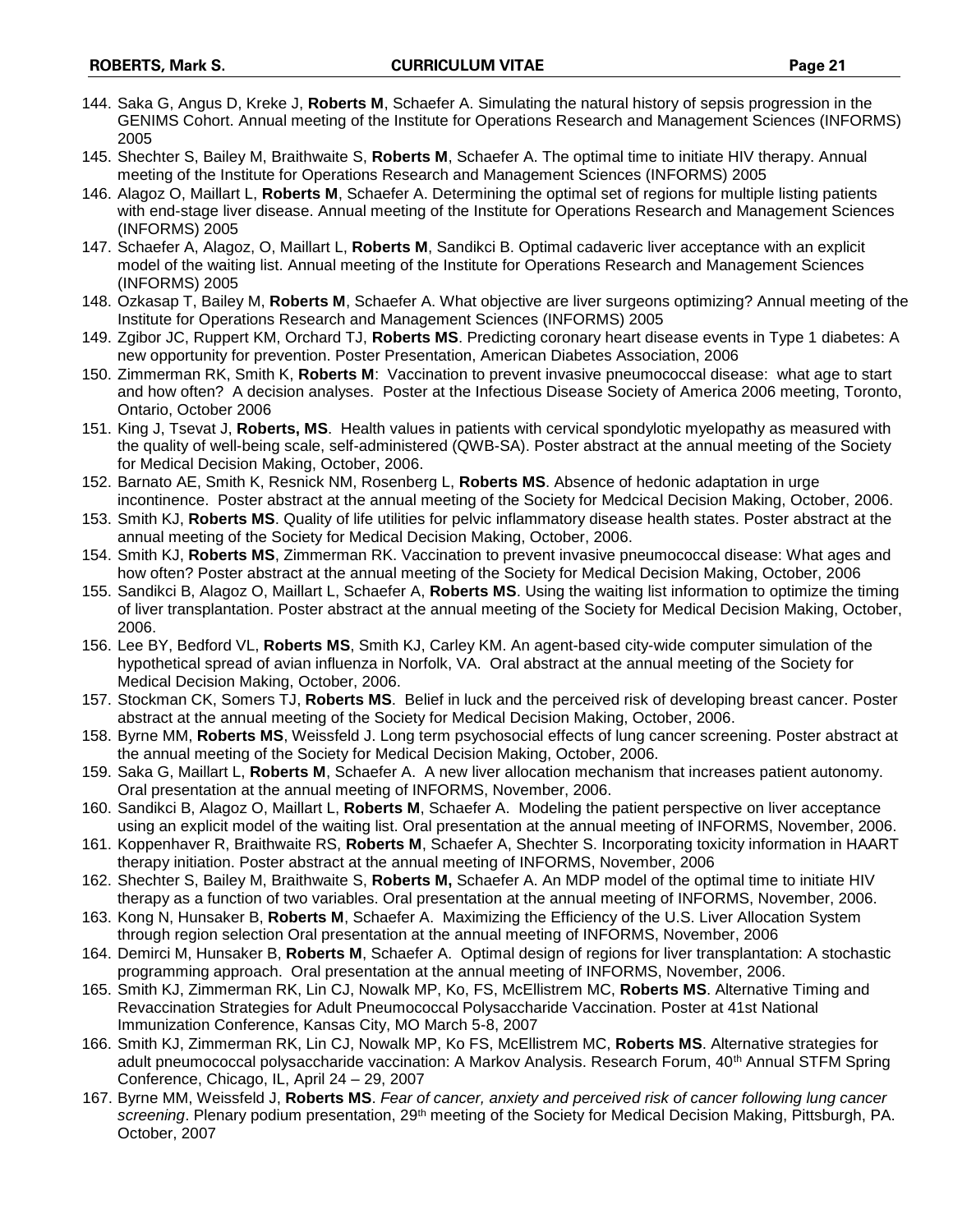- 168. Sandikci B, Maillart LM, Schaefer AJ, Alagoz O, **Roberts MS**. *Estimating the patient's price of privacy in liver transplantation*. Podium presentation, 29th meeting of the Society for Medical Decision Making, Pittsburgh, PA. October, 2007
- 169. Kapoor A, Kraemer KL, Smith K, **Roberts MS**, Saitz R. *Cost-effectiveness of adding the serum CDT test to questionnaire based screening for unhealthy alcohol use in the primary care setting*. Poster presentation, 29th meeting of the Society for Medical Decision Making, Pittsburgh, PA. October, 2007
- 170. King JT, Brandt CA, Tsevat J, **Roberts MS**.*A national internet-based survey of health values for cerebral Aneurysms*. Poster presentation, 29th meeting of the Society for Medical Decision Making, Pittsburgh, PA. October, 2007
- 171. Hsu HE Smith KS**, Roberts MS**, Kramer KM, Orchard TJ, Piatt GA, Seidel M, Zgibor JC, Bryce CL. *Costeffectiveness analysis of community-based efforts to prevent diabetes*. Poster presentation, 29th meeting of the Society for Medical Decision Making, Pittsburgh, PA. October, 2007
- 172. Byrne MM, Weissfeld J, **Roberts MS**, *Health care utilization following lung cancer screening*. Poster presentation, 29th meeting of the Society for Medical Decision Making, Pittsburgh, PA. October, 2007
- 173. Stockman CK, **Roberts MS**. Risk preferences, risk (mis)perceptions and racial treatment disparities. Poster presentation, 29<sup>th</sup> meeting of the Society for Medical Decision Making, Pittsburgh, PA. October, 2007
- 174. Zimmerman RK, Smith KJ, **Roberts MS**, Nowalk MP, Lin CJ: *Markov Decision Analyses of Pneumococcal Polysaccharide Vaccine Policy Options*. Poster at the 45th Infectious Disease Society of America 2007 annual meeting, San Diego, CA, October 2007.
- 175. Bhandari A, **Roberts MS**, Schaefer AJ. Optimal Liver Acceptance Policies for Risk-sensitive Patients. Oral presentation, INFORMS annual meeting, Seattle, WA, Nov, 2007.
- 176. Sandikci B, Alagoz O, Maillart L, **Roberts MS**, Schaefer AJ. Estimating the Patient's Price of Privacy in Liver Transplantation. Oral presentation, INFORMS annual meeting, Seattle, WA, Nov, 2007.
- 177. Saka G, Alagoz O, Maillart L, **Roberts MS**, Schaefer AJ. In Which OPOs Should an End-stage Liver Disease Patient List? Oral presentation, INFORMS annual meeting, Seattle, WA, Nov, 2007.
- 178. Koppenhaver R, Braithwaite RS, **Roberts MS**, Schaefer AJ, Shechter S. The Effect of Adherence and Toxicity on HIV Therapy Initiation. Oral presentation, INFORMS annual meeting, Seattle, WA, Nov, 2007.

*<did not record abstracts between 2007 and 2011>*

- 179. Kuo S, Smith KJ, Piatt GA, Seidel MC, Zgibor JC, **Roberts MS**, Bryce CL. Cost-effectiveness of multiple modalities of lifestyle intervention in the community - projections from the Rethinking Eating and ACTivity Study [abstract]. *Diabetes* 2011;60(suppl 1):A67.
- 180. Donohue J, Herbeck Belnap B, Men A, He F, **Roberts MS**, Rollman BL. The 12-month cost effectiveness of telephone-delivered collaborative care for post-CABG depression. Oral presentation, 2012 SGIM meeting, Orlando, FL. May 10, 2012.
- 181. **Roberts, MS**. Health Systems Engineering: A Multidisciplinary Approach to Redesigning Education in Improving Health Systems. AUPHA 2012 Annual Meeting, 5/31-6/03, Minneapolis, MN
- 182. J. Chhatwal, M.H. Mofrad, **M.S. Roberts** (2012) "Cost-Effectiveness Analysis Using Markov Decision Processes" 2012 Annual SMDM meeting
- 183. **Roberts, MS** "Rheumatoid Arthritis Patients: Experiences of Medication Side Effects and Subsequent Decision Making about Medicaton", Epidemiology and Health Services Poster Session, 2012 ACR/ARHP Annual Meeting, Washington DC, Nov 9-12, 2012.
- 184. J. Chhatwal, **MS Roberts** "Cost-Effectiveness of Hepatitis C Screening in United States Prisons: An Agent-Based Approach", presented at the ISPOR 19th Annual International Meeting, Palais des Congres de Montreal, Montreal, QC, Canada, May 31-June 4, 2014.
- 185. Anahita Khojandi, Lisa M. Maillart, Oleg A. Prokopyev, **Mark S. Roberts**, Timothy Brown, William W. Barrington (2014) Optimal Implantable Cardioverter Defibrillator (ICD) Generator Replacement. INFORMS Journal on Computing 26(3):599-615.<http://dx.doi.org/10.1287/ijoc.2013.0586>
- 186. Chhatwal J, Li K, He T, **Roberts MS**, Ayer T, Samur S, Grefenstette J, Spaulding AC. Hepatitis C Treatment in United States Prisons Prevents Transmission and is Cost Saving for the Society. Poster presentation at the Liver Meeting for the AASLD, Boston, MA, Nov, 2016.
- 187. Chhatwal J, Samur S, Kues B, Ayer T, **Roberts MS**, Kanwal F, Hur C, Donnell DMS, Chung RT. Optimal Timing of Hepatitis C Treatment for Patients on the Liver Transplant Waiting List. Poster or oral presentation at the Liver Meeting for the AASLD, Boston, MA, Nov, 2016.
- 188. Chhatwal J, Chen Q, Ayer T, Kanwal F, Wang X, Roberts, MS, Fagiuoli S, Petersen J. Projection of patients who fail treatment in the era of direct-acting antivirals. International Liver Conference for the EASL, Amsterdam, The Netherlands, April 2017.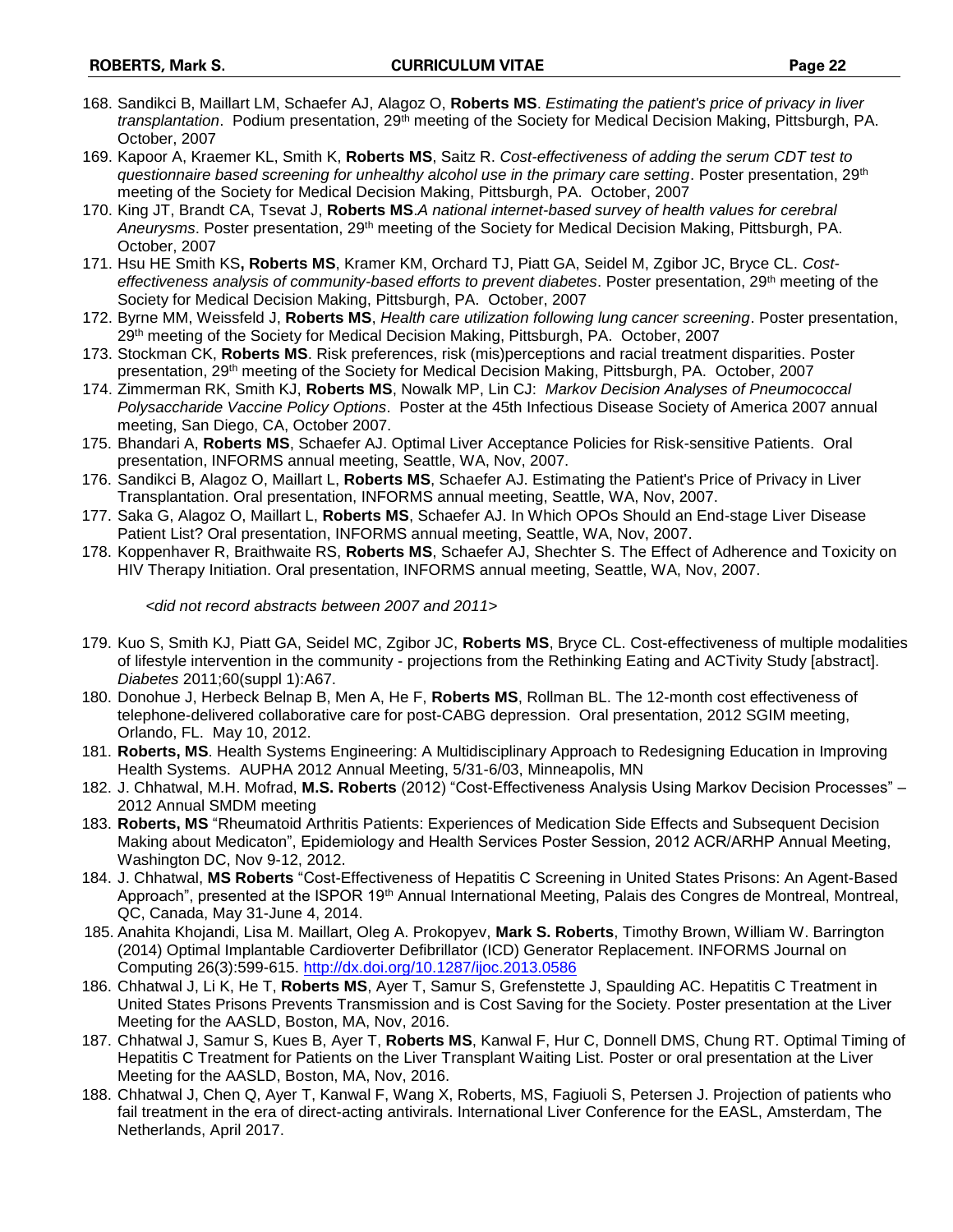- 189. Krauland, MG, R. Frankeny, J Lewis, L. Brink, E. Hulsey, **MS Roberts**, K. Hacker. The Relationship between Social Determinants of Health and Excess Cardiovascular Disease in Allegheny County. Presented at Society for Medical Decision Making 39th Annual North American Meeting, October 2017.
- 190. Emily D. Bethea, MD, Sumeyye Samur, PhD, Fasiha Kanwal, MD, MSHS, Turgay Ayer, PhD, Chin Hur, MD, MPH, **Mark S. Roberts**, MD, MPP, Norah Terrault, MD, Raymond T. Chung, MD, Jagpreet Chhatwal, PhD. "Transplanting HCV-Infected Livers into Uninfected Recipients is a Cost-effectiveness Strategy." Oral presentation by Jagpreet Chhatwal, Parallel Session at The Liver Meeting® 2018 in San Francisco, Monday, November 12, 2018, 2:00 p.m.

\_\_\_\_\_\_\_\_\_\_\_\_\_\_\_\_\_\_\_\_\_\_\_\_\_\_\_\_\_\_\_\_\_\_\_\_\_\_\_\_\_\_\_\_\_\_\_\_\_\_\_\_\_\_\_\_\_\_\_\_\_\_\_\_\_\_\_\_\_\_

### **PROFESSIONAL ACTIVITIES: TEACHING**

### **Nonclinical Teaching**

### *Harvard University*

| 1977–1979 | Teaching Assistant, Economic Analysis, Department of Economics, Harvard College, Cambridge.                                                                                                               |
|-----------|-----------------------------------------------------------------------------------------------------------------------------------------------------------------------------------------------------------|
| 1982-1983 | Head Teaching Fellow, Empirical Analysis, John F. Kennedy School of Government, Harvard University,<br>Cambridge.                                                                                         |
| 1983-1984 | Teaching Fellow, Quantitative Methods for Public Choice, John F. Kennedy School of Government,<br>Harvard University, Cambridge.                                                                          |
| 1985–1986 | Nonresident Pre-Medical Advisor, North House, Harvard University, Cambridge.                                                                                                                              |
| 1985-1986 | Resident Director, Richardson House, Tufts University, Medford, Massachusetts.                                                                                                                            |
| 1985-1993 | Guest Lecturer, Statistical and Ethical Considerations in Medical Clinical Trials (in M332 Empirical<br>Analysis for Public Choice), John F. Kennedy School of Government, Harvard University, Cambridge. |
| 1986-1993 | Resident Tutor and Chairman of the Pre-Medical Advisory Committee, North House, Harvard University,<br>Cambridge.                                                                                         |
| 1987-1990 | Guest Lecturer, An Introduction to Decision Analysis (in HST 190 Introduction to Statistics), Harvard<br>Medical School, Boston.                                                                          |
| 1989-1993 | Director, General Medicine Fellowship Research Seminar Series, Division of General Medicine, New<br>England Deaconess Hospital, Boston.                                                                   |
| 1990      | Instructor, Decision Theory and Clinical Research, Summer Clinical Effectiveness Program, General<br>Medicine Fellowship Program, Harvard Medical School, Boston.                                         |
| 1991-1993 | Guest Lecturer, Markov Models/Simulation Models (in HPB 284ab Topics in Health Decision Sciences),<br>Harvard School of Public Health, Boston.                                                            |
| 1991-1993 | Guest Lecturer, Probabilistic Sensitivity Analysis (in HPB 281c Seminar in Clinical Decision Analysis),<br>Harvard School of Public Health, Boston.                                                       |

*University of Pittsburgh*

| 1996         | Guest Lecturer, Markov Processes in Medical Decision Making (in ISP-2015 Introduction of Medical<br>Informatics), University of Pittsburgh School of Medicine.                                         |
|--------------|--------------------------------------------------------------------------------------------------------------------------------------------------------------------------------------------------------|
| 1998-present | Guest Lecturer, Quality Measurement and Improvement in Health Care Organizations (in HSADMIN<br>2105 Health and Medical Care Organization), University of Pittsburgh Graduate School of Public Health. |
| 1998-present | Course Director, CLRES 2120/HS ADMIN 2220 Cost Effectiveness Analysis in Health and Medicine (1<br>credit, taught with K. Kramer, C. Bryce, and J. Lave), University of Pittsburgh School of Medicine. |
| 1999-2009    | Course Director, CLRES 2121/HS ADMIN 2217 Clinical Decision Analysis (1 credit, taught with C. Bryce,<br>who is now course director), University of Pittsburgh School of Medicine.                     |
| 2000-2005    | Course Director, CLRES 2110 Quality Improvement in Health Care (1 credit), University of Pittsburgh<br>School of Medicine.                                                                             |
| 2001-2010    | Course Director, CLRES 2005 Computerized Methods of Clinical Research (1 credit), University of<br>Pittsburgh School of Medicine.                                                                      |
| 2001-2006    | Course Director, CLRES 2122 Advanced Methods for Decision and Cost-Effectiveness Analysis (1<br>credit), University of Pittsburgh School of Medicine.                                                  |
| 2001-2010    | Instructor, CLRES 2020 Biostatistics: Statistical Approaches to Clinical Research (3 lectures), University<br>of Pittsburgh School of Medicine.                                                        |
| 2003-2010    | Course Director, CLRES 2010 Clinical Research Methods (3 credits), University of Pittsburgh School of<br>Medicine.                                                                                     |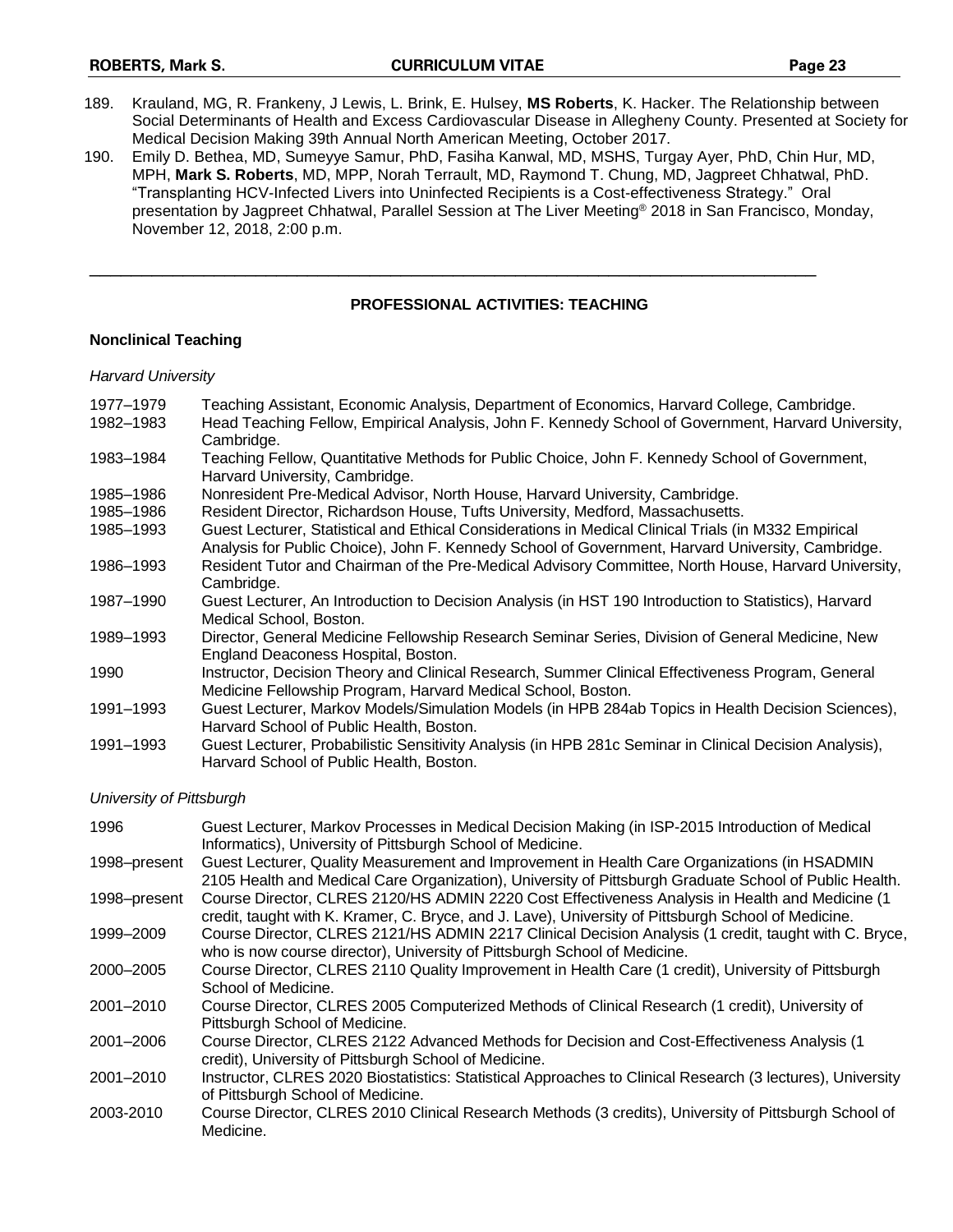| 2003-2005                    | Course Director, CLRES 2071/2072: Research Design and Development Seminar (5 credit longitudinal                                                                             |
|------------------------------|------------------------------------------------------------------------------------------------------------------------------------------------------------------------------|
|                              | grant development and writing course)                                                                                                                                        |
| 2005, 2008                   | Instructor. CLRES 2024 Non-Parametric Methods, University of Pittsburgh School of Medicine (3-4                                                                              |
|                              | lectures in 1 credit course)                                                                                                                                                 |
| 2004-present                 | Instructor, course co-director CLRES 2124 Directed Research in Decision Analysis and Cost                                                                                    |
|                              | Effectiveness Analysis, University of Pittsburgh School of Medicine                                                                                                          |
| 2005-present                 | Instructor, CLRES 2410 Translating Research into Practice Methods: Barriers and Evaluation (1 lecture),<br>University of Pittsburgh School of Medicine.                      |
| 2005-2006                    | Instructor: BIOINF2115/CLRES 2420 Mathematical Modeling Techniques for Complex Biological                                                                                    |
|                              | Systems (co-developer of the course and developing and giving 6 lectures) University of Pittsburgh                                                                           |
|                              | School of Medicine                                                                                                                                                           |
| 2009-present                 | Guest Lecturer, CLRES 2700 Know Your K's and R's: Successful Grant Applications for Fellows and                                                                              |
|                              | Junior Faculty, Clinical Research Training Program (CRTP), University of Pittsburgh                                                                                          |
| 2011-present                 | Course Director: HPM 2141 Managerial Epidemiology, University of Pittsburgh Graduate School of                                                                               |
|                              | <b>Public Health</b>                                                                                                                                                         |
| Sept-Dec 2011                | Co-Instructor: HPM 2135 Health Policy, University of Pittsburgh, Graduate School of Public Health                                                                            |
| Sept 20, 2011                | Guest Lecturer - Health Services Research Seminar Series - The Effect of HIV Treatment Strategies on                                                                         |
|                              | Population Life Expectancies in Resource Limited Settings                                                                                                                    |
| Sept 21, 2011                | Guest Lecturer, BIOINF2011 - Decision Making and Probabilistic Reasoning                                                                                                     |
| Sept 28, 2011                | Guest Lecturer - Global Health Seminar Series - Health Insurance Systems in Low Middle Income                                                                                |
|                              | Countries                                                                                                                                                                    |
| Sept 28, 2011                | Guest Lecturer - PUBHLT 1001: Introduction to Global Health                                                                                                                  |
| Oct 14, 2011                 | Guest Lecturer - Department of Biomedical Informatics - Comparative Effectiveness Research: An<br>Overview                                                                   |
| Jan 25, 2012                 | Guest Lecturer, UPMC Internal Medicine Residency Program - Montefiore Hospital - Quality and                                                                                 |
|                              | Variation in US Medical Care Systems                                                                                                                                         |
| Jan 26, 2012                 | Guest Lecturer, UPMC Internal Medicine Residency Program - VA Pittsburgh Healthcare System -                                                                                 |
|                              | Quality and Variation in US Medical Care Systems                                                                                                                             |
| Sept 7, 2012                 | Guest Lecturer, UPMC Fundamentals of Bench Research, Know Your K's & R's: Successful Grant                                                                                   |
|                              | Applications for Fellows and Junior Faculty                                                                                                                                  |
| Sept 17, 2012                | Guest Lecture, BIOINF 2011 Foundations of Clinical and Public Health Informatics, Decision Making and                                                                        |
|                              | Probabilistic Reasoning                                                                                                                                                      |
| Sept 18, 2012                | Guest Lecturer, University of Pittsburgh School of Nursing/UPMC Health Plan - Management of Patients                                                                         |
|                              | with Chronic Disease: A Pathway to Wellness                                                                                                                                  |
| Sept 19, 2012                | Guest Lecturer - CLRES 2900, Using Decision Sciences to Improve Practice                                                                                                     |
| Nov 8, 2012                  | Invited Lecturer - UPMC Department of Medicine Annual Cooper Lecture - The Power and Pitfalls of                                                                             |
|                              | Evidence-Based Medicineand the Promise of Comparative Effectiveness Research<br>Guest Lecture, NEXT-UP Workshop - UPMC Department of Neurology Resident Lecture - Foundation |
| Nov 15, 2012                 | of Aims                                                                                                                                                                      |
| Nov 27, 2012                 | Guest Lecture, UPMC Department of Medicine Resident Lecture, Cost-Effectiveness                                                                                              |
| Nov 27, 2012                 | <b>Guest Lecture, CLRES</b>                                                                                                                                                  |
| Nov 28, 2012                 | Panelist, ICRE Career Development Session, Career Development, Obstacles, Challenges and                                                                                     |
|                              | <b>Successes</b>                                                                                                                                                             |
| Dec 7, 2012                  | TEAM (Training Early Academic Mentors) Panelist, ICRE                                                                                                                        |
| 2013-present                 | Co-Instructor, HPM 2001 Introduction to Health Policy, University of Pittsburgh, Graduate School of                                                                          |
|                              | <b>Public Health</b>                                                                                                                                                         |
| Jan 4, 2013                  | Guest Lecturer, UPMC Medicine Grand Rounds, Quality Improvement/System Change Research in                                                                                    |
|                              | Palliative Care                                                                                                                                                              |
| Feb 6, 2013                  | Guest Lecturer, IE 1108 Health Systems Engineering - Pay for Performance and Evidence Based                                                                                  |
|                              | Medicine                                                                                                                                                                     |
| Feb 13, 2013<br>Mar 29, 2013 | Guest Lecturer, CLRES 2010, Quasi-experimental designs<br>Guest Lecturer, UPMC Endocrine Grand Rounds, The Power and Pitfalls of Evidence-Based                              |
|                              | Medicineand the Promise of Comparative Effectiveness Research                                                                                                                |
| May 1, 2013                  | Guest Lecturer, CLRES 2610 Research Methods in Palliative Care, Quality Improvement/System                                                                                   |
|                              | Change Research in Palliative Care                                                                                                                                           |
| June 7, 2013                 | Guest Lecture, UPMC Health Plan Conclave 2013: Putting the Value in Value-Based Care                                                                                         |
| Sept 25, 2013                | Guest Lecture - BIOINF2011 - Decision Making and Probabilistic Reasoning                                                                                                     |
| Sept 25, 2013                | Guest Lecture - Global Health Seminar Series - Health Insurance Systems in Low Middle Income                                                                                 |
|                              | Countries                                                                                                                                                                    |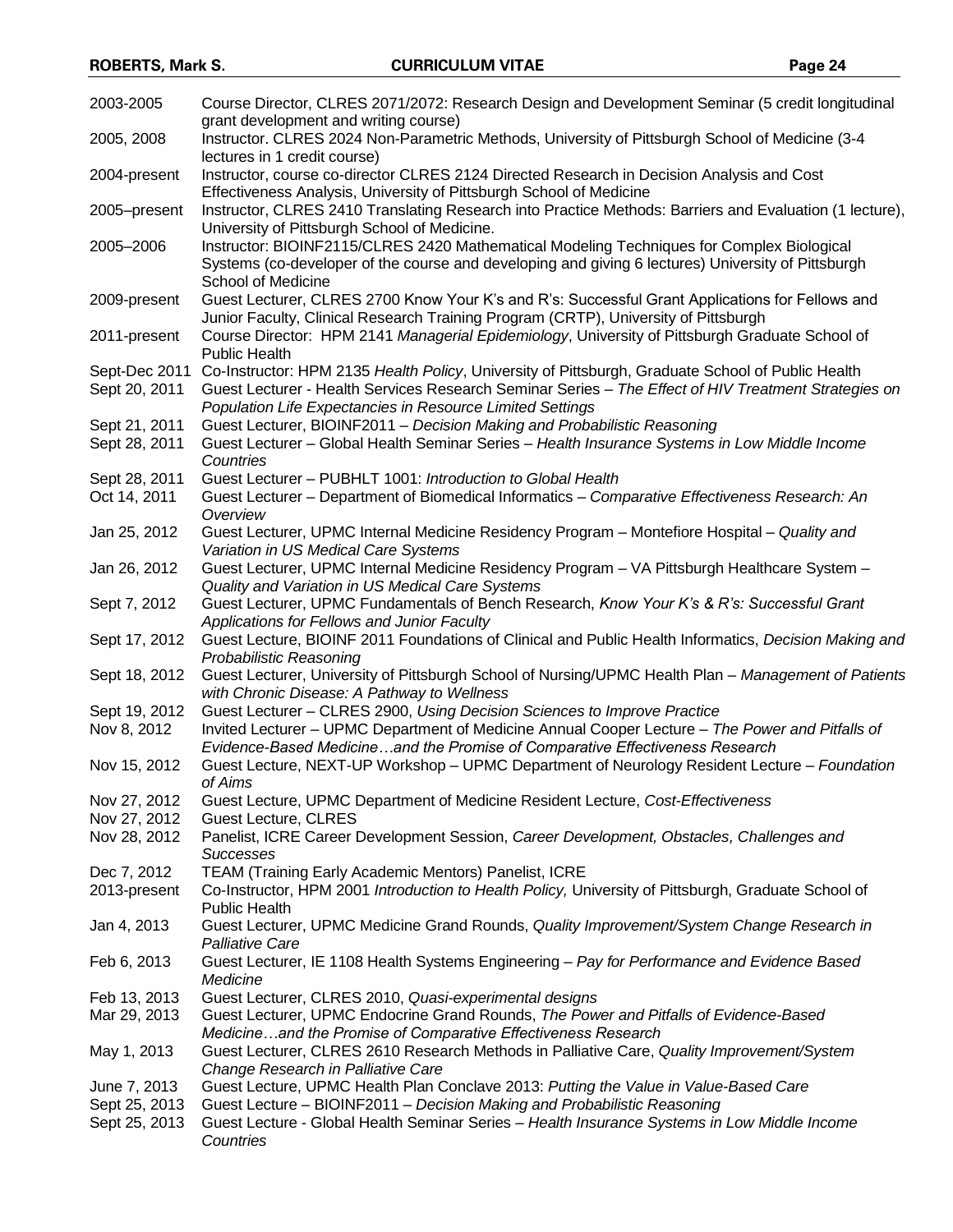| Oct 3, 2013                  | University of Pittsburgh, Science 2013 Convergence - A Trillion Here, A Trillion There: The<br>Pathophysiology of the Costs of US Health Care                                   |
|------------------------------|---------------------------------------------------------------------------------------------------------------------------------------------------------------------------------|
| Oct 8, 2013                  | University of Pittsburgh and MIDAS National Center of Excellent, MIDAS Workshop on Engaging                                                                                     |
|                              | Computational Methods for Public Health Law and Policy<br>Co-Instructor, CLRES 2121 Cost Effectiveness - ROC Curves, Value of Information, Sensitivity Analysis                 |
| Oct 10, 2013<br>Oct 11, 2013 | 2013 Update in Internal Medicine: Evidence Based Approaches to Common Medical Problems -<br>Choosing Wisely: Evidence Based Recommendations for Evaluation and Management       |
| Oct 28, 2013                 | Guest Lecturer, EPIDEM 2260 - Cost Effectiveness                                                                                                                                |
| Oct 31, 2013                 | Guest Lecturer - NIH Mentored Career Development Award Workshop - Know Your K: Writing a<br><b>Successful Career Development Award Application</b>                              |
| Nov 26, 2013                 | Guest Lecturer - CLRES 2122 - Accounting for Future Costs                                                                                                                       |
| Feb 7, 2014                  | Guest Lecturer-Geriatric Medicine Grand Rounds - From Blunt Rules to Personalized Care: The Power<br>and Pitfalls of Evidence-Based Medicine                                    |
| April 30, 2014               | Guest Lecturer - Transplant Hepatology Didactic Series - Cost-Effectiveness Use of Special Instruments,<br>Tests and Therapy in the Diagnosis and Management of Liver Disorders |
| (2014-2016 Not recorded)     |                                                                                                                                                                                 |
| Jan. 17, 2017                | Guest Lecturer - HPM 2001/Health Policy and Management in Public Health: Determinates of the<br>Organization, Financing and Delivery of Health Care                             |
| Feb. 9, 2017                 | Guest Lecturer - Health Systems Engineering (IE2108/1108)                                                                                                                       |
| Mar. 2, 2017                 | Guest Lecturer - ARC 2017 - "Data and Modeling - the Research Strategy of the Public Health Dynamics<br>Laboratory"                                                             |
| Mar. 31, 2017                | Guest Lecturer - School of Medicine - Medical School Elective - "Health Insurance and Health Care<br>Systems"                                                                   |
| April 4, 2017                | Univ. of Pittsburgh - Air Quality Scenario Modeling Workshops with Intermedix, GSPH and 100 Resilient<br><b>Cities</b>                                                          |
| April 21, 2017               | Guest Speaker - UPMC Stroke Conference - Talk based on experience as a healthcare leader and<br>survivor                                                                        |
| May 10, 2017                 | Guest Lecturer - Univ. of Pittsburgh - CLRES 2610 - "Research Methods in Palliative Care"                                                                                       |
| Oct. 2, 2017                 | Workshops Moderator - Univ. of Pittsburgh - PHDL Workshop series on Opioid Modeling                                                                                             |
| Oct. 5, 2017                 | Guest Lecturer - CMU Gates Hillman Center - (PM-BME Course) "The Precision Medicine for Biomedical<br>Engineers"                                                                |
| Oct. 4, 2017                 | Guest Lecturer - Univ. of Pittsburgh - BIOINF 2011 "Foundations of Clinical and Public Health<br>Informatics"                                                                   |
| Feb. 8, 2018                 | Guest Lecturer - Univ. of Pittsburgh - (IE 1108/2108) - Health Systems Engineering                                                                                              |
| Mar. 30, 2018                | Guest Lecturer - Univ. of Pittsburgh - Medical School Course - "Health Insurance and Healthcare<br>Systems"                                                                     |
| May 3, 2018                  | Course Director - (BIND 2902) - Comparative Healthcare Policy. Katz Business School Executive MBA<br>in Healthcare (May 3-July 28, 2018)                                        |
| May 17, 2018                 | Guest Lecturer - Univ. of Pittsburgh "Grand Rounds" for Anesthesiology at Montefiore Hospital                                                                                   |
| May 23, 2018                 | Course Instructor - Palliative Care Course "Session 8: Quality Improvement/System Change Research<br>in Palliative Care"                                                        |
|                              |                                                                                                                                                                                 |

### *University of Utah School of Medicine*

2002-present Course Director, Cost Effectiveness Analysis and Decision Analysis. In collaboration with the University of Utah CTSA, I teach two intensive, 2 and ½ day courses in CEA and DA at the University of Utah

### *National Venues and Other*

- 1991 Co-Director, Markov Models and the Alternatives (full day pre-course), annual meeting of the Society for Medical Decision Making. 1991–1998 Instructor, Introduction to Decision Analysis (conference pre-course), annual meeting of the Society of General Internal Medicine. 1992–2002 Instructor (1992–2002) and Course Director (1999–2002), Advanced Decision Analysis/Markov Decision Modeling (advanced pre-course), annual meeting of the Society for Medical Decision Making. 1993 Instructor, Introduction to Decision Analysis (conference pre-course), annual regional meeting of the American College of Physicians.
- 1993–1995 Instructor, Advanced Decision Analysis (conference workshop), annual meeting of the Society of General Internal Medicine.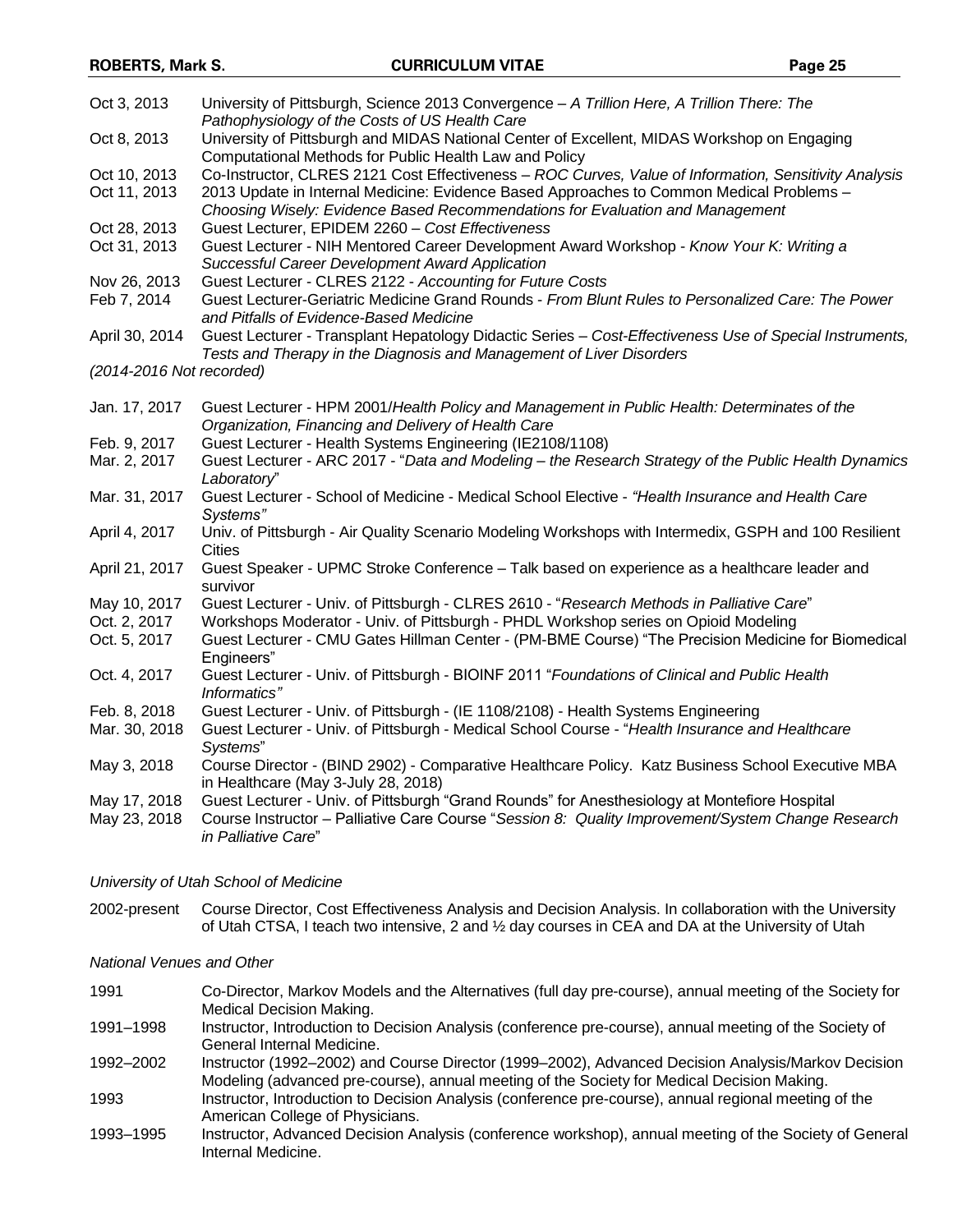| 1996-present                | Course Director, Introduction to Decision Analysis, annual national meeting of the International Society                                                                                                                            |  |
|-----------------------------|-------------------------------------------------------------------------------------------------------------------------------------------------------------------------------------------------------------------------------------|--|
| 2003-present                | for Pharmacoeconomics and Outcomes Research.<br>Instructor, Markov Decision Processes: Analytic Methods for Sequential Decisions (pre-course), annual                                                                               |  |
| 2010-present                | meeting of the Society for Medical Decision Making.<br>Decision Analysis and Simulation Modeling in Health Care Improvement. Intermountain Healthcare                                                                               |  |
| Sept 14, 2011               | Advanced Training Program in Health Care Improvement, Salt Lake City, Utah, (twice a year)<br>Guest Lecturer, ChiLDREN Network Steering Committee, University of Michigan - Disease Modeling and                                    |  |
| Oct 6, 2011                 | <b>Endpoints for Clinical Studies</b><br>Guest Lecturer, Fred Hutchison Cancer Research Center (FHCRC), Seattle WA - The Use of                                                                                                     |  |
| Oct 7, 2011                 | Mechanistic Modeling and Simulation in HIV Policy<br>Guest Lecturer, University of Washington, Department of Health Services Administration - Virtual Clinical                                                                      |  |
| Oct 9, 2011                 | Trials: Gaining Biological Insights Through Mathematical Models<br>Decision Analysis and Simulation Modeling in Health Care Improvement. Intermountain Healthcare                                                                   |  |
|                             | Advanced Training Program in Health Care Improvement, Salt Lake City, Utah<br>Oct 22-28, 2011 Instructor, Markov Decision Processes: Analytic Methods for Sequential Decisions (pre-course), annual                                 |  |
| Jan 17, 2012                | meeting of the Society for Medical Decision Making, Chicago IL<br>Geisinger Medical Center - Activating Patients in Their Own Care and Personalizing Health Care                                                                    |  |
|                             | Jan 30-31, 2012 Interactive Panel Discussion, Center for Applied Value Analysis at the 3 <sup>rd</sup> Annual Health Outcomes and<br>Pharmacoeconomics Research Conference - "Preparing for the Impact of Comparative Effectiveness |  |
|                             | Research on Med Device Companies", Philadelphia PA                                                                                                                                                                                  |  |
|                             | March 27, 2012 Decision Analysis and Simulation Modeling in Health Care Improvement. Intermountain Healthcare<br>Advanced Training Program in Health Care Improvement, Salt Lake City, Utah                                         |  |
| May 10, 2012                | SGIM/SMDM Joint Abstract Presentation, SGIM Annual Meeting, Orlando FL                                                                                                                                                              |  |
| June 2, 2012                | Course Instructor, ISPOR 17th Annual International Meeting, "Introduction to Modeling" and "Modeling:                                                                                                                               |  |
|                             | Design and Structure of a Model", Washington DC                                                                                                                                                                                     |  |
| July 30, 2012               | Plenary speaker - Healthcare Management - MOPTA 2012 (Modeling Optimization Conference: Theory                                                                                                                                      |  |
|                             | and Applications), Bethlehem, PA                                                                                                                                                                                                    |  |
| Oct 17, 2012                | INFORMS-SMDM lecture - "Decision Analytic and Patient-Centered Modeling in Medicine" - Phoenix,<br>AZ                                                                                                                               |  |
| April 2, 2013               | Guest speaker - Columbia University - "Discrete event simulations - Archimedes-type Models", New<br>York City, NY                                                                                                                   |  |
| (2013-2016 Not recorded)    |                                                                                                                                                                                                                                     |  |
| April 19, 2017              | Guest Speaker - DASH National Meeting, Denver, CO - "Using big data analytics in public health to                                                                                                                                   |  |
|                             | identify needs and target limited resources at the neighborhood level"                                                                                                                                                              |  |
| May 19, 2017                | Guest Lecturer - ISPOR National Meeting, Boston, MA -                                                                                                                                                                               |  |
| Mar 19, 2018                | Course Instructor - Winter ATP, Salt Lake, Utah - Decision Analysis" Workshops                                                                                                                                                      |  |
| April 3, 2018               | Guest Speaker - MIDAS Network Meeting, Bethesda, MD - "FRED Web: A Declarative Interface to an<br>Agent-based Modeling Tool"                                                                                                        |  |
| April 9, 2018               | Guest Lecturer - ISPOR National Meeting, Chicago, IL                                                                                                                                                                                |  |
| May 1, 2018                 | Guest Speaker - Texas Pediatric Society, The Texas chapter of the AAP, Texas State Capitol -<br>Immunization Education Presentation - "FRED Measles and negative effects of diminishing herd                                        |  |
|                             | immunity"                                                                                                                                                                                                                           |  |
| May 19, 2018                | Guest Lecturer - ISPOR National Meeting, Baltimore, MD - "Introduction to Modeling Methods" and<br>"Modeling: Design and Structure of a Model"                                                                                      |  |
| <b>International Venues</b> |                                                                                                                                                                                                                                     |  |
| March 2000                  | Course Director and Instructor, Medical Decision Analysis (intensive two-day seminar conducted for the                                                                                                                              |  |
| April 2001                  | Hospital Authority of Hong Kong), Hong Kong, PRC.<br>Instructor, Cost-Effectiveness (seminar presented for the Infectious Disease Society of France), Lille,<br>France.                                                             |  |
| June, 2004                  | Advanced Decision Analysis. European Society for Medical Decision Making. Rotterdam, The<br>Netherlands                                                                                                                             |  |
| June, 2008                  | Course co-director: Introduction to Cost Effectiveness. Post graduate course at the University of<br>Lausanne School of Medicine, Lausanne, Switzerland.                                                                            |  |
| Nov 5, 2011                 | Course instructor, ISPOR 14 <sup>th</sup> Annual European Congress, "Pharmacoeconomic Modeling -                                                                                                                                    |  |

- Applications", Madrid, Spain
- Dec 1, 2011 Guest Lecturer, Duke University, Graduate Medical School, "The Application of Decision Modeling Methodologies to Projects Related to Long Term Care for the Elderly", Singapore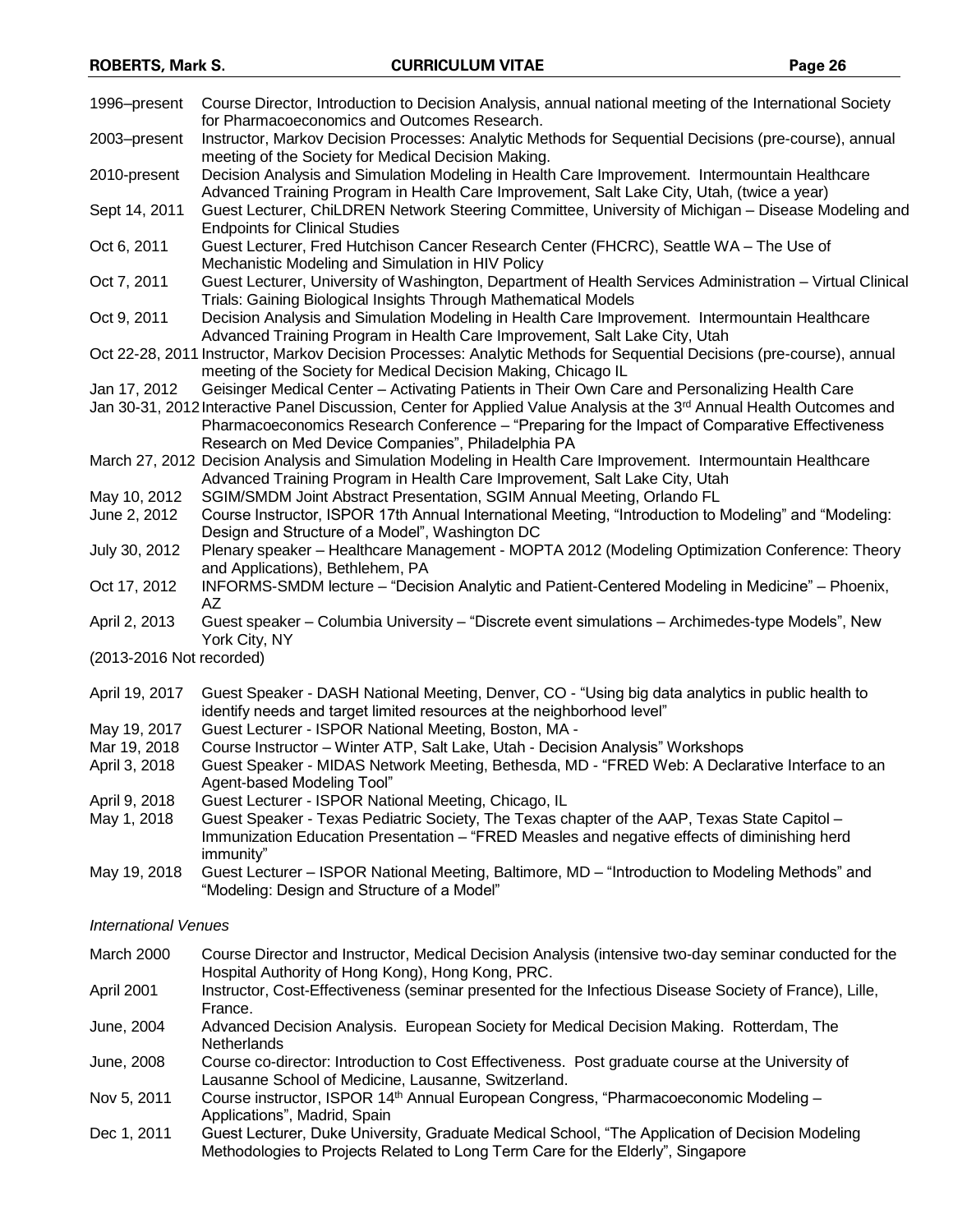| Aug 10, 2012  | Guest Lecturer, Asia-Pacific Economic Cooperation (APEC) – "Basic Principles of Cost Effectiveness in<br>Healthcare Services", Taipei, Taiwan                                                                                                                |
|---------------|--------------------------------------------------------------------------------------------------------------------------------------------------------------------------------------------------------------------------------------------------------------|
| Sept 2, 2012  | Course Instructor, ISPOR 5 <sup>th</sup> Asia-Pacific Conference, "Applied Modeling", Taipei, Taiwan                                                                                                                                                         |
| Sept 30, 2012 | Course Instructor, SMDM Singapore International Public Health Conference "Modeling Methods for<br>Health Care Decisions: An Introductory Course", Singapore                                                                                                  |
| Nov 3, 2012   | Course Instructor, ISPOR 15 <sup>th</sup> Annual European Congress, "Pharmacoeconomic Modeling: Applications",<br>Berlin, Germany                                                                                                                            |
| April 9-      |                                                                                                                                                                                                                                                              |
| 12, 2013      | Guest Lecturer, Duke University, Graduate Medical School, "Building Models to Inform Aging Policy:<br>Getting it Right", Singapore                                                                                                                           |
| Nov 2, 2013   | Course Instructor, ISPOR 16 <sup>th</sup> Annual European Congress, "Pharmacoeconomic Modeling -<br>Applications", Dublin, Ireland                                                                                                                           |
| 2014-present  | Course Instructor, ISPOR 19th Annual International Meeting, "Introduction to Modeling Methods",<br>Montreal, Canada                                                                                                                                          |
| May 21, 2016  | Course Instructor, ISPOR 21 <sup>st</sup> Annual International Meeting, "Pharmacoeconomic Modeling<br>Applications", Washington DC, USA                                                                                                                      |
| Sep 3, 2016   | Course Instructor, ISPOR 7 <sup>th</sup> Asia-Pacific Conference, "Modeling: Design and Structure of a Model",<br>Singapore                                                                                                                                  |
| Oct 29, 2016  | Course Instructor, ISPOR 19th European Conference, "Development of Conceptual Models" and<br>"Pharmacoeconomic Modeling", Vienna, Austria                                                                                                                    |
| Nov. 2, 2017  | Course Instructor, ISPOR 20 <sup>th</sup> Annual European Conference, Glasgow, Scotland "Pharmacoeconomic"<br>Modeling - Applications"                                                                                                                       |
| Mar. 3, 2018  | Course Instructor – HADM PHDL 2018 India Workshops and Symposium Speaker– Day 1 & 2 – Public<br>Health Dynamics Workshop (PHDL Overview and Agent-based Modeling), Day 3 - Keynote Talk<br>"Mathematical Modeling as a Tool for Improving Population Health" |

## **Clinical Teaching**

*Harvard Medical School, Boston*

- 1986–1987 Resident Preceptor, Introduction to Clinical Medicine.
- 1987–1993 Preceptor, Introduction to Clinical Medicine.

*New England Deaconess Hospital, Boston*

- 1989–1990 Director, General Medicine Fellowship Training, Division of General Medicine.
- 1989–1993 Ward Attending Rounds, 1 month/year.
- 1989–1993 Faculty Preceptor, Chief Resident's Clinic.
- 1990–1991 Preceptor, Senior Resident Elective in Primary Care, Emerson College Health Services.
- 1990–1993 Instructor and Attending, Emergency Room.

*UPMC Shadyside (Formerly Shadyside Hospital), Pittsburgh*

- 1993–1997 Ambulatory Preceptor, Shea Medical Center.
- 1993–1998 Director, Internal Medicine Residency Program.
- 1993–1998 Medicine Teaching Rounds, 3 months/year.
- 1993–1998 Morning Report, 5 days/week, 12 months/year.
- 1994–1998 Intern Report, 5 days/week, every other week.

*University of Pittsburgh School of Medicine, Pittsburgh*

- 1993–1997 Preceptor, Physical Diagnosis.
- 1994–2011 Internal Medicine Teaching Rounds, 1 month/year. \_\_\_\_\_\_\_\_\_\_\_\_\_\_\_\_\_\_\_\_\_\_\_\_\_\_\_\_\_\_\_\_\_\_\_\_\_\_\_\_\_\_\_\_\_\_\_\_\_\_\_\_\_\_\_\_\_\_\_\_\_\_\_\_\_\_\_\_\_\_\_\_\_\_\_\_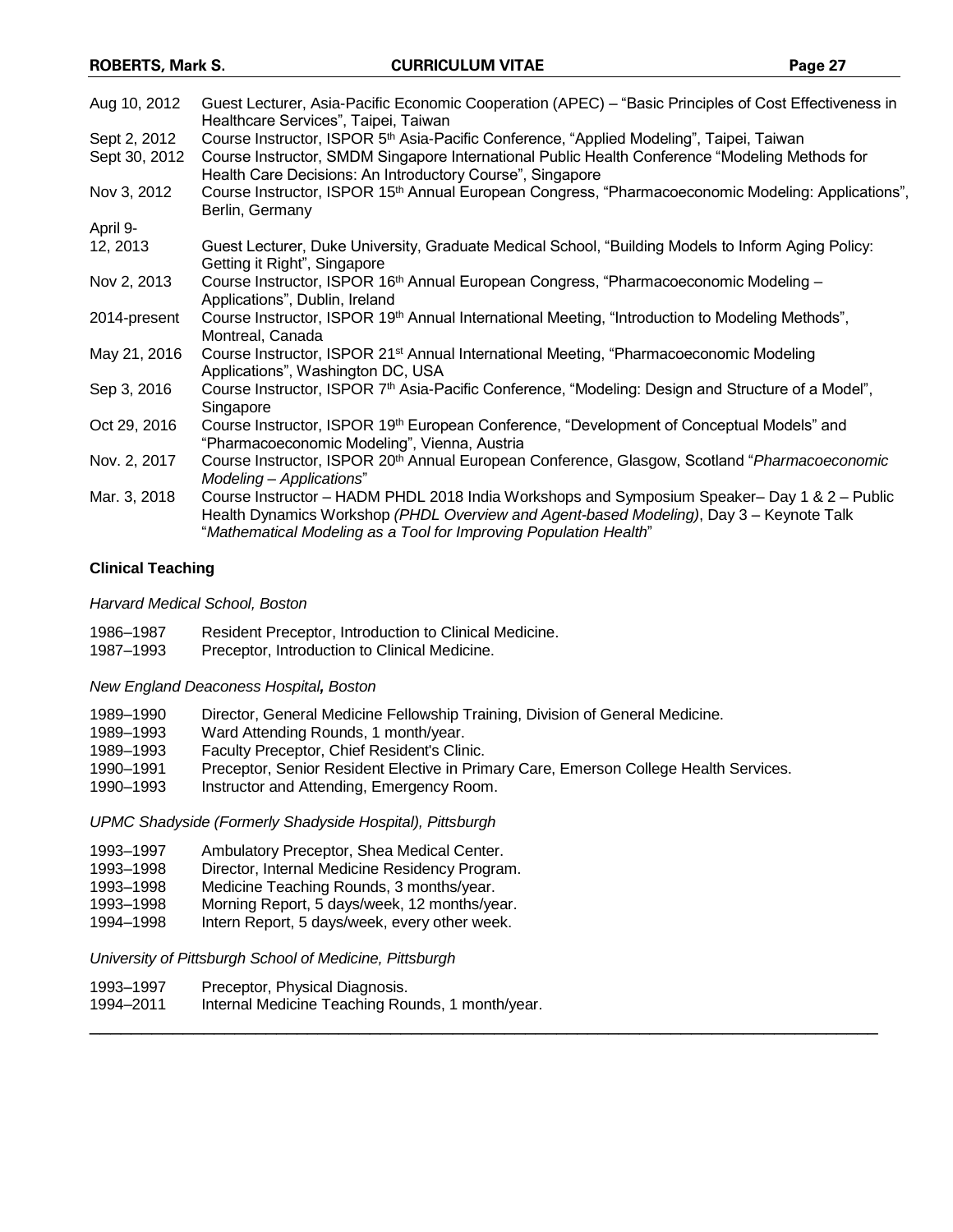### **PROFESSIONAL ACTIVITIES: MENTORING AND ADVISING**

### **Mentoring and Advising of Faculty**

- Cindy Bryce, PhD, Research Assistant Professor of Medicine, University of Pittsburgh School of Medicine. K25 Mentor (K25 DK02903), NIDDK: *Estimating End-Stage Liver Disease Prevalence and Treatment Variation* (funded, priority score 144).
- James Stahl, MD, Assistant Professor of Medicine, Harvard Medical School. K23 Consultant (K23 AI 18708-01*)*, NIAID: *Modeling Pneumonia and the Effect of Guidelines* (approved but not funded). K08 Consultant (K08 HS011637), AHRQ: *Organ Replacement Technology Analysis Project* (funded).
- Joseph King, Jr., MD, MSc, Assistant Professor of Surgery, Yale University School of Medicine. K23 Mentor (K23 NS002169), NINDS: *The Optimal Management of Cerebral Aneurysms* (funded, priority score 133).
- Chung-Chou H. (Joyce) Chang, PhD, Research Assistant Professor of Medicine, University of Pittsburgh School of Medicine. K25 Mentor (K25 DK59928), NIDDK: *A Generalized Model for Post-transplant Survival* (funded, priority score 192).
- Brian Williams, MD, MBA, Assistant Professor of Anesthesia and Critical Care, University of Pittsburgh School of Medicine. K23 Co-Mentor (K23 AR047631), NIAMS: *Outcomes after ACL Reconstruction: Effect of Femoral Nerve Block Analgesia* (funded).
- Carol Stockman, PhD, Assistant Professor of Health Services Administration, University of Pittsburgh Graduate School of Public Health. K25 Mentor (K25 HL069880), NHLBI: *Risk and Preferences: Racial Disparities in Cardiac Care* (funded, priority score 152).
- R. Scott Braithwaite, MD, Assistant Professor of Medicine, Yale University School of Medicine. K23 Mentor (K23 AA014483), NIAAA: *Tailoring HIV Therapy for Alcohol-Using Populations* (funded, priority score 194).
- Margaret Byrne, PhD, Research Assistant Professor of Medicine, University of Miami. K07 Co-Mentor (K07 CA10181), NCI: *Resource and QOL Consequences of Lung Cancer Screening* (funded, priority score 174).
- Kenneth Smith, MD, Assistant Professor of Medicine, University of Pittsburgh School of Medicine. K23 Mentor (K23 AI056347), NIAID: *Optimal Strategies for PID Prevention and Management* (funded, priority score 161).
- Michael A. Rubin, MD, PhD, Assistant Professor of Medicine, University of Utah. (For mentoring, I received the 2003 Cross-Program Faculty Mentoring Award from the Association of Clinical Research Training Program Directors.)
- Janice Christine Zgibor, RPh, PhD, Assistant Professor of Epidemiology, Director of Evaluation, University of Pittsburgh Diabetes Institute. Mentor, American Diabetes Association Junior Faculty Award: *Predicting cardiovascular Risk in Type I diabetes*. (Funded); also Mentor, K01 DK070725-01A1 *Predicting Cardiovascular Risk in Type I Diabetes*, funded
- Andrew J. Schaefer, PhD, Assistant Professor of Industrial Engineering and Medicine, University of Pittsburgh Schools of Engineering and Medicine. K-25 Award primary mentor: K25 EB005804-01 Patient-Oriented Decision making in Liver Transplantation: and MDP Approach (scored, not funded)
- Bryna Harwood, MD, MSc. Assistant Professor of Obstetrics and Gynecology, University of Illinois at Chicago. Primary mentor on a K-23 award: *Contraceptive Decision-Making: Women's Preferences for IUD-related Health States,*
- Bruce Lee, MD, MBA, Assistant Professor of Medicine, University of Pittsburgh School of Medicine. Mentor on K-12 Clinical Research Scholar Award: "*Computer Simulation Modeling to Characterize the Spread and Optimize the Response to Influenza*".
- Smita Nayak, MD, Assistant Professor of Medicine, University of Pittsburgh School of Medicine. Mentor on K-12 Clinical Research Scholar Award: *Optimizing Screening Strategies for Identifying Postmenopausal Women at Risk for Osteoporotic Fracture*
- Matthew F. Reeves, MD, MPH, Assistant Professor of Obstetrics, Gynecology and Reproductive Sciences, University of Pittsburgh School of Medicine. Mentor on K-12 Clinical Research Scholar Award: *Modeling Contraceptive Costeffectiveness and Service Delivery in the Developing World*
- Jagpreet Chhatwal, PhD, Assistant Professor of Health Policy and Management, University of Pittsburgh, Graduate School of Public Health. Mentor on KL2 Award - *Optimal treatment and screening strategies for hepatitis C in the era of direct-acting antivirals.* Currently Assistant Professor of Medicine at Harvard Medical School.
- Theodore You, MD, MSC, Assistant Professor of Vascular Surgery, University of Pittsburgh School of Medicine. KL2 Mentored award.
- Janel Hanmer, MD, PhD, Assistant Professor of Internal Medicine, University of Pittsburgh School of Medicine. KL2 Mentored award: *Integrating Health Utility Theory and Item-Response Theory for Individual Health Measurement*. 2011-2013.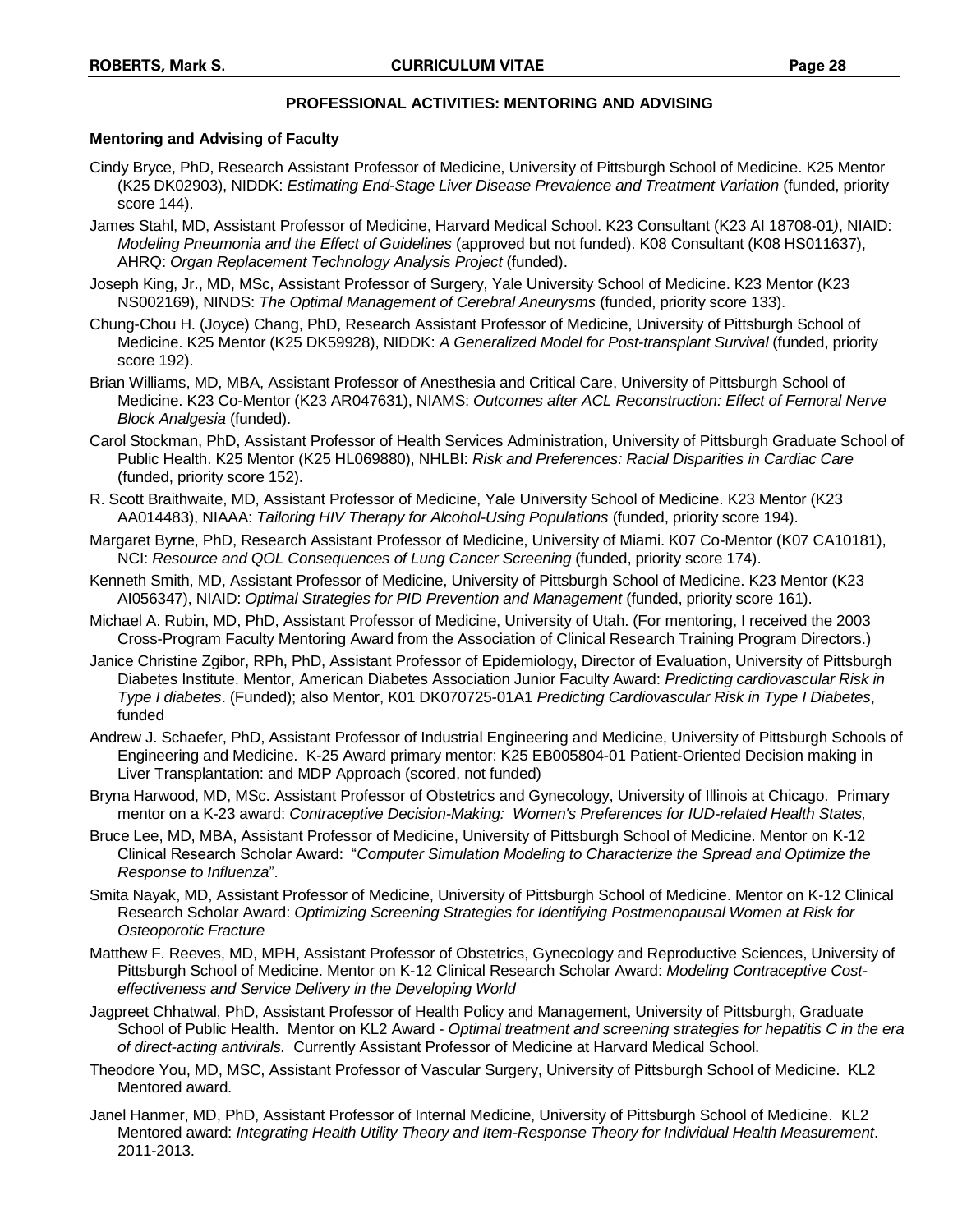Hawre Jalal, MD, PhD, Assistant Professor of Health Policy and Management, University of Pittsburgh Graduate School of Public Health. KL2 Mentored award: *The Impact of the Opioid Epidemic and the Efficacy of Its Mitigation Strategies*. 2017-current

### **Mentoring and Advising of PhD Candidates**

Mark McClellan, MD, PhD. Health Scientist Training Thesis Committee, Harvard Medical School, PhD awarded 1992.

- Brent McHenry, MS, PhD. University of Pittsburgh School of Public Health, Dissertation: *New Estimation Approaches in Survival Analysis with Aalen's Additive Risk Model,* PhD awarded 2004.
- Oguzahn Alagoz, PhD. Department of Industrial Engineering, University of Pittsburgh, Dissertation: *The Optimal Timing of Liver Transplantation: A Markov Decision Process Approach,* PhD awarded 2004. Honorable Mention: 2005 George B. Dantzig Dissertation Award: *Optimal Policies for the Acceptance of Living- and Cadaveric-Donor Livers*
- Nan Kong, PhD, Department of Industrial Engineering, University of Pittsburgh. Dissertation: *Optimal Design of Regions for Liver Transplantation*. PhD awarded 6/2005. Honorable Mention: 2006 George B. Dantzig Dissertation Award*: Maximizing the Efficiency of the U.S. Liver Allocation System through Region Selection*
- Steven Shechter, PhD candidate. Department of Industrial Engineering, University of Pittsburgh, Dissertation: *Optimal Therapy Planning for HIV Using Markov Decision Processes*, PhD awarded 2006. Winner, 2004 Bonder Scholarship for Applied Operations Research in Health Services, INFORMS, 2004. Finalist: 2006 Decision Analysis Society (INFORMS) student paper award.
- Jennifer Kreke, PhD candidate. Department of Industrial Engineering, University of Pittsburgh, Dissertation: *Optimal Decision Making in the Management of Severe Sepsis: A Markov Decision Process Approach*. PhD expected 2007.
- Burhan Sandiki, PhD candidate. Department of Industrial Engineering, University of Pittsburgh, Dissertation Topic *Estimating the price of privacy in liver transplantation*, PhD expected 2007. Winner, 2007 Bonder Scholarship for Applied Operations Research in Health Services, INFORMS 2007
- Mehmet Demirci, PhD candidate. Department of Industrial Engineering, University of Pittsburgh, dissertation: *Designing Liver Allocation Hierarchy: Incorporating Equity and Uncertainty*, PhD awarded 2008
- Gorkem Saka, PhD candidate. Department of Industrial Engineering, University of Pittsburgh, dissertation: *Increasing and Assessing the Impact of Patient Choice in Liver Transplantation*, PhD awarded 2008
- Fiona Callahan, PhD Candidate, Department of Biostatistics, Graduate School of Public Health, University of Pittsburgh. Dissertation topic: *Classification Tree for Survival Data with Competing Risks*. PhD awarded 2009.
- Yongyun Zhao, PhD Candidate, Department of Biostatistics, Graduate School of Public Health, University of Pittsburgh, *Dissertation Topic: Summary Functions for Data in the Presence of Competing Risks.* PhD awarded 2008
- Robert Koppenhaver, PhD Candidate, Department of Industrial Engineering, University of Pittsburgh. Dissertation: title to be determined; topic involves *optimal use of HIV resources in resource-poor environments*. Recipient of University of Pittsburgh CTSI pre-doctoral T-32 training award (2007-2008; 2008-2009); PhD expected 2010.
- Sepehr Nemati, MS, PhD Candidate, Department of Industrial Engineering, University of Pittsburgh. advised for two years, student changed topic and advisors.
- Osman Yalin Özaltin, MS, PhD candidate. Department of Industrial Engineering, University of Pittsburgh. Dissertation: "*Optimal Design of the Annual Influenza Vaccine*". PhD awarded 2011
- Sakine Batun, PhD Candidate, Department of Industrial Engineering, University of Pittsburgh. Dissertation: *"Can Risk Preferences Explain Liver Transplantation Decisions in Practice? An Empirical Approach"* PhD awarded 2011
- Zeynep Erkin, PhD Candidate, Department of Industrial Engineering, University of Pittsburgh. Dissertation: *"Eliciting Patient Preferences and Placing Expedited Organs"* PhD awarded 2011
- Murat Kurt, MS, PhD Candidate, Department of Industrial Engineering, University of Pittsburgh. Dissertation: *"Incorporating Patient Autonomy into the Timing of Prearranged Paired Kidney Exchanges"*, PhD awarded 2012
- Zeynep Gozde Icten, MS, PhD Candidate, Department of Industrial Engineering, University of Pittsburgh. Dissertation "*Markov decision process models for improving equity in liver allocation"*. PhD expected 2012
- Amin Khademi, MS, PhD Candidate, Department of Industrial Engineering, University of Pittsburgh. Dissertation "Managing HIV treatment in resource-limited and dynamic environments", PhD awarded 2013
- Anahita Khojandi, MS, PhD. Department of Industrial Engineering, University of Pittsburgh. Dissertation: "*Optimizing Implanted Cardiac Device Follow-Up Care*" PhD awarded 2014.
- Yomei Shaw, MS, PhD Candidate, Department of Health Policy and Management, University of Pittsburgh Graduate School of Public Health. Dissertation: TBA, PhD expected, 2016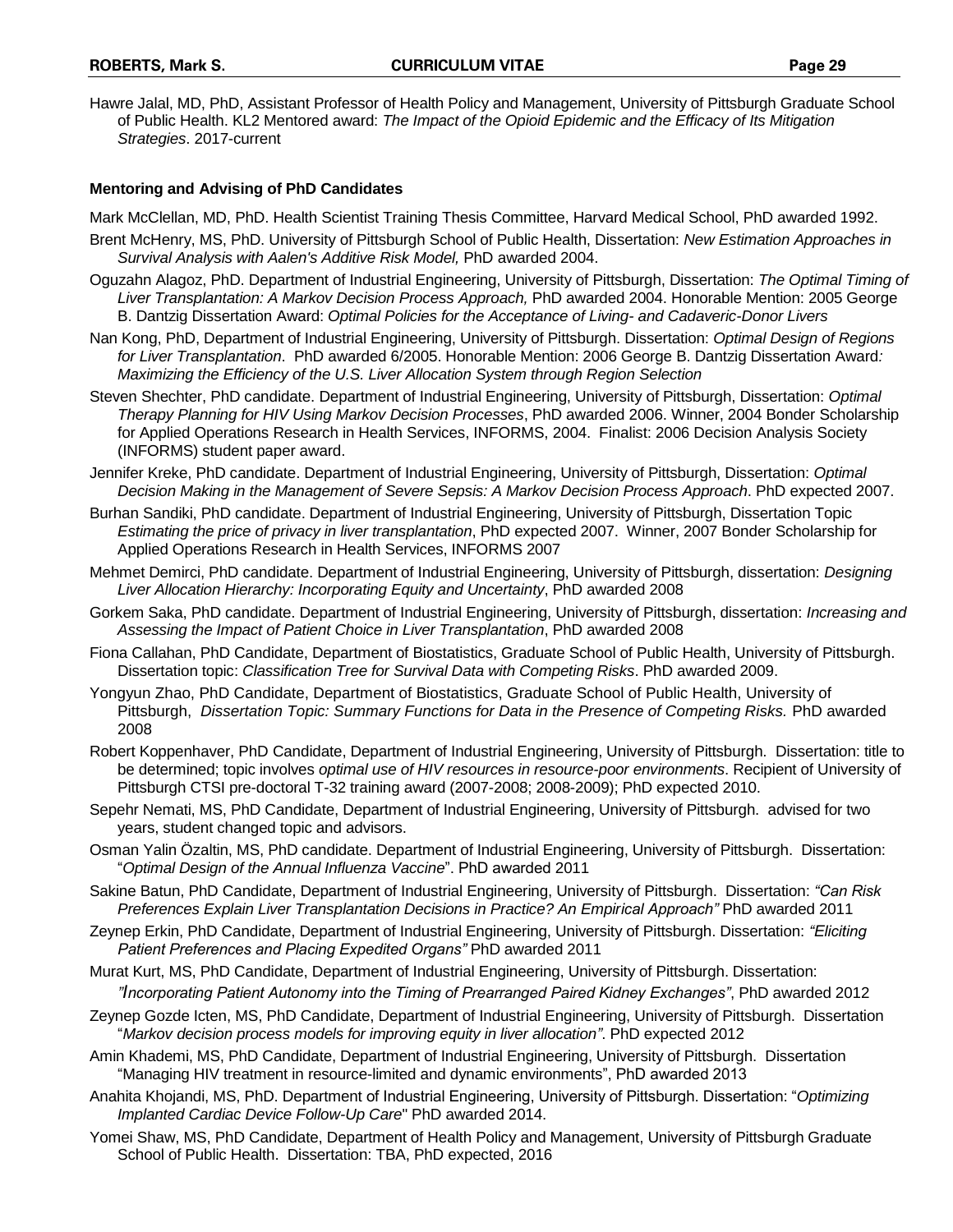- Kai He, PhD Candidate, Department of Industrial Engineering, University of Pittsburgh. Dissertation: *"Optimal Maintenance Planning in Novel Setting"* PhD awarded 2016
- Mina Kabiri, PhD. Computer Simulations in Health Policy: "*Methodology and Applications in the Management*". PhD awarded 2017
- Caroline Lobo, PhD "*Prescription Opioid Epidemic in Pennsylvania: Lessons from Medicare and Medicaid*". PhD awarded December 2017
- Kalyani Gopala, PhD. "*Service delivery and quality of care for individuals with mental illness*." University of Pittsburgh". PhD awarded 2017

Praveen Kumar, PhD Candidate, expected graduation 2020

- **Mentoring and Advising of Fellows** *(As General Internal Medicine Fellowship Director at New England Deaconess/Harvard Medical School from 1989 to 1992 and at the University of Pittsburgh from 1997 to 2003, I have advised a large number of fellows. However, the fellows listed below are those for which I had primary mentoring responsibility.)*
- Jasit Ahluwalia, MD, MPH, MS. Mentored 1990–1992. Now Sosland Family Professor and Chair, Department of Preventive Medicine and Public Health, and Professor of Internal Medicine, Family Medicine, and Pediatrics at the University of Kansas and Director of Cancer Prevention, Control, and Population Sciences, Kansas Cancer Institute, University of Kansas.
- Richard Saitz, MD, MPH. Mentored 1991–1993. Now Professor of Medicine, Boston University School of Medicine.
- Peter Friedman, MD, MPH. Mentored 1992–1993. Now Associate Professor of Medicine, Brown University School of Medicine.
- James Stahl, MD, MPH. Mentored 1998–2000. Now Assistant Professor of Medicine, Harvard Medical School. Author of *Modeling Liver Allocation: National versus Hierarchical Distribution Policies,* University of Pittsburgh Press, 2000. Best Master's Essay, Delta Omega Honor Society in Public Health, 2001.

#### **Serving solely as a Member of the Master's Student Thesis Committee, Graduate School of Public Health**

- Heather Shappell, MSc. Mentored 1998–1999, University of Pittsburgh Graduate School of Public Health, Thesis: *Decision Analysis: The Effect of Early Mammography, Prophylactic Surgeries, and Chemoprevention on Individuals with Either BRCA1 or BRCA2 Mutations*. Now genetic counselor, Yale University School of Medicine
- Bruce McCauley, MD, MSc. Mentored 2001, University of Pittsburgh Graduate School of Public Health, Thesis*: Pancreas Transplantation in the United States: Economic and Policy Considerations*. Now Assistant Professor of Medicine, University of Pittsburgh School of Medicine.
- Adam Gordon, MD, MPH. Mentored 2001, University of Pittsburgh Graduate School of Public Health. Thesis: *Exploration of Alternative Treatment Settings of Alcohol Detoxification*. Now Assistant Professor of Medicine, University of Pittsburgh School of Medicine.
- Rita Washko, MD. Master's thesis committee, 2000, University of Pittsburgh Graduate School of Public Health. Thesis: *An Overview of Case Management*.
- Barry Farkas, MD. Master's thesis committee, 2000, University of Pittsburgh Graduate School of Public Health. Thesis: The Power and Beauty of Bedside Clinical Inference: An Evidence-Based Polemic
- Heather Hsu, MPH 2007. Master's Thesis committee 2006, University of Pittsburgh Graduate School of Public Health Impact Of The Pneumococcal Conjugate Vaccine On Pneumococcal Meningitis In The United States, 1998-2005
- Zhijie Ding MS, "Cost-effectiveness analysis of a Whole Genome Sequencing test compared to the standard care among patients with hospital-acquired bacteremia" University of Pittsburgh Graduate School of Public Health

#### **Advising of Medical Students**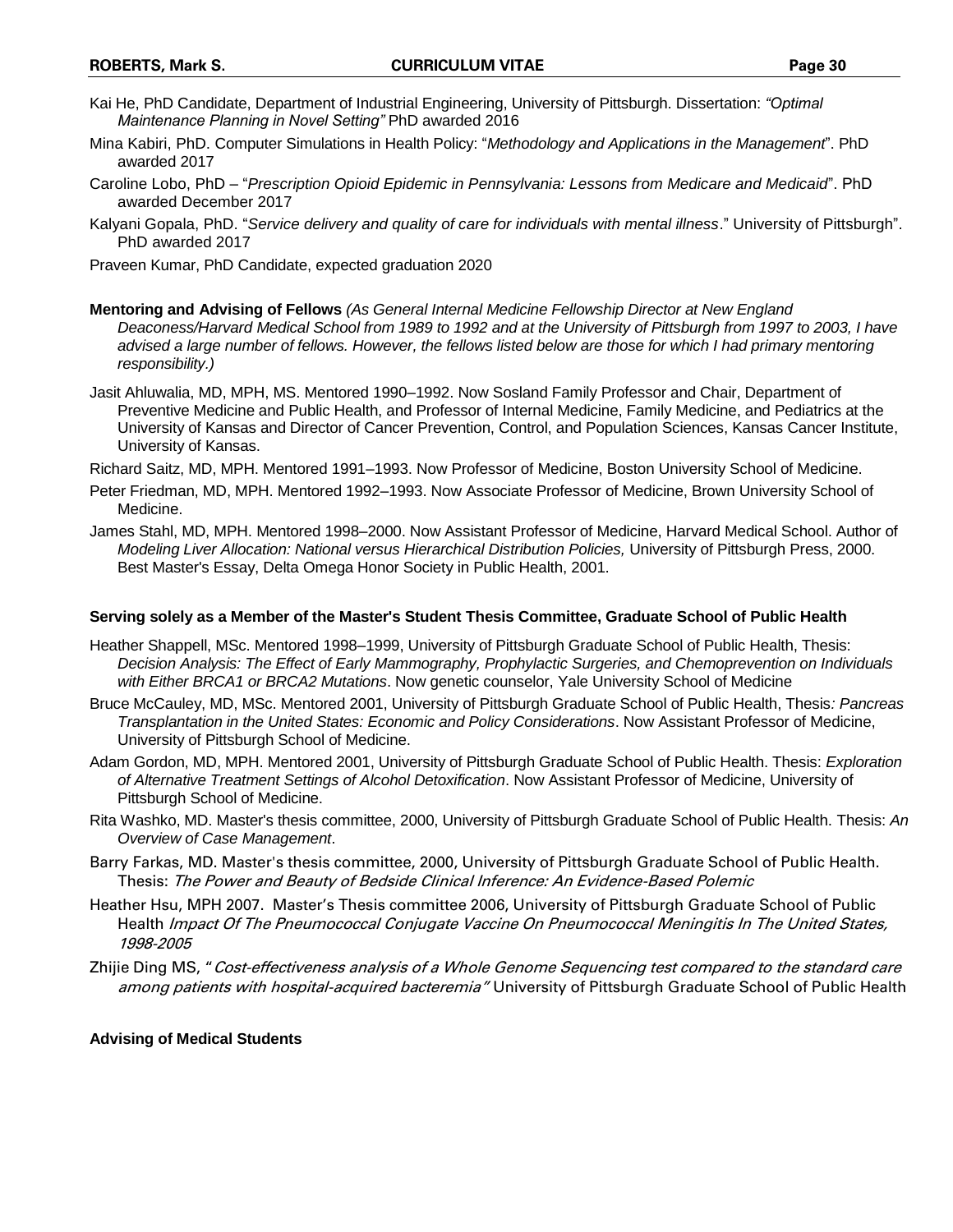- Andrew Bierhals, MSIV, MPH, (2000) Diagnostic Radiology Resident, Mallinckrodt Institute of Radiology. Thesis: *Cost-Effectiveness of PET Scanning in Epilepsy Surgery*.
- Gabriel Silverman, MS3 (MD/PhD candidate in Medicine and Social and Decision Sciences) through Carnegie Mellon University, dissertation topic to be determined.

Aditya Iyer, University of Pittsburgh School of Medicine, class of 2013. Doris Duke Scholar, 2010-2011.

#### **Advising of trainees in the University of Pittsburgh's Certificate and MS program in Clinical Research**

- David Streitman, MD, US Air Force. Project: *Placebo-Controlled Double-Blind Randomized Trial of Oral Nifedipine for Maintenance Therapy of Preterm Labor.* MS awarded 2002.
- Hyagriv Simhan, MD, Assistant Professor of OB/GYN/Reproductive Sciences, Magee-Womens Hospital, Pittsburgh. Project: *Role of Cytokines and Promoter Genotype in Preterm Birth*. MS awarded 2002.
- Jawad Ahmad, MD, Assistant Professor, Center for Liver Diseases, Division of Gastroenterology, Department of Medicine, University of Pittsburgh. Certificate in Clinical Research awarded 2002.
- Tracy Prosen, MD, Faculty, University of Minnesota. Project: *Skewed X Chromosome Inactivation and Spontaneous Abortion*. MSc awarded 2002.
- Ashi Daftary, MD, Assistant Professor of OB/GYN/Reproductive Sciences, Magee-Womens Hospital, Pittsburgh. Project: *Use of the Fetal Fibronectin Assay in the Evaluation of Preterm Labor: A Cost-Effectiveness Analysis.* MS awarded 2003.
- R. Scott Braithwaite, MD, Assistant Professor of Medicine, Yale University School of Medicine. Project: *Can Computer-Aided Selection of Highly Active Antiretroviral Therapy (HAART) Extend the Duration of Treatment Success*? MSc awarded 2004.
- John Lopez, MD, Faculty, St. Peters University Hospital, New Brunswick, NJ. Project: *Parental Bereavement in Minority Populations after Pediatric Death.* MSc awarded 2004.
- Julie Hvizda, RN, Research Nurse, Department of Diagnostic Radiology, National Institutes of Health. *Multi-modality Image Guidance for Minimally Invasive Percutaneous Therapies.* MSc awarded 2004.
- Robert Larkin, MD, Assistant Professor of Medicine, Hershey Medical Center, Hershey, PA. Project: *Preeclampsia: A Disease of Placental Hypoperfusion and Oxidative Stress*. MS awarded 2004.
- Kenneth Smith, MD, Research Assistant Professor of Medicine, University of Pittsburgh. Project: *Optimal Management Strategies for Pelvic Inflammatory Disease*. MS awarded 2006.
- Timothy Canavan, MD, Fellow in Maternal-Fetal Medicine, Magee-Womens Hospital, Pittsburgh. MS Project: *Progesterone Modulation of Innate Immunity in Pregnancy.* MS awarded 2005.
- Paul Speer, MD, Fellow in Maternal-Fetal Medicine, Magee-Womens Hospital, Pittsburgh. MS awarded 2005.
- Peter Michelson, MD, Assistant Professor, Pediatric Pulmonology, Children's Hospital, Pittsburgh. MS awarded 2007.
- Kristine Campbell, MD, Pediatrics, Children's Hospital, Pittsburgh. MS Project: Cost-effectiveness of head CT in infants with possible inflicted traumatic brain injury. MS awarded 2006
- David Van Pelt, MD, Critical Care Medicine, University of Pittsburgh. MS awarded 2007
- David Blandino, MD, Assistant Professor of Family Medicine, University of Pittsburgh. MS Project: Clinical Performance of Residency Graduates: a preliminary study in practice outcome oriented educational research. MS Awarded 2007
- Brian A. Primack, MD, PhD, Assistant Vice Chancellor for Research on Health and Society; Director, Center for Research on Media, Technology and Health; Associate Professor of Medicine, Pediatrics and Clinical & Translational Science; University of Pittsburgh. MS awarded 2008.
- Anwar Dudekula, MD, University of Pittsburgh Department of Medicine *"Pancreatic Surgery Trends in the United States 1998-2011"* and *"Trends in Parenteral nutrition in USA in patients with acute pancreatitis"* Certificate in Clinical Research Awarded 2015
- Jared Chiarchiaro, MD, Assistant Professor, Department of Medicine, Division of Pulmonary, Allergy, and Critical Care Medicine, *"Design and Pilot Testing of an Online Advanced Care Planning Tool for Advanced Lung Disease"* MS awarded Fall 2015.
- Gerald Montano, MD, School of Medicine, Department of Pediatrics, Division of Adolescent Medicine, *"Differential Perceptions of Parental Monitoring and Their Associated Health Indicators Between Sexual and Non-sexual Minority Girls" and "Parental Monitoring Over Time: Trajectory and Patterns and Associated Health Indicators"* MS awarded Spring 2016.
- Kimberly Liang, MD, School of Medicine, Division of Rheumatology and Clinical Immunology, *"Does Silodenafil Improve Endothelian Dysfunction in Rheumatoid Arthritis?"* MS awarded Spring 2016.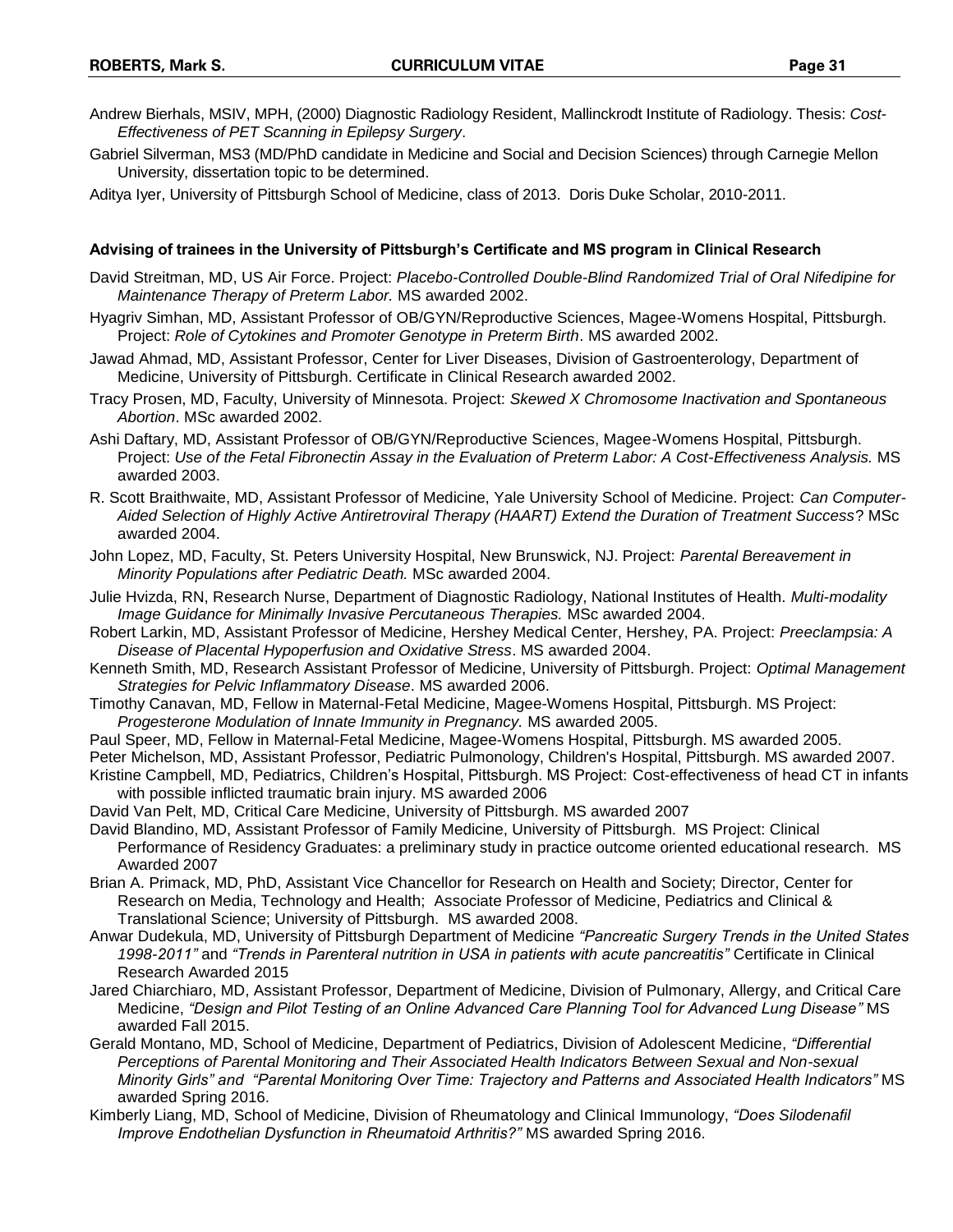- Thomas Radomski, MD, School of Medicine, Department of Medicine, Division of General Internal Medicine, *"A Novel Approach to Characterize Dual Health System Use: Latent Class Analysis of VA and Medicare Utilization Among Dually-enrolled Veterans with Type 2 Diabetes" and "Variation in Formulary Management Practices within the VA Healthcare System"* MS awarded Spring 2016.
- Traci Kazmerski, MD, School of Medicine, Department of Pediatrics, *"Provider and Patient Attitudes Regarding Sexual Health in Females with Cystic Fibrosis" and "Provider Attitudes and Practices Toward Sexual and Reproductive Health Care for Young Women With Cystic Fibrosis"* MS awarded Spring 2016.
- Chandra Umpanathi, MD, School of Medicine *"Natural History After Acute Necrotizing Pancreatitis…" and "Venous Thromboembolism in Acute Pancreatitis…"* MS awarded Fall 2016.
- Ian Barbash, MD, School of Medicine **(Titles unknown)** MS awarded Spring 2017.
- Jason Wagner, MD, School of Medicine *"Cost Comparisons of Hemodialysis Access Modalities Among Patients Starting Hemodialysis with Tunneled Dialysis Catheters" and "Current Experience and Mid-Term Follow-up of Immediate Access Arteriovenous Grafts."* MS awarded Spring 2017.
- Kunal Mehta, MD, School of Medicine *"VATS and open thymectomy for early-stage thymoma: a propensity scorematched comparison of long-term outcomes." and "The Prognostic Impact of Perineural Invasion in Esophageal Adenocarcinoma."* MS awarded Spring 2017.
- Natasha Parekh, MD, School of Medicine *"Cervical Cancer Screening Guidelines Adherence Before and After Guideline Changes in Pennsylvania Medicaid," and* "*Perinatal Care Disparities in a Large Medicaid Program, 2012- 2015."* MS awarded Spring 2017.
- Daniel Kievlan, MD, School of Medicine. "*External validation of a prehospital risk score for critical illness", "Evaluation of repeated qSOFA measurements among patients with suspected infection*". MS awarded 2017
- Jared Garfield MPH "*Optimization of electronic screening in clinical research practice*." Master Essay, University of Pittsburgh – March 23, 2017
- **Advising/Doctoral committee participation of PhD Students in the University of Pittsburgh's PhD in Clinical and Translation Science**
- Brian Primack, MD, MS. Assistant Vice Chancellor for Research on Health and Society; Director, Center for Research on Media, Technology and Health; Associate Professor of Medicine, Pediatrics and Clinical & Translational Science; University of Pittsburgh (2011)
- Gijsberta (Josie) Van London, MD, MS, Assistant Professor of medicine, University of Pittsburgh, dissertation TBA, PhD (2012)
- Alvaro Sanchez-Ortiz, MD, MS. Post-doctoral fellow, department of Trauma Surgery, University of Pittsburgh. Dissertation TBA, PhD (2012)
- Hussain Tawbi, MD, MS, Assistant Professor of Medicine (Oncology) University of Pittsburgh. Dissertation TBA, PhD (2011)
- Ahmad Tarhini MD, MS, Assistant Professor of Medicine (Oncology) University of Pittsburgh. Dissertation TBA, PhD (2011)

| <b>Student Name</b> | <b>Department</b>            | <b>Academic Year</b> |
|---------------------|------------------------------|----------------------|
| Arina Agofonova     | Health Policy and Management | 2010-2011, 2011-2012 |
| Adam Conway         | Health Policy and Management | 2010-2011, 2011-2012 |
| Yongxu Huang        | Health Policy and Management | 2010-2011, 2011-2012 |
| Lauren McKown       | Health Policy and Management | 2010-2011, 2011-2012 |
| Alyia Smith-Parker  | Health Policy and Management | 2010-2011, 2011-2012 |
| Sonia Easaw         | Health Policy and Management | 2010-2011            |

### **Academic Advising (Students)**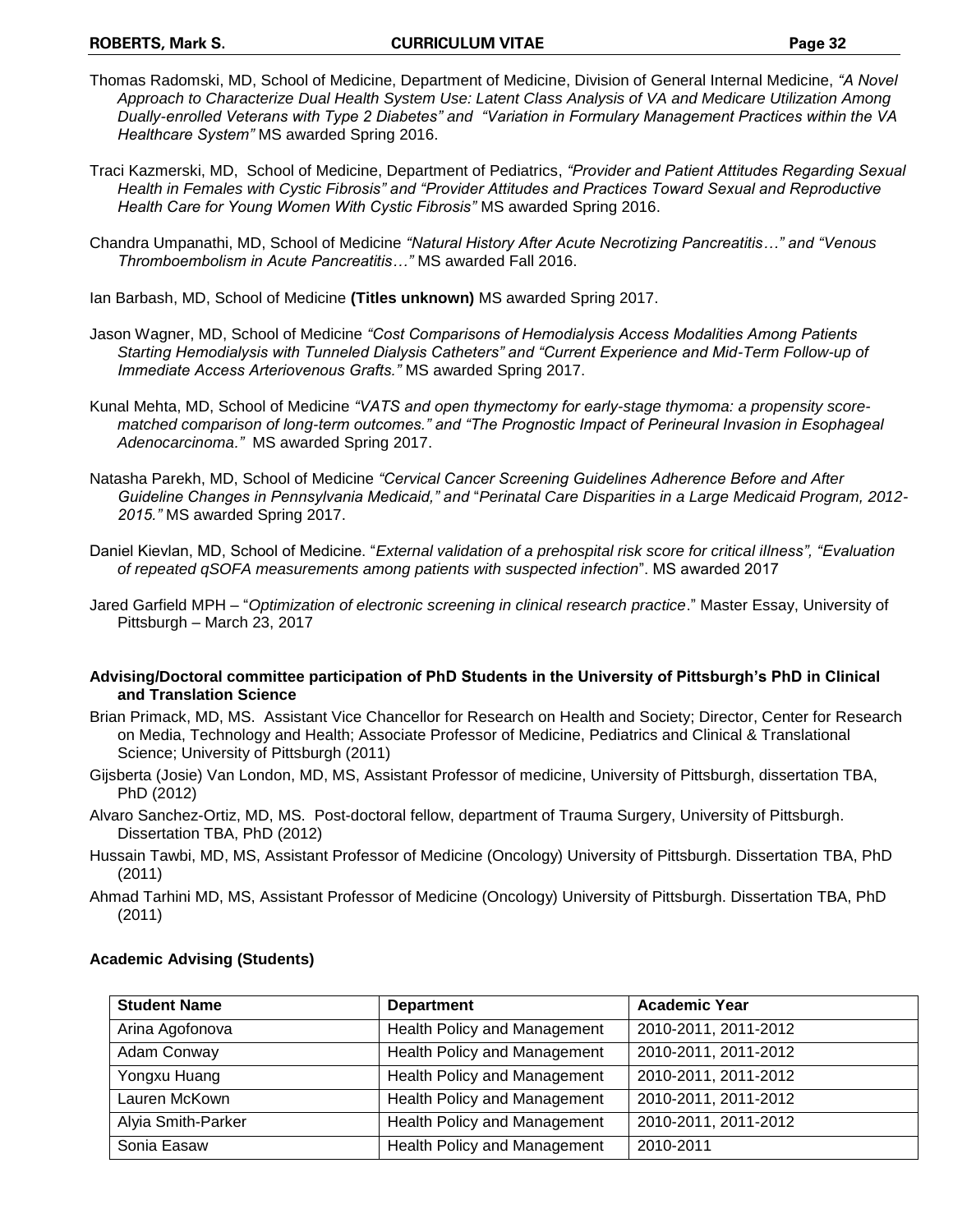| Terence Chen   | Health Policy and Management -<br>MPH | 2011-2012 |
|----------------|---------------------------------------|-----------|
| Shawn Kapoor   | Health Policy and Management -<br>MHA | 2011-2012 |
| Guangyu Luo    | Health Policy and Management -<br>MPH | 2011-2012 |
| Anupama Sharma | Health Policy and Management -<br>MHA | 2011-2012 |

### **OTHER PROFESSIONAL ACTIVITIES**

\_\_\_\_\_\_\_\_\_\_\_\_\_\_\_\_\_\_\_\_\_\_\_\_\_\_\_\_\_\_\_\_\_\_\_\_\_\_\_\_\_\_\_\_\_\_\_\_\_\_\_\_\_\_\_\_\_\_\_\_\_\_\_\_\_\_\_\_\_\_\_\_\_\_\_\_

| January 12-13, 2012 | External Reviewer, University of Toronto, Department of Health Policy, Management and<br>Evaluation                                             |
|---------------------|-------------------------------------------------------------------------------------------------------------------------------------------------|
| April 4, 2012       | Panelist, GSPH National Public Health Week, Discussion on the Affordable Care Act/Individual<br>Mandate                                         |
| April 2012          | Member, Clinical and Translational Science Institute (CTSI) External Advisory Board                                                             |
| April 2012          | Faculty Judge, 2012 Dean's Day Student Research Competition, University of Pittsburgh,<br>Graduate School of Public Health                      |
| August 23, 2013     | Panelist, DMBI - Informatics Challenges to Personalized Medicine, University of Pittsburgh -<br>Translation of Basic Research to Health Systems |
| Nov 14-15, 2013     | Co-Chair, Healthcare Leadership Forum: Evidence-Based Medicine at the Center of Care,<br>Chicago, IL                                            |
| April 14, 2015      | Judge, Jewish Healthcare Foundation, QI <sup>2</sup> T Health Innovators Fellowship "Pitch Competition"                                         |

### **PROFESSIONAL ACTIVITIES: RESEARCH**

## **Currently Funded Research Grants**

| Agency:<br>Grant #:<br>Dates:<br>Title: | Commonwealth of PA<br>4-400018535<br>7/1/2018-6/30/2020<br>The Pennsylvania Opioid Dashboard 2.0                                                                                                                                                                                       | ₽Ŀ<br>Role:<br>$%$ Effort: | Burke, D.<br>Co-Investigator<br>5% (0.6 CM)  | direct costs: | \$800,000   |
|-----------------------------------------|----------------------------------------------------------------------------------------------------------------------------------------------------------------------------------------------------------------------------------------------------------------------------------------|----------------------------|----------------------------------------------|---------------|-------------|
|                                         | This contract conducts research on the opioid epidemic to create measures on the Commonwealth of<br>Pennsylvania's Opioid Dashboard that estimate the impact of the epidemic on children and families, the<br>economy, the criminal justice system and predict overall health impacts. |                            |                                              |               |             |
| Agency:<br>Grant #:<br>Dates:<br>Title: | CDC.<br>RFP: 75D301-18-R-67887<br>$9/21/2018 - 9/20/2010$<br>Advancing Analytics to Improve Actionable Changes in the Opioid Overdose Epidemic                                                                                                                                         | ₽Ŀ<br>Role:<br>$%$ Effort: | Burke. D.<br>Co-Investigator<br>20% (2.4 CM) | direct costs: | \$1,236,484 |

This CDC contract will develop mechanistic models of the opioid epidemic, incorporate them into FRED (Framework for Replicating Epidemiologic Dynamics) and develop front end tools for policy makers to understand the impact of mitigation strategies on the epidemic.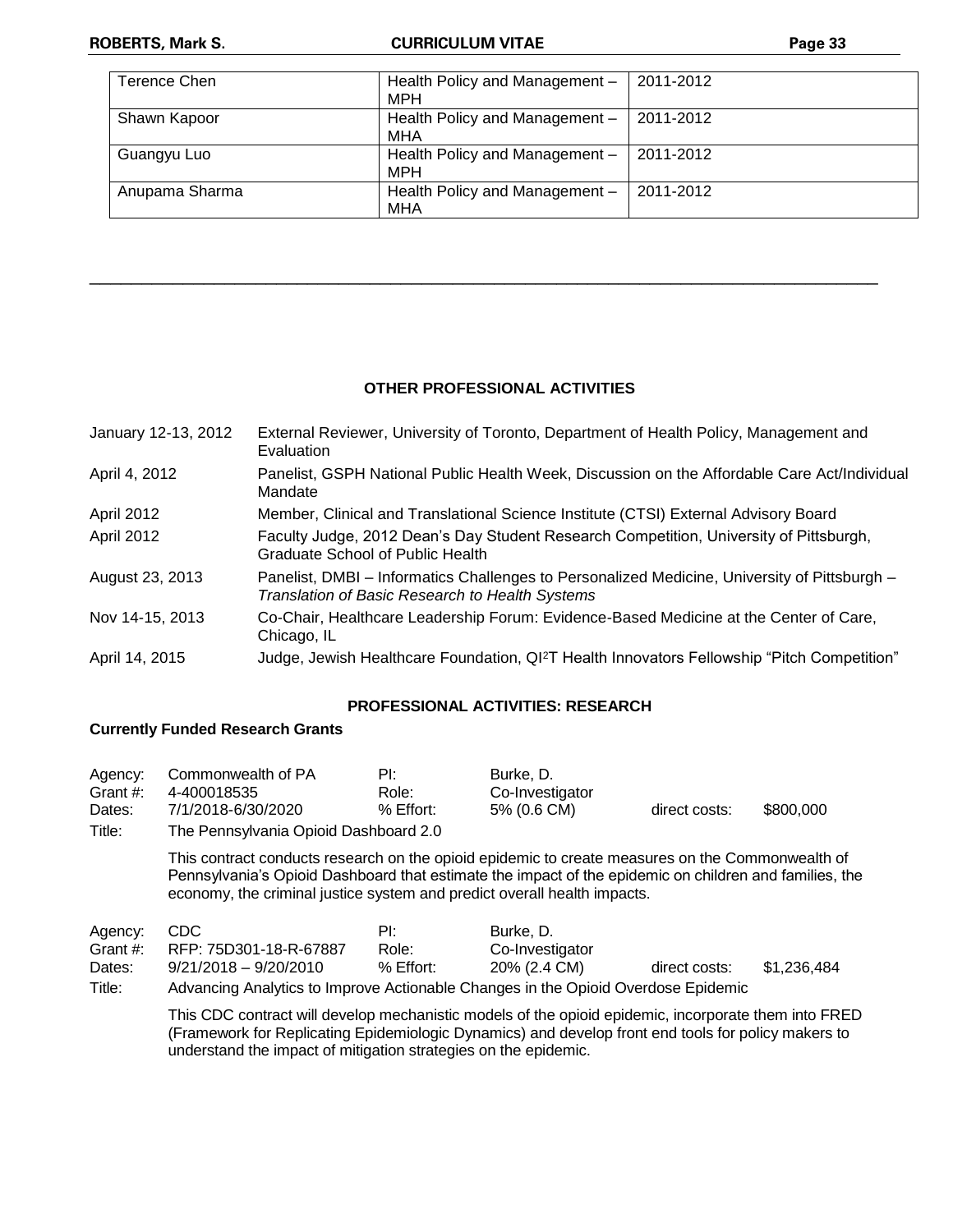| <b>ROBERTS, Mark S.</b>                 |                                                                                                                                                                                                                                                                                                                                                                                               | <b>CURRICULUM VITAE</b>      |                                                 |                        | Page 34   |
|-----------------------------------------|-----------------------------------------------------------------------------------------------------------------------------------------------------------------------------------------------------------------------------------------------------------------------------------------------------------------------------------------------------------------------------------------------|------------------------------|-------------------------------------------------|------------------------|-----------|
| Agency:<br>Grant #:<br>Dates:<br>Title: | <b>DOD</b><br>W81XWH-17-1-0556<br>9/1/2017-8/31/2020<br>Utilizing clinical metadata to predict high cost complications and treatment response in IBD                                                                                                                                                                                                                                          | Pl:<br>Role:<br>% Effort:    | <b>Binion</b><br>Co-Investigator<br>5% (0.6 CM) | direct costs:          |           |
|                                         | Using observational data in the UPMC HER, the grant will develop algorithms to predict patients who will<br>be high utilizers of medical services                                                                                                                                                                                                                                             |                              |                                                 |                        |           |
| Agency:<br>Grant #:<br>Dates:<br>Title: | Robert Wood Johnson<br>74695<br>8/15/2017-6/14/2020<br>Launching the PROMIS-Preference (PROPr) score to measure population health outcomes with a single<br>instrument                                                                                                                                                                                                                        | $PL =$<br>Role:<br>% Effort: | Hanmer<br>Co-Investigator<br>4% (0.48 CM)       | direct costs:          |           |
|                                         | This proposal will incorporate a subset of the PROMIS patient reported outcomes into the HER at UPMC,<br>and using a previously developed algorithm, convert those scores into utilities.                                                                                                                                                                                                     |                              |                                                 |                        |           |
| Agency:<br>Grant #:<br>Dates:<br>Title: | <b>NIAID</b><br>NIH-R01A11274472<br>9/26/2016-8/31/2021<br>Enhanced Detection System for Healthcare-Associated Transmission of Infection                                                                                                                                                                                                                                                      | Pl:<br>Role:<br>% Effort:    | Harrison<br>Co-Investigator<br>5% (donated)     | direct costs:          | \$297,370 |
|                                         | Genetic analysis of hospital-based infections to determine whether in-hospital transmission can be<br>detected early. We will construct cost and budget impact analyses of employing this test to reduce<br>infections                                                                                                                                                                        |                              |                                                 |                        |           |
| Agency:<br>Grant #:<br>Title:           | <b>NIGMS</b><br>NIH-5UL1TR000005<br>Dates: 7/12/2016-5/31/2021<br>University of Pittsburgh Clinical and Translational Science Institute                                                                                                                                                                                                                                                       | PI:<br>Role:<br>% Effort:    | Reis<br>Co-Investigator<br>10% (0.6 CM)         | direct costs:          |           |
|                                         | Institutional training and research grant to enhance multidisciplinary research at the University.                                                                                                                                                                                                                                                                                            |                              |                                                 |                        |           |
| Agency:<br>Grant #:<br>Dates:<br>Title: | <b>NIH</b><br>U01-DK072146<br>9/24/2014-6/30/2019<br>Computational Models of Infectious Disease Threats (MIDAS)                                                                                                                                                                                                                                                                               | PI:<br>Role:<br>% Effort:    | <b>BURKE</b><br>Co-Investigator<br>5% (0.6 CM)  | direct costs:          |           |
|                                         | This grant funds a center of excellence in the use of computational modeling to understand infectious<br>disease threats and estimate the effects of various mitigation strategies.                                                                                                                                                                                                           |                              |                                                 |                        |           |
| Agency:<br>Grant #:<br>Dates:<br>Title: | <b>NIH</b><br>P38<br>5/1/2014-4/30/2019<br>A New Generation Decision Support System                                                                                                                                                                                                                                                                                                           | PI:<br>Role:<br>% Effort:    | Jiang<br>Sub-account PI<br>8%                   | direct costs: \$96,175 |           |
|                                         | The objective of this research is to develop a novel decision support system that utilizes both the clinical<br>features and the genomic profile of a breast cancer patient to assist the physician in integrating<br>information about a specific patient (diagnostic subtype, tumor stage and grade, age, comorbidities,<br>patient preferences) to make therapeutic plans for the patient. |                              |                                                 |                        |           |
|                                         | <b>Pending Research Grants</b>                                                                                                                                                                                                                                                                                                                                                                |                              |                                                 |                        |           |
|                                         | None as PI at this time                                                                                                                                                                                                                                                                                                                                                                       |                              |                                                 |                        |           |

# **Grant Funding History**

| Agency: Astellas Pharmaceutical | PI: Nguyen             |                        |  |
|---------------------------------|------------------------|------------------------|--|
| Grant #: $PROG-15A01$           | Role: Co-Investigator  |                        |  |
| Dates: 1/12/2016-1/11/2018      | % Effort: 10% (1.2 CM) | direct costs: \$13,180 |  |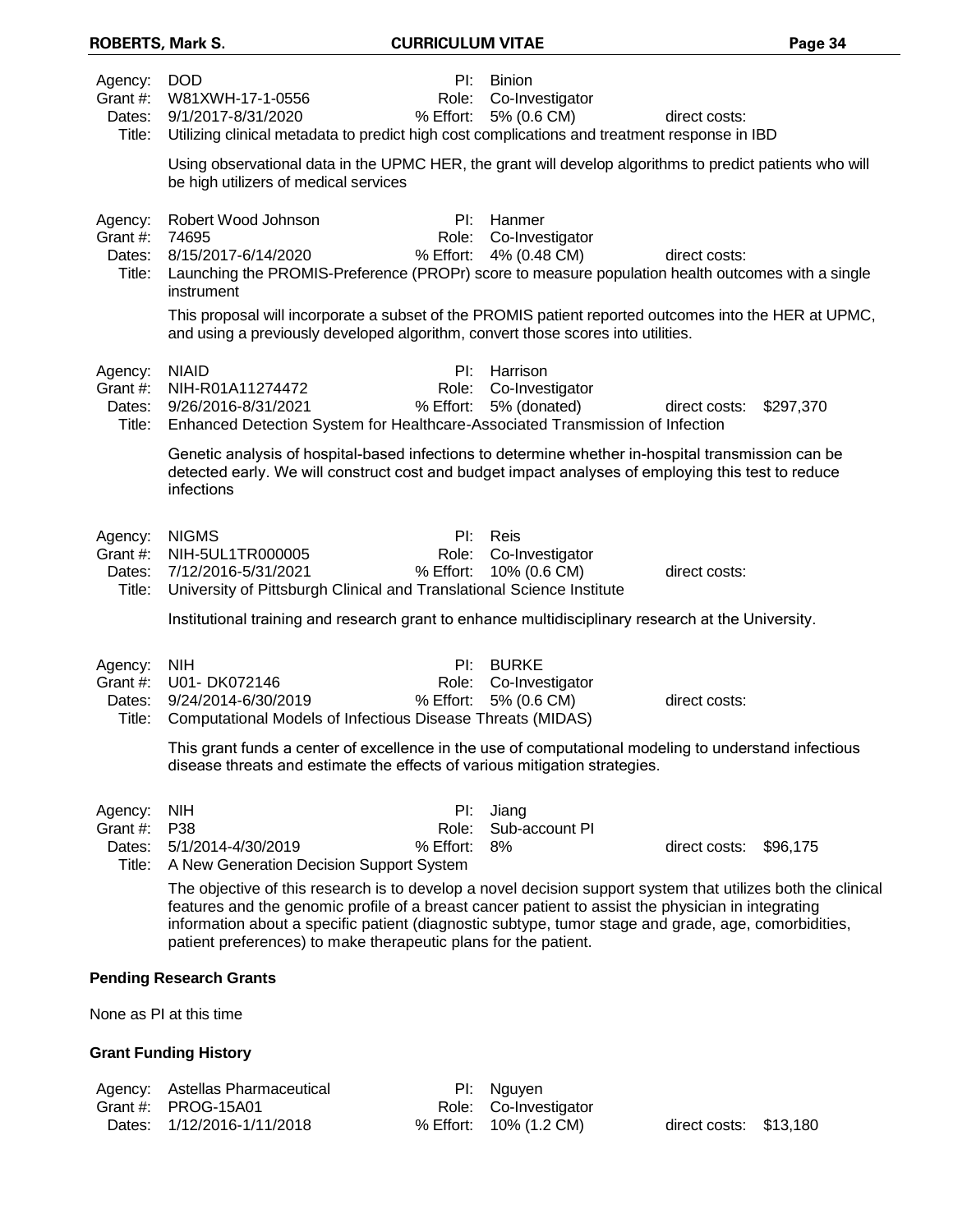**ROBERTS, Mark S. CURRICULUM VITAE Page 35** Title: Financial burden of Cytomegalovirus mismatch (CMV Donor+/Recipient-) in lung transplant recipients (LTR) This grant is evaluating different strategies for CMV prophylaxis in transplant patients with CMV mismatch, and we will conduct a cost-effectiveness analysis of the different strategies. Agency: Robert Wood Johnson **Foundation** PI: Hacker, K. Grant #: 73352 Role: Co-Investigator Dates: 2016-2017 % Effort: 5% (0.6 CM) direct costs: Title: Data Across Sectors for Health: Empowering Communities Through Shared Data and Information Using data collected under the DASH (Data Across Sectors for Health) program, the Allegheny County Health Department collected data on cardiovascular risk factors and social determinants of health by census tract. We used the Framework for Reproducing Epidemiological Dynamics (FRED) to make geospatially detailed estimates of the distribution of excess cardiovascular mortality in Allegheny County, and the relationship between that risk and social determinants of health. Agency: NIH/NIAAA PI: Braithwaite Grant #: 1 U24AA022007-01 Role: Sub-contract PI Dates: 9/15/2012-8/31/2017 % Effort: 8.5% (1.03 CM) direct costs: \$124,979 Title: The Operations Research Collaboration for Alcohol Abuse and Aid - ORCAAA This application proposes to develop an *Implementation Science Resource Core* to support the research of CHAART consortia (Collaborative Centers for HIV/AIDS and Alcohol Outcomes Research), building upon their existing infrastructure. Our proposal will substantially enhance consortia directions and goals, and accelerate the ongoing and future investigations by giving CHAART consortia and other HIV/alcohol researchers access to resources, information, ideas, and expertise in implementation science that are otherwise beyond the scope of any single research team. Agency: NIDDK PI: Squires Grant #: U01- DK072146 Role: Co-Investigator Dates:  $10/1/2010-9/30/2015$  % Effort:  $10% (1.2 \text{ CM})$  direct costs: \$5,142 Title: A Multi-Center Group to Study Acute Liver Failure in Children Our goal is to improve short- and long-term outcomes for pediatric acute liver failure (PALF) through a better understanding of patient phenotypes, reassessment of risk classifications, and associating early events to outcome at one year Agency: NIH PI: Puyana Grant #: D43 TW008443 Role: Co-Investigator Dates: 9/2009-6/2014 % Effort: 5% (.6 CM) direct costs: \$58,044 Title: Enhancing Research and Informatics Capacity for Health Information in Colombia (ENRICH) Establish an international collaboration between the University Pittsburgh and the Javeriana University in Bogota with the goal of building the capacity of individuals in the field of health informatics with an emphasis on clinical research Agency: NIH/NIAMS Multidisciplinary Clinical Research Centers (P60) PI: Kwoh Grant #: RFA-AR-12-001 Role: Advisor Dates: 4/1/12-3/31/17 % Effort: N/A direct costs: N/A Title: PITT-MCRC for Rheumatic and Musculoskeletal Diseases The PITT-MCRC will support the mission of NIH/NIAMS by conducting and supporting research training on the causes, treatment, and prevention of arthritis, musculoskeletal and skin diseases that affect the health of millions of people. The goal of this research is to prevent diseases and improve patient outcomes Agency: NSF PI: Maillart Grant #: CMMI-1100421 (Maillart) Role: Co-Investigator

Dates:  $9/1/2011 - 8/31/2014$  % Effort: 2% (.24 CM) direct costs: \$74,666 ~ project<br>  $3/1/2011 - 8/31/2014$ 

\$7,014 (Mark)

Title: Optimizing Implanted Cardiac Device Follow Up Care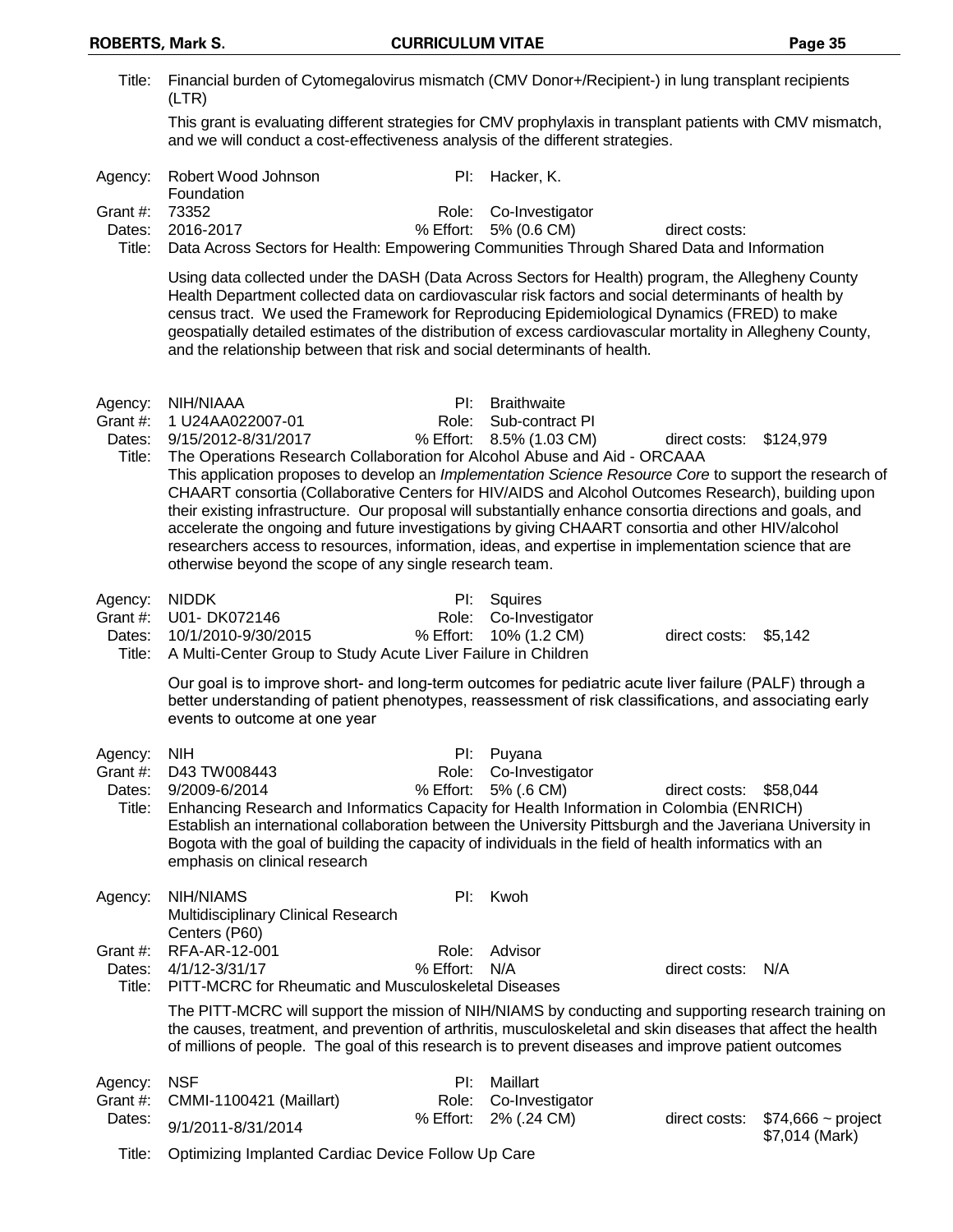|                                         | This application will develop optimization models of the appropriate follow-up and testing of pacemakers<br>and defibrillators to maximize patient oriented outcomes and minimize costs of follow-up.                                                                                                                                                                                                                            |                           |                                             |                         |                   |
|-----------------------------------------|----------------------------------------------------------------------------------------------------------------------------------------------------------------------------------------------------------------------------------------------------------------------------------------------------------------------------------------------------------------------------------------------------------------------------------|---------------------------|---------------------------------------------|-------------------------|-------------------|
| Agency:<br>Grant #:<br>Dates:           | <b>NSF</b><br>CMMI-1100082<br>5/1/2011-4/30/2014                                                                                                                                                                                                                                                                                                                                                                                 | PI:<br>Role:<br>% Effort: | Schaefer<br>Co-Investigator<br>3% (.36 CM)  | direct costs:           | \$4,208 (Roberts' |
| Title:                                  | Collaborative Research: The Optimal Timing of Kidney Exchanges: A Markov Game Approach                                                                                                                                                                                                                                                                                                                                           |                           |                                             |                         | sub)              |
|                                         | This project will use sophisticated mathematical models to improve decisions made between patients on<br>dialysis and those approaching dialysis to simultaneously share organs                                                                                                                                                                                                                                                  |                           |                                             |                         |                   |
| Agency:<br>Grant #:<br>Dates:<br>Title: | <b>NIH</b><br>R01-AG033035-01A1<br>7/01/09-6/30/14<br>A Patient Activation Intervention to Enhance Bone Health in Older Adults                                                                                                                                                                                                                                                                                                   | Pl:<br>Role:<br>% Effort: | Cram<br>Co-Investigator<br>variable (2-5%)  | direct costs:           |                   |
|                                         | This project will expand an existing simulation model of osteoporosis screening and treatment to include<br>screening of men and patients with multiple other comorbidities.                                                                                                                                                                                                                                                     |                           |                                             |                         |                   |
| Agency:<br>Grant #:<br>Dates:<br>Title: | <b>NICHD</b><br>K23 HS HD053770-01<br>$9/1/08 - 8/1/13$<br>Contraceptive Decision-Making: Women's Preferences for IUD-related Health States                                                                                                                                                                                                                                                                                      | PI:<br>Role:<br>% Effort: | Harwood<br>Co-Mentor<br>N/A                 | direct costs:           | N/A               |
|                                         | The purpose of this research is to investigate the various factors that affect contraceptive decision making<br>in women, using the IUD as an example. The IUD has characteristics that are consistent with what women<br>state they seek in a contraceptive, yet it is not used. This discrepancy may result from not taking into<br>account all components of the decision that women use in seeking contraceptive technology. |                           |                                             |                         |                   |
| Agency:<br>Grant #:<br>Dates:<br>Title: | <b>NHLBI</b><br>1R01HL095115<br>9/26/2008-7/31/2013<br>Identifying CT Imaging Biomarkers Associated with Prognosis of Pulmonary Embolism                                                                                                                                                                                                                                                                                         | Pl:<br>Role:<br>% Effort: | Bae<br>Co-Investigator<br>15%               | direct costs:           | \$46,881          |
|                                         | The goal of this project is to determine the clinical usefulness of CT-derived quantitative measures of clot<br>burden and location to improve prognostic prediction in pulmonary embolism.                                                                                                                                                                                                                                      |                           |                                             |                         |                   |
| Agency:<br>Grant #:<br>Dates:<br>Title: | NIH-AAA<br>R01AA017385-01<br>09/30/2007 - 08/31/2012<br>A computer simulation of the Sub-Saharan HIV pandemic that can estimate benefit and value from<br>alcohol interventions                                                                                                                                                                                                                                                  | Pl:<br>Role:<br>% Effort: | <b>Braithwaite</b><br>Co-Investigator<br>5% | direct costs: \$188,549 |                   |
|                                         | This work will modify an existing physiological model of HIV and its complications to predict the effect in<br>resource-poor settings of the effect of interventions to reduce alcohol use. Effects on the efficacy of<br>antiretroviral medication by adherence and the effect on the epidemic will be modeled.                                                                                                                 |                           |                                             |                         |                   |
| Agency:<br>Grant #:<br>Dates:<br>Title: | <b>AHRQ</b><br>R18-HS018167<br>$10/01/09 - 7/31/13$<br>Self-Management & Reminders with Technology: SMART Appraisal of an Integrated PHR                                                                                                                                                                                                                                                                                         | Pl:<br>Role:<br>% Effort: | Roberts<br>Principal Investigator<br>20%    | direct costs:           | \$1,177,459       |
|                                         | This project will develop an interactive personal health record that will provide patients the ability to interact<br>with an active decision support system fully integrated into their electronic health record.                                                                                                                                                                                                               |                           |                                             |                         |                   |
| Agency:<br>Grant #:<br>Dates:           | <b>NIH</b><br>R01-AR060809<br>4/1/2011-3/31/2014                                                                                                                                                                                                                                                                                                                                                                                 | PI:<br>Role:<br>% Effort: | Nayak<br>Co-Investigator<br>5%              | Direct costs:           | \$120,633         |

Title: Comparative effectiveness and cost-effectiveness of osteoporosis screening strategies for older adults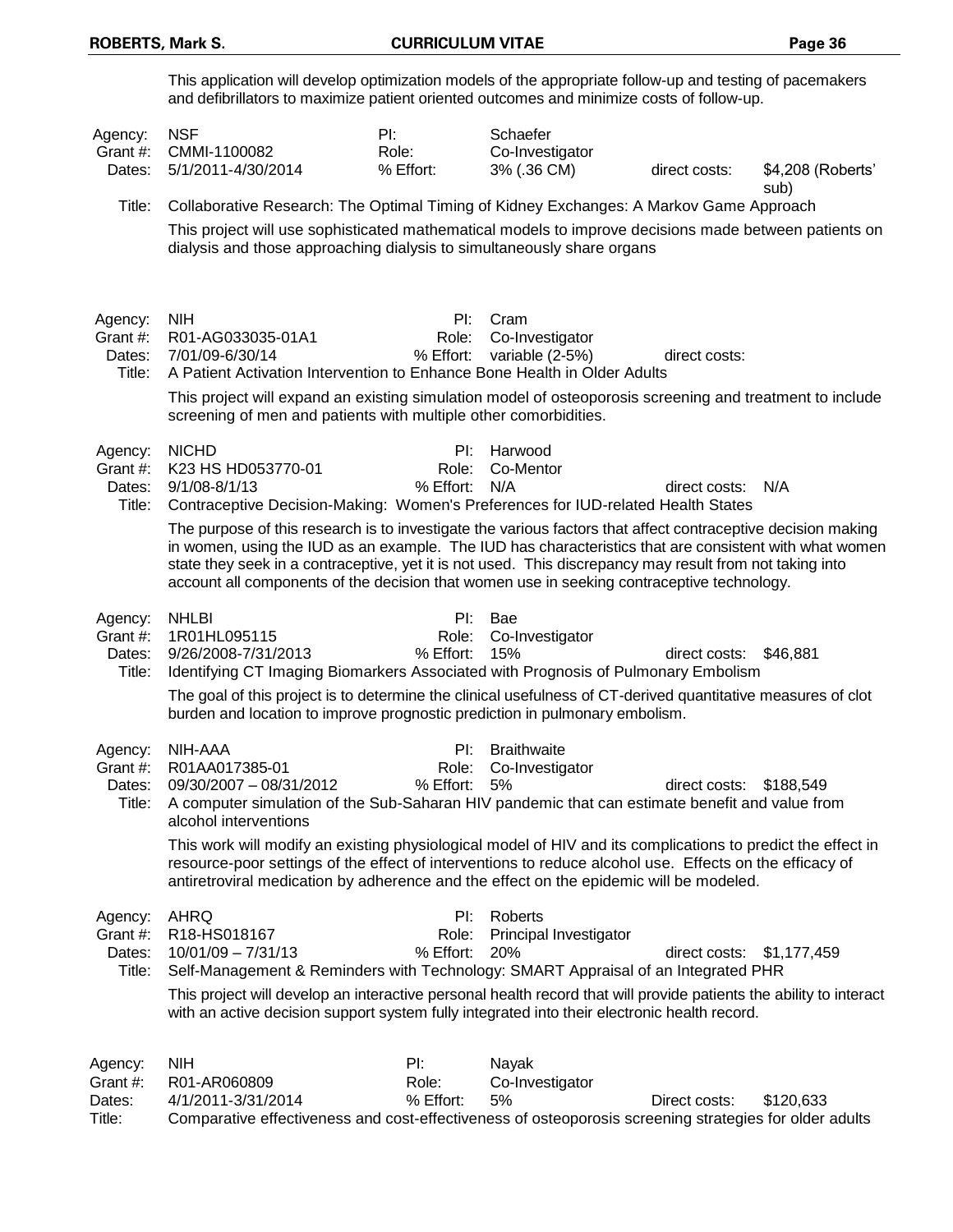|                                         | This project will expand an existing simulation model of osteoporosis screening and treatment to include<br>screening of men and patients with multiple other comorbidities.                                                                                                                                                                                        |                           |                                                                                |                       |           |  |  |
|-----------------------------------------|---------------------------------------------------------------------------------------------------------------------------------------------------------------------------------------------------------------------------------------------------------------------------------------------------------------------------------------------------------------------|---------------------------|--------------------------------------------------------------------------------|-----------------------|-----------|--|--|
| Agency:<br>Grant #:<br>Dates:<br>Title: | NIH-NIAAA<br>7U01 AA013566-06<br>$9/1/06 - 8/31/11$<br>Alcohol Associated Outcomes Among HIV+/- Aging Veterans                                                                                                                                                                                                                                                      | PI:<br>Role:<br>% Effort: | Justice (Yale) subcontract to Conigliaro (Pittsburgh)<br>Co-Investigator<br>5% | direct costs:         |           |  |  |
|                                         | This is a multi-centered longitudinal study examining the impact of alcohol use on HIV infection. The<br>long- term goal of this project is to design and implement interventions to improve outcomes of patients<br>aging with HIV infection complicated by major, common, and often overlapping comorbid conditions.                                              |                           |                                                                                |                       |           |  |  |
| Agency:<br>Grant #:<br>Dates:<br>Title: | <b>NIH</b><br>R01 AG035112<br>07/01/09 - 06/30/12<br>Developing a Robust Measure of Hospital End of Life Intensity                                                                                                                                                                                                                                                  | Pl:<br>Role:<br>% Effort: | Barnato<br>Co-Investigator<br>5%                                               | direct costs:         | \$6,465   |  |  |
|                                         | The goal of this project is to extend the previously developed high probability of dying (HPD) measure to<br>further elucidate the causes and consequences of race- and condition-specific variations in decision<br>making near the end of life by studying the contribution individual hospital behavior to these patterns.                                       |                           |                                                                                |                       |           |  |  |
| Agency:<br>Grant #:<br>Dates:<br>Title: | <b>NSF-CMMI</b><br>0826141<br>$07/01/08 - 06/30/11$<br>Optimizing Flu Shot Design Under Uncertainty                                                                                                                                                                                                                                                                 | PI:<br>Role:<br>% Effort: | Schaefer<br>Co-Investigator<br>3.0%                                            | direct costs:         | \$15,490  |  |  |
|                                         | This project will use mathematical optimization methods from industrial engineering to evaluate the timing<br>and strain selection decision for influenza vaccines.                                                                                                                                                                                                 |                           |                                                                                |                       |           |  |  |
| Agency:<br>Grant #:<br>Dates:<br>Title: | VA<br>7/1/09 to 9/30/2011<br>VA Pittsburgh Healthcare System Veterans Engineering Resource Center (VERC)                                                                                                                                                                                                                                                            | PI:<br>Role:<br>% Effort: | Schaefer<br>Co-Investigator<br>2% yr 1, 8% yr 2-3                              | direct costs:         | \$67,265  |  |  |
|                                         | This project will use methods from OR and Management Science to improve workflow and efficiency in the<br>Pittsburgh Veteran's Health Care System.                                                                                                                                                                                                                  |                           |                                                                                |                       |           |  |  |
| Agency:<br>Grant #:<br>Dates:<br>Title: | <b>NIDDK</b><br>R21-DK084201-01<br>7/1/09 to 6/30/11<br>The optimal timing of transplantation in pediatric acute liver failure                                                                                                                                                                                                                                      | PI:<br>Role:<br>% Effort: | <b>Roberts</b><br>Principal Investigator<br>15%                                | direct costs:         | \$274,000 |  |  |
|                                         | This project will develop natural history models of pediatric acute liver failure (PALF) and calibrate a<br>simulation model of organ allocation and transplantation to optimize the use of transplantation in PALF.                                                                                                                                                |                           |                                                                                |                       |           |  |  |
| Agency:<br>Grant #:<br>Dates:<br>Title: | <b>NIAID</b><br>R01 AI076256-01A1<br>$10/1/07 - 9/30/11$<br>Alternative strategies for adult Pneumococcal vaccination                                                                                                                                                                                                                                               | Pl:<br>Role:<br>% Effort: | Smith<br>Co-Investigator<br>5.0%                                               | direct costs: \$9,336 |           |  |  |
|                                         | The aims of this project are to 1) forecast changes in adult pneumococcal serotype epidemiology<br>resulting from childhood PCV using an infectious disease transmission dynamic model and 2) calculate<br>the effectiveness and cost-effectiveness of alternative adult pneumococcal vaccination strategies<br>incorporating forecasted PCV epidemiologic effects. |                           |                                                                                |                       |           |  |  |
| Agency:<br>Grant #:<br>Dates:<br>Title: | NCHSR/HCTA<br>F32-HS00015<br>7/1/87-6/30/89<br>An Analysis of the Optimal Timing of Liver Transplantation in End-stage Liver Disease                                                                                                                                                                                                                                | PI:<br>Role:<br>% Effort: | <b>Roberts (Individual NRSA)</b><br>Principal Investigator<br>100%             | direct costs:         | \$52,008  |  |  |
|                                         | This was an individual NRSA to fund fellowship activities and develop Markov models of end-stage liver<br>disease.                                                                                                                                                                                                                                                  |                           |                                                                                |                       |           |  |  |
| Agency:<br>Grant #:                     | Natl Fund for Medical Education<br>N/A                                                                                                                                                                                                                                                                                                                              | PI:<br>Role:              | Marton<br>Investigator                                                         |                       |           |  |  |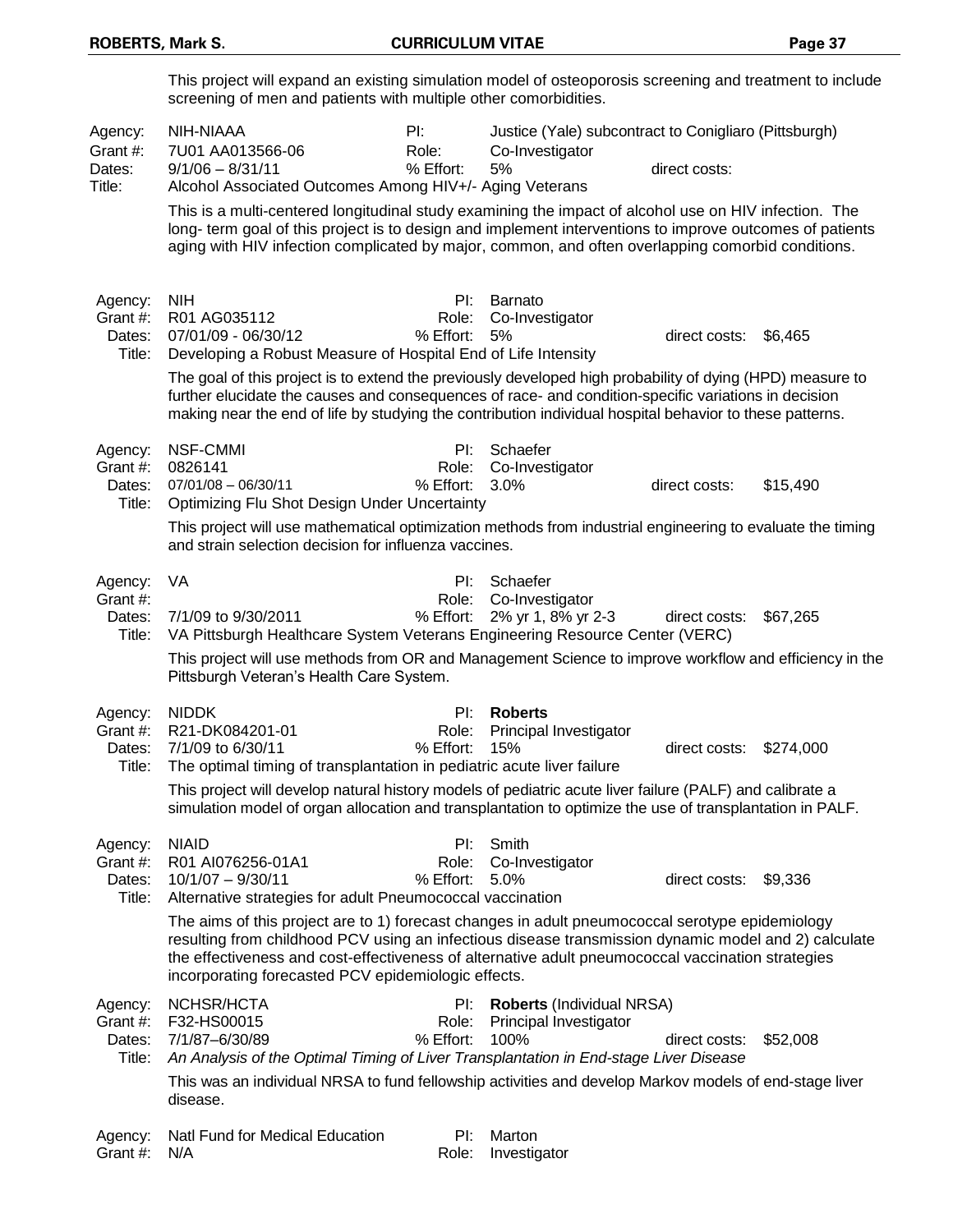| Dates:<br>Title:                        | 1987-1990<br>Modifying Physician Use of Diagnostic X-Ray Imaging                                                                                                                                                                                                                                                                   | % Effort:                 | 10% (donated)                                    | direct costs: N/A |           |
|-----------------------------------------|------------------------------------------------------------------------------------------------------------------------------------------------------------------------------------------------------------------------------------------------------------------------------------------------------------------------------------|---------------------------|--------------------------------------------------|-------------------|-----------|
|                                         | I assumed day-to-day responsibility for grant administration and execution after Dr. Marton left the<br>institution.                                                                                                                                                                                                               |                           |                                                  |                   |           |
| Agency:<br>Grant #:<br>Dates:<br>Title: | <b>AHCPR</b><br>R01-HS/DK 06728-01:<br>5/1/91-4/30/92<br>Methodologic Research in Simulating Complex Disease<br>This was a methodology development grant to understand and implement Monte Carlo evaluation of large<br>Markov processes in the context of the modeling of end-stage liver disease. No-cost extension to 04/30/93. | Pl:<br>Role:<br>% Effort: | <b>Roberts</b><br>Principal Investigator<br>30%  | direct costs:     | \$63,294  |
| Agency:<br>Grant #:<br>Dates:<br>Title: | Ohmeda PPD<br>N/A<br>1996-1997<br>Pharmacoeconomic Development of Inhaled NO in the Treatment of Respiratory Distress Syndrome of the<br>Newborn<br>This study developed cost-effectiveness models of the use of inhaled NO in children with respiratory                                                                           | PI:<br>Role:<br>% Effort: | Angus<br>Investigator<br>10%                     | direct costs:     | N/A       |
|                                         | distress.                                                                                                                                                                                                                                                                                                                          |                           |                                                  |                   |           |
| Agency:<br>Grant #:<br>Dates:<br>Title: | <b>HRSA</b><br>1-D28-PE-1024-01<br>7/1/97-6/30/00<br><b>General Internal Medicine Residency Training Grant</b>                                                                                                                                                                                                                     | PI:<br>Role:<br>% Effort: | <b>Roberts</b><br>Program Director<br>30%        | direct costs:     | \$783,000 |
|                                         | This was a primary care training grant to improve ambulatory care training of community-based residency<br>programs. I resigned as Program Director in 7/98 and therefore relinquished PI/Program Director status on<br>the grant as of 7/98.                                                                                      |                           |                                                  |                   |           |
| Agency:<br>Grant #:<br>Dates:<br>Title: | <b>HRSA</b><br>D28-PE-50030-04<br>7/1/97-6/30/00<br><b>Faculty Development Training Grant</b>                                                                                                                                                                                                                                      | PI:<br>Role:<br>% Effort: | <b>Roberts</b><br><b>Program Director</b><br>20% | direct costs:     | \$551,000 |
|                                         | This was a general medicine fellowship training grant.                                                                                                                                                                                                                                                                             |                           |                                                  |                   |           |
| Agency:<br>Grant #:<br>Dates:<br>Title: | AHRQ<br>1R25-HS09784-01<br>5/1/98-4/31/01<br>Training Program in Clinical<br>Effectiveness/Evaluation<br><b>Sciences</b><br>This grant was designed to develop an integrated program in health services research for fellows and<br>faculty members across all departments of the School of Medicine.                              | Pl:<br>Role:<br>% Effort: | <b>Roberts</b><br>Principal Investigator<br>10%  | direct costs:     | \$240,943 |
| Agency:<br>Grant #:<br>Dates:<br>Title: | <b>AHCPR</b><br>R01-HS09694-01<br>9/30/97-8/29/00<br>The Optimal Timing of Liver Transplantation                                                                                                                                                                                                                                   | PI:<br>Role:<br>% Effort: | <b>Roberts</b><br>Principal Investigator<br>30%  | direct costs:     | \$813,734 |
|                                         | This project was designed to develop a complex mathematical model of end-stage liver disease to<br>estimate the impact of timing and allocation rules on overall survival, costs, and quality of life in liver<br>transplantation.                                                                                                 |                           |                                                  |                   |           |
| Agency:<br>Grant #:<br>Dates:<br>Title: | Jewish Health Care Foundation<br>N/A<br>1999-2000<br>Collaborative Quality Improvement of Pharmaceutical Care and Medication Discharge Counseling                                                                                                                                                                                  | PI:<br>Role:<br>% Effort: | Kapoor<br>Co-Investigator<br>10%                 | direct costs:     | \$150,000 |
|                                         | This project designed, implemented, and tested a multidisciplinary intervention in medication education<br>and structured medication-related consults to improve patient understanding of medications and<br>compliance.                                                                                                           |                           |                                                  |                   |           |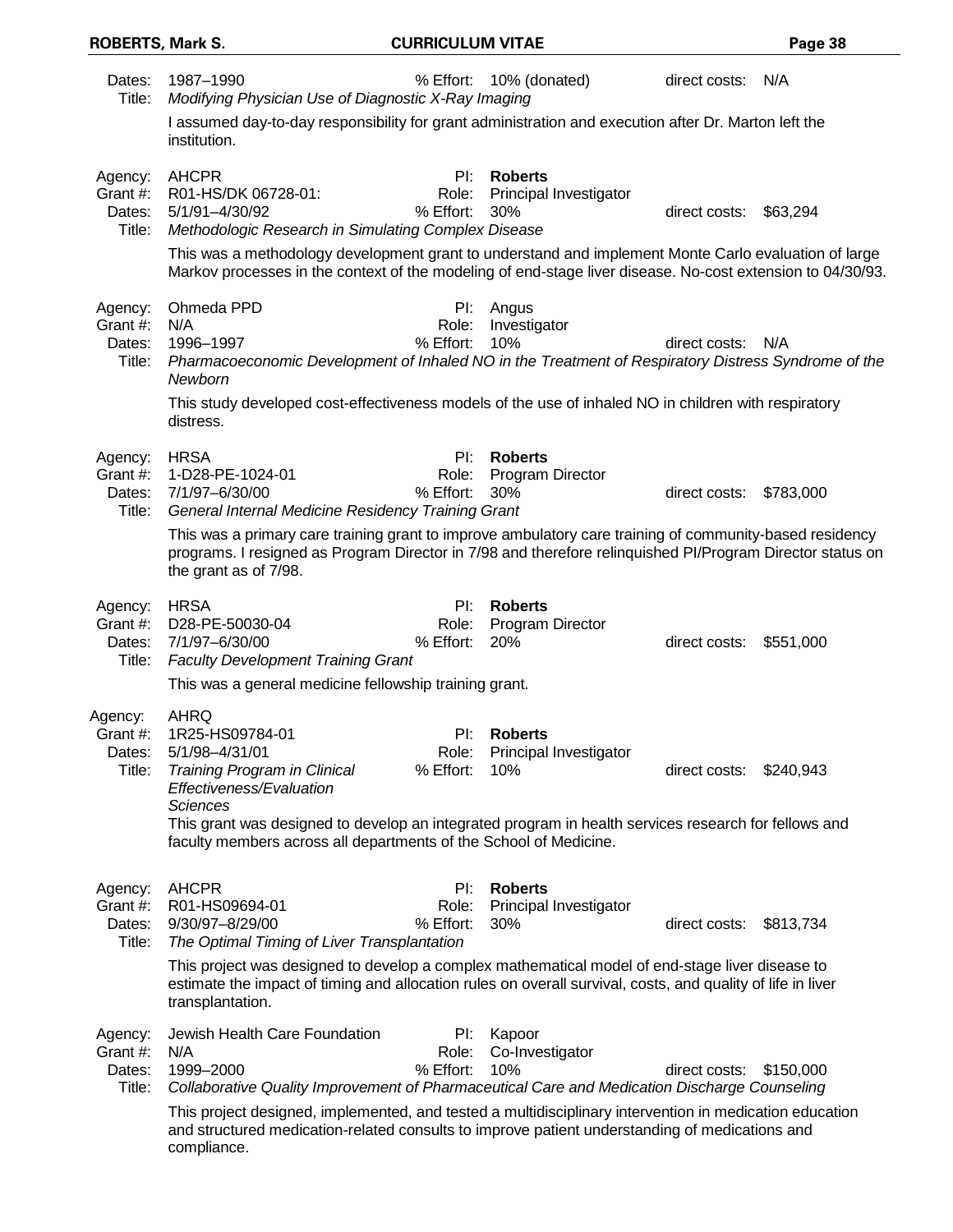| Agency:<br>Grant #:<br>Dates:<br>Title: | <b>NIH-NINDS</b><br>NST K23-NS02169<br>2000-2005<br>The Optimal Management of Cerebral Aneurysms                                                                                                                                                                                                                                                                                     | PI:<br>Role:<br>% Effort: | King<br>Co-Mentor (PI is now at Yale)<br>5% (donated)            | direct costs: N/A |                |
|-----------------------------------------|--------------------------------------------------------------------------------------------------------------------------------------------------------------------------------------------------------------------------------------------------------------------------------------------------------------------------------------------------------------------------------------|---------------------------|------------------------------------------------------------------|-------------------|----------------|
|                                         | The specific aims of this proposal are (1) to construct a computer simulation decision analytic model to<br>examine optimal neurosurgical decision-making in patients with cerebral aneurysms and (2) to use the<br>computer simulation model to perform a cost-effectiveness analysis to optimize societal resource<br>allocation during the management of patients with aneurysms. |                           |                                                                  |                   |                |
| Agency:<br>Grant #:<br>Dates:<br>Title: | Jewish Health Care Foundation<br>N/A<br>1/1/01-12/31/02<br>Continuous Process Improvement in Quality of Clinical Care in an Academic Department of Medicine<br>The goal of this proposal was to develop a culture of continuous process improvement in a major                                                                                                                       | PI:<br>Role:<br>% Effort: | Piraino<br>Co-Investigator<br>10%                                | direct costs:     | N/A            |
|                                         | academic department of medicine.                                                                                                                                                                                                                                                                                                                                                     |                           |                                                                  |                   |                |
| Agency:<br>Grant #:<br>Dates:<br>Title: | Pfizer<br>N/A<br>2000-2002<br>Quality of Life Utility Values for Erectile Dysfunction                                                                                                                                                                                                                                                                                                | PI:<br>Role:<br>% Effort: | Smith<br>Co-Investigator<br>5%                                   | direct costs: N/A |                |
|                                         | The purpose of this study was to measure actual utilities for men with and without erectile dysfunction.                                                                                                                                                                                                                                                                             |                           |                                                                  |                   |                |
| Agency:<br>Grant #:<br>Dates:<br>Title: | <b>NLM</b><br>3 T15 LM07059-14S1<br>7/1/00-6/30/02<br>Pittsburgh Medical Informatics Training Program                                                                                                                                                                                                                                                                                | Pl:<br>Role:<br>% Effort: | Friedman<br>Investigator<br>5%                                   | direct costs:     | N/A            |
|                                         | The proposal was for a training grant to plan and implement a concentration combining informatics and<br>health services research.                                                                                                                                                                                                                                                   |                           |                                                                  |                   |                |
| Agency:<br>Grant #:<br>Dates:<br>Title: | <b>DARPA</b><br>F30602-01-2-0550<br>8/13/01-2/12/02<br>Scalable Bio-Surveillance Systems                                                                                                                                                                                                                                                                                             | Pl:<br>Role:<br>% Effort: | Wagner<br>Co-Investigator<br>5%                                  | direct costs: N/A |                |
|                                         | This project was designed to develop a prototype bioterrorism detection system based on real-time<br>computer analysis of routinely collected medical and nonmedical data. Our subcomponent was in charge<br>of building a cost-effectiveness model of different detection and response strategies.                                                                                  |                           |                                                                  |                   |                |
| Agency:<br>Grant #:<br>Dates:<br>Title: | NIH-NHLBI<br>1R01 HS11620-01<br>$9/30/01 - 8/31/05$<br>Economic Analysis of Pulmonary Artery Catheter Use                                                                                                                                                                                                                                                                            | Role:<br>% Effort:        | PI: Angus<br>Investigator<br>4.5%                                | direct costs:     | \$70,982 (sub) |
|                                         | This multicenter, randomized controlled trial will compare simultaneously the clinical outcomes<br>associated with specific protocols for use of pulmonary artery catheters vs central venous catheters.                                                                                                                                                                             |                           |                                                                  |                   |                |
| Agency:<br>Grant #:<br>Dates:<br>Title: | <b>HRSA</b><br>D14 HP 00198-01<br>7/1/02-6/30/05<br>Faculty Development in General Pediatrics/Internal Medicine                                                                                                                                                                                                                                                                      | PI:<br>Role:<br>% Effort: | Hoberman<br>Co-PI (2002-2003), Investigator (2003-2005)<br>12.5% | direct costs:     | N/A            |
|                                         | The proposal was designed to fund a combined Medicine/Pediatrics and Medicine/Pediatrics Fellowship<br>Program devoted to developing academicians with research, teaching, and educational interests in<br>underserved care.                                                                                                                                                         |                           |                                                                  |                   |                |
| Agency:<br>Grant #:<br>Dates:<br>Title: | <b>NSF</b><br>DMI-0223084<br>9/1/02-2/28/04<br>Collaborative Research: Modeling Patients' Perspectives on Organ Acceptance                                                                                                                                                                                                                                                           | PI:<br>Role:<br>% Effort: | Schaefer<br>Co-Principal Investigator<br>2.5%                    | direct costs:     | $$7,253$ (sub) |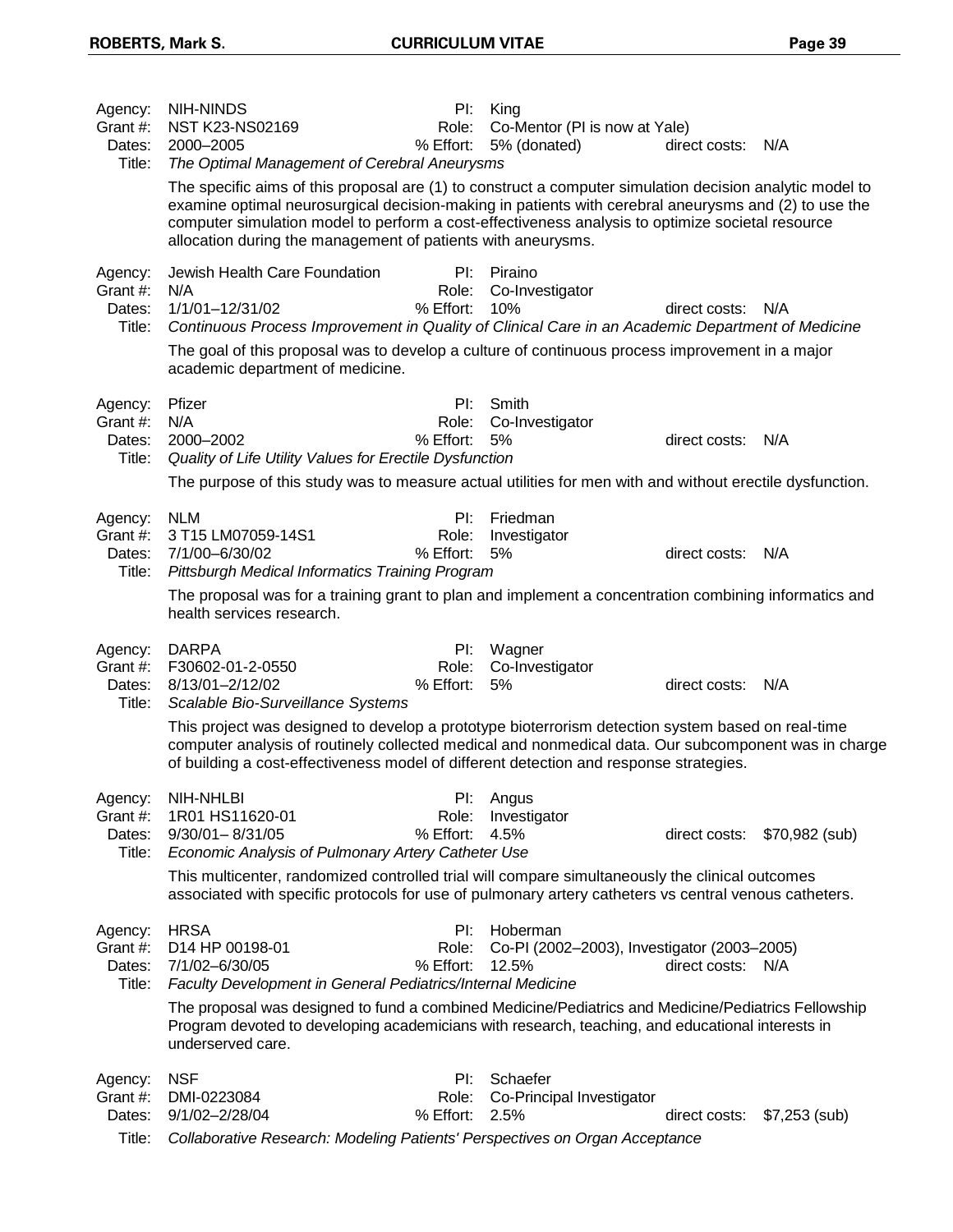The purpose of this proposal was to develop mathematical models of the decisions that patients (and physicians, as agents for patients) must make to accept or reject an organ of a particular quality. Agency: Jewish Health Care Foundation PI: **Roberts** Grant #: N/A **Role: Principal Investigator** Role: Principal Investigator Dates: 9/1/2003-8/1/2004 % Effort: 5% direct costs: \$37,259 Title: *The Application of Management Science and Simulation to Hospital Operation and Planning* This project will develop and calibrate a discrete-event simulation of the UPMC Presbyterian/Montefiore Hospital complex at the bed and patient level, for the purpose of predicting multiple outcomes as a result of process changes in hospital departments. Agency: Assn of Teachers of Family Medicine PI: Middleton Grant #: N/A **Role: Co-Investigator** Role: Co-Investigator Dates: 10/1/03–3/31/05 % Effort: 2% (6 months/year) direct costs: \$4,265 Title: *Standing Orders for Vaccination of Hospitalized Elderly* This project will document the costs of a hospital-based standing-order vaccination program for both killed influenza and pneumococcal polysaccharide vaccines through direct observation of time and effort necessary to administer these vaccines. Agency: Open Society Institute **PI:** King Grant #: 200008717 Role: Curriculum Liaison, CRTP Dates: 7/1/03–7/31/05 % Effort: 3% (donated) direct costs: N/A Title: *Palliative Care Fellowship* The aim of the project is to increase and enhance the existing Palliative Care Fellowship by formalizing the curriculum, strengthening the evaluation, and adding a research component to the training. Agency: NIH-NIGMS **PI: Angus** Grant #: R01 GM61992 Role: Investigator Dates: 4/1/03–3/31/05 % Effort: 10% direct costs: N/A Title: *Genetic and Inflammatory Markers of Sepsis* This study examined a cohort of 3500 patients with confirmed pneumonia at presentation to the emergency room in 32 hospitals in southwestern Pennsylvania and Connecticut and p[produced a largescale epidemiological assessment of the clinical, molecular, and genetic factors that influence the onset of infection and progression to sepsis, organ dysfunction, and death. Agency: AHRQ PI: Schecter Grant #: R36 HS15533-01 Role: Mentor/Advisor Dates: 03/01/05-2/28/2006 % Effort: (donated) direct costs: N/A Title: *Optimizing when to start and switch HIV therapy"* The purpose of this project is to develop a Markov Decision Process (MDP) of the clinical problem of when to initiate HAART therapy, and when viral resistance is detected, inform both the question of how to define virilogical failure and when to switch to another set of drugs. Agency: NIH-NIAAA **PI:** Saitz (PI, Boston Med Ctr)/Kraemer (Sub-Contract PI) Grant #: R01 AA012617 Role: Investigator Dates: 9/1/00–4/30/06 % Effort: 7.5%–5% direct costs: N/A Title: *Hospital-Based Brief Intervention for Alcohol Problems* The primary goal of this project is to conduct cost-effectiveness analyses of data, including the randomized trial results and the development of the Alcohol Intervention Policy Model. Agency: NIH PI: Sweet Grant #: T32HD040673 Role: Mentor; Curriculum Liaison Dates: 5/1/01–4/30/06 % Effort: 2.5% (donated) direct costs: N/A Title: *OB-GYN Fellowships in Epidemiology and Clinical Trials* The purpose of this training program is to develop clinical and population research skills in general OB/GYN practitioners. Fellows will participate in the core curriculum of the Clinical Research Training

Program, which Dr. Roberts directs.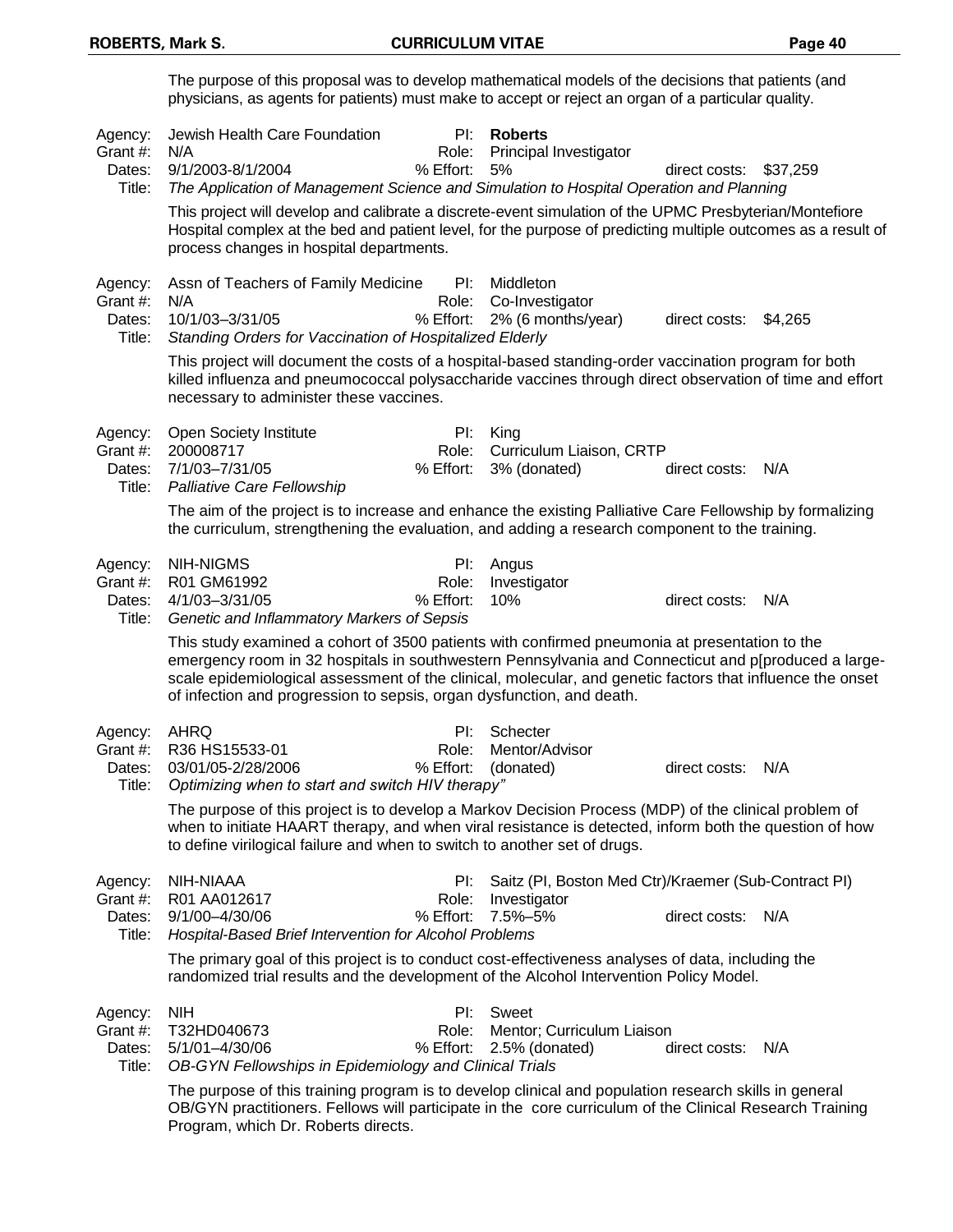| <b>ROBERTS, Mark S.</b>                 |                                                                                                                                                                                                                                                                                                                                         | <b>CURRICULUM VITAE</b>   |                                                     |                   | Page 41                      |
|-----------------------------------------|-----------------------------------------------------------------------------------------------------------------------------------------------------------------------------------------------------------------------------------------------------------------------------------------------------------------------------------------|---------------------------|-----------------------------------------------------|-------------------|------------------------------|
| Agency:<br>Grant #:<br>Dates:<br>Title: | NIH-NINR<br>R01NR004749<br>1999-2007<br>Improving Adherence to Antiretroviral Therapy                                                                                                                                                                                                                                                   | PI:<br>Role:<br>% Effort: | Erlen<br>Data Safety Monitoring Board Member<br>N/A |                   |                              |
|                                         | Member of data safety monitoring board of an ongoing trail of antiretroviral medication compliance                                                                                                                                                                                                                                      |                           |                                                     |                   |                              |
| Agency:<br>Grant #:<br>Dates:<br>Title: | American Diabetes Association<br>N/A (Career development)<br>7/1/04-6/30/07<br>Predicting Cardiovascular Risk in Type 1 Diabetics                                                                                                                                                                                                       | PI:<br>Role:<br>% Effort: | Zgibor<br>Mentor<br>5% (donated)                    | direct costs:     | N/A                          |
|                                         | The major goal of this project is to develop risk prediction equations for patients with type 1 diabetes and<br>to model the subsequent effect of risk factor interventions.                                                                                                                                                            |                           |                                                     |                   |                              |
| Agency:<br>Grant #:<br>Dates:<br>Title: | NIH-NIDA<br>R21-DA018139<br>9/15/04-8/31/06<br>Societal and Patient Utilities for Drug Problems                                                                                                                                                                                                                                         | PI:<br>Role:<br>% Effort: | Kraemer<br>Co-Investigator<br>5%                    | direct costs:     | N/A                          |
|                                         | The main goals of this proposal are to establish utility ratings for a spectrum of drug-related health<br>states, to determine how utility ratings differ between those with and without drug problems, and to<br>determine optimal utility measurement methods.                                                                        |                           |                                                     |                   |                              |
| Agency:<br>Grant #:                     | NIH-NHLBI<br>K30 RR022294<br>SEE NOW: 1 UL1 RR 024153                                                                                                                                                                                                                                                                                   | PI:<br>Role:              | Kapoor<br>Co-Principal Investigator                 |                   |                              |
| Dates:<br>Title:                        | 9/15/00-5/31/10<br>Design of a New Clinical Research Training Program                                                                                                                                                                                                                                                                   | % Effort:                 | 20% (varied by year)                                | direct costs: N/A |                              |
|                                         | The aim of this project is to develop a multidisciplinary clinical research training program designed to<br>provide clinician-researchers with the skills necessary to effectively design and conduct clinical research,<br>with the ultimate goal of providing researchers with the ability to effectively compete for research funds. |                           |                                                     |                   |                              |
| Agency:<br>Grant #:<br>Dates:           | NIH-NIDDK<br>K25 DK02903<br>9/15/00-8/31/06                                                                                                                                                                                                                                                                                             | PI:<br>Role:<br>% Effort: | <b>Bryce</b><br>Mentor<br>5% (donated)              | direct costs:     | N/A                          |
| Title:                                  | <b>Estimating ESLD Prevalence and Treatment Variance</b><br>This project will evaluate the role of gender, race, and income in determining access to liver<br>transplantation and explaining variation in liver transplant rates.                                                                                                       |                           |                                                     |                   |                              |
| Agency:<br>Grant #:<br>Dates:<br>Title: | <b>NIMH</b><br>1P30 MH07 1944-01<br>6/1/05-5/31/06<br>Advanced Center in Interventions and Services Research in Late-Life Mood Disorders                                                                                                                                                                                                | PI:<br>Role:<br>% Effort: | Reynolds<br>Co-Investigator<br>5% (3 months)        |                   | direct costs: \$34,572 (sub) |
|                                         | The goal of the proposed ACIS/LLMD is to provide a research infrastructure to promote investigators<br>that will ultimately improve real world practice in the care of elderly living with depression and other<br>severe mood disorders.                                                                                               |                           |                                                     |                   |                              |
| Agency:<br>Grant #:<br>Dates:           | NIH-NIDDK<br>K25 DK59928<br>$9/1/01 - 7/31/06$                                                                                                                                                                                                                                                                                          | PI:<br>Role:<br>% Effort: | Chang<br>Mentor<br>5% (donated)                     | direct costs: N/A |                              |
| Title:                                  | A Generalized Model for Post-transplant Survival                                                                                                                                                                                                                                                                                        |                           |                                                     |                   |                              |
|                                         | The objectives of this project are (1) to develop a general survival regression model, (2) to develop a<br>diagnostic procedure for the general survival regression model, and (3) to model the impact of<br>transplantation on long-term survival in end-stage liver disease.                                                          |                           |                                                     |                   |                              |
| Agency:                                 | <b>NIH-NHLBI</b>                                                                                                                                                                                                                                                                                                                        | Pl:                       | Stockman                                            |                   |                              |
| Grant #:<br>Dates:                      | K25-HL69880<br>4/1/02-3/31/07                                                                                                                                                                                                                                                                                                           | Role:<br>% Effort:        | Mentor<br>5% (donated)                              | direct costs:     | N/A                          |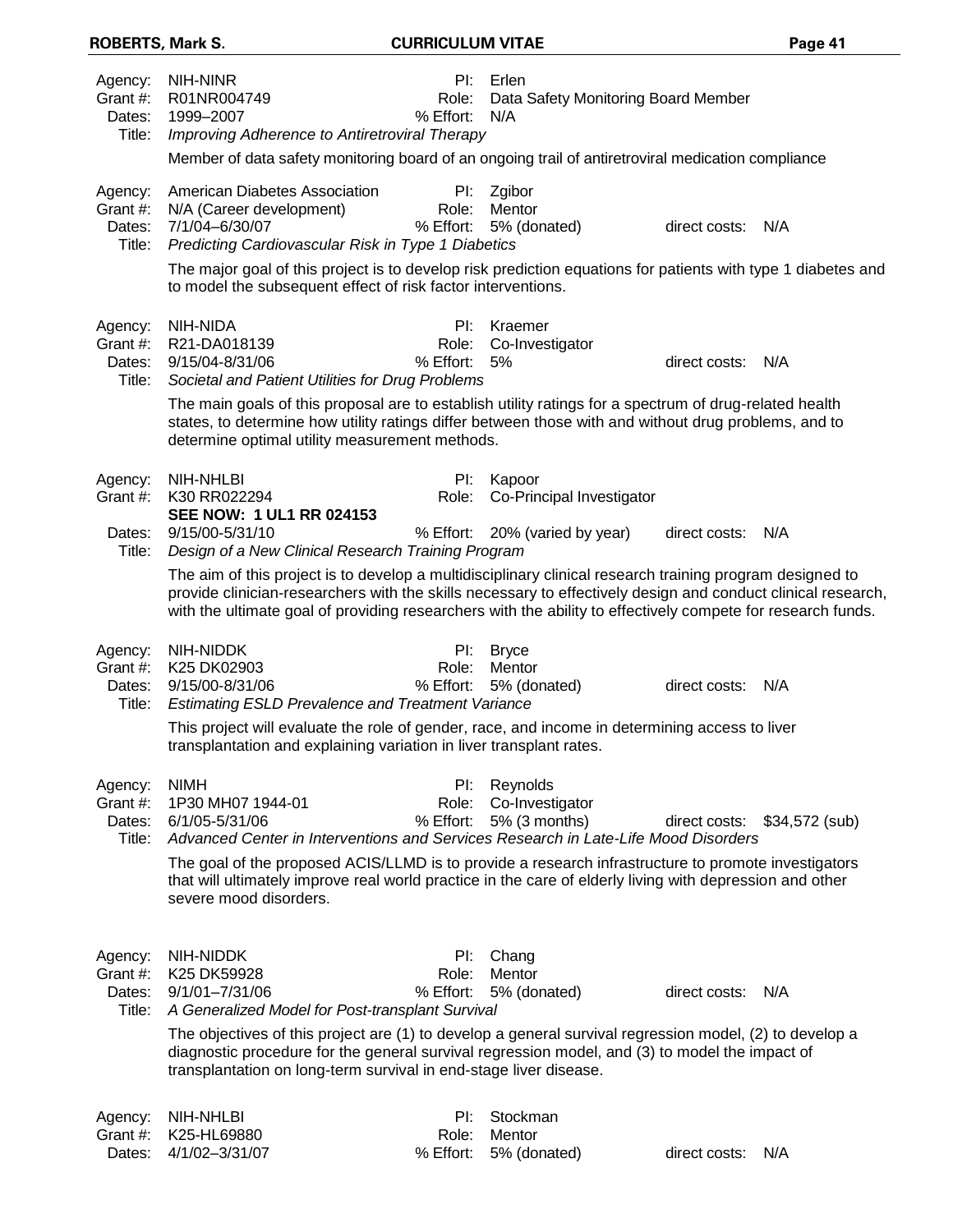| Title:                                  | Risk and Preferences: Racial Disparities in Cardiac Care                                                                                                                                                                                                                                                                                                                                                                                                                                                                                                        |                           |                                                                             |                   |                  |
|-----------------------------------------|-----------------------------------------------------------------------------------------------------------------------------------------------------------------------------------------------------------------------------------------------------------------------------------------------------------------------------------------------------------------------------------------------------------------------------------------------------------------------------------------------------------------------------------------------------------------|---------------------------|-----------------------------------------------------------------------------|-------------------|------------------|
|                                         | The purpose of this grant is to explore whether preferences for and perceptions of risk can explain some of<br>the observed ethnicity- and gender-based treatment variation in the acceptance of invasive cardiovascular<br>procedures.                                                                                                                                                                                                                                                                                                                         |                           |                                                                             |                   |                  |
| Agency:<br>Grant #:<br>Dates:<br>Title: | <b>NSF</b><br>DMI-0355433<br>4/15/04-3/31/07<br>Optimizing the Regional Distribution of Organ Procurement Organizations                                                                                                                                                                                                                                                                                                                                                                                                                                         | PI:<br>Role:<br>% Effort: | Schaefer<br>Co-Investigator<br>5%                                           | direct costs:     | $$35,554$ (sub)  |
|                                         | The project will investigate the optimal timing of organ procurement organizations. New modeling<br>techniques as well as state-of-the-art optimization methods will be developed for these difficult problems.                                                                                                                                                                                                                                                                                                                                                 |                           |                                                                             |                   |                  |
| Agency:<br>Grant #:<br>Dates:<br>Title: | <b>NIH-NHLBI</b><br>R01 HL069991<br>12/15/02-11/30/07<br>Long-Term Outcomes of Nitric Oxide for Ventilated Premature Babies<br>The goal of this proposal is to perform an economic analysis of the use of inhaled nitric oxide for the                                                                                                                                                                                                                                                                                                                          | PI:<br>Role:<br>% Effort: | Angus<br>Co-Investigator<br>5%                                              | direct costs:     | \$40,982 (sub)   |
|                                         | prevention of chronic lung disease (INOPCLD) in premature newborns with respiratory failure.                                                                                                                                                                                                                                                                                                                                                                                                                                                                    |                           |                                                                             |                   |                  |
| Agency:<br>Grant #:<br>Dates:<br>Title: | <b>AHRQ</b><br>1U18HS015851-01<br>7/1/05-6/30/07<br>Enhanced Patient Safety Interventions to Optimize Medication Education "EPITOME"                                                                                                                                                                                                                                                                                                                                                                                                                            | PI:<br>Role:<br>% Effort: | Sirio<br>Co-Investigator<br>5%                                              | direct costs:     | $$133,638$ (sub) |
|                                         | The proposed research seeks to evaluate the hospital-wide implementation of a multi-model patient<br>medication education system, the Enhanced Patient Safety Interventions to Optimize Medication<br>Education (EPITOME).                                                                                                                                                                                                                                                                                                                                      |                           |                                                                             |                   |                  |
| Agency:<br>Grant #:<br>Dates:<br>Title: | St. Margaret Foundation<br>N/A<br>10/15/05-10/14/06<br>Pneumococcal Polysaccharide Vaccine Decision Analysis                                                                                                                                                                                                                                                                                                                                                                                                                                                    | PI:<br>Role:<br>% Effort: | Zimmerman (Smith Subcontract)<br>Co-Investigator<br>5%                      | direct costs:     | \$33,596 (sub)   |
|                                         | The specific aim of this study is use decision analyses with sensitivity analyses; determine the number of<br>deaths prevented, invasive cases prevented, and life years gained by various pneumococcal<br>polysaccharide vaccination (PPV) strategies.                                                                                                                                                                                                                                                                                                         |                           |                                                                             |                   |                  |
| Agency:<br>Grant #:<br>Dates:<br>Title: | <b>NCI</b><br>K07 CA10181<br>8/8/03-7/31/08<br>Resource and QOL Consequences of Lung Cancer Screening                                                                                                                                                                                                                                                                                                                                                                                                                                                           | PI:<br>Role:<br>% Effort: | <b>Byrne</b><br>Co-Mentor (the PI is now at the University of Miami)<br>N/A | direct costs: N/A |                  |
|                                         | This research examined the psychological and economic consequences (costs and benefits) to<br>individuals undergoing screening for lung cancer. The information gained can be used in conjunction<br>with clinical effects of screening to evaluate programs of lung cancer screening.                                                                                                                                                                                                                                                                          |                           |                                                                             |                   |                  |
| Agency:<br>Grant #:<br>Dates:<br>Title: | NIH-NLM<br>R21 LM008273<br>1/1/05-12/31/06 (nce to 07)<br>Using MDPs to Optimize Living-Donor Liver Transplants                                                                                                                                                                                                                                                                                                                                                                                                                                                 | Pl:<br>Role:<br>% Effort: | <b>Roberts</b><br>Principal Investigator<br>15%                             | direct costs:     | \$275,000        |
|                                         | This R21uses a complex mathematical technique called Markov decision processes (MDPs) to analyze<br>the question of the optimal timing of living-donor liver transplantation. MDPs are analytic tools<br>specifically designed to analyze sequential decision making under conditions of uncertainty, and<br>although they have been applied to many management and industrial problems, they have seen little<br>use in medicine and health care. This exploratory proposal seeks to apply these methods to a complex,<br>clinical problem in transplantation. |                           |                                                                             |                   |                  |
| Agency:<br>Grant #:<br>Dates:           | <b>DOD-Air Force</b><br>DAMD 17-03-2-0017<br>$1/1/08 - 9/30/08$                                                                                                                                                                                                                                                                                                                                                                                                                                                                                                 | PI:<br>Role:<br>% Effort: | Chapman<br>Co-Investigator<br>3.0%                                          | direct costs:     |                  |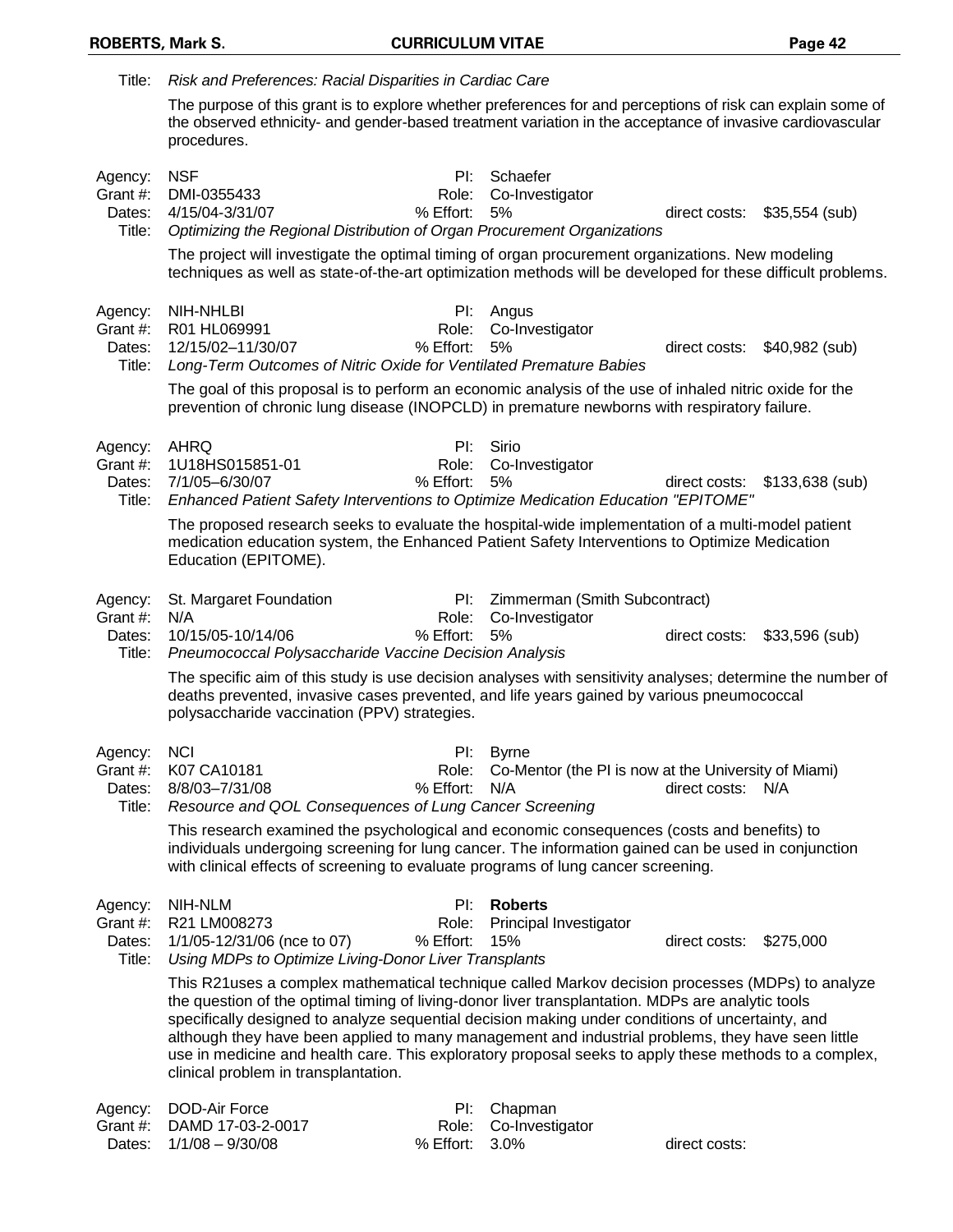| Title:                                  | Strategic Support of Telepathology Development in the Air Force                                                                                                                                                                                                                                                                                                                                                                                  |                           |                                                         |                       |          |
|-----------------------------------------|--------------------------------------------------------------------------------------------------------------------------------------------------------------------------------------------------------------------------------------------------------------------------------------------------------------------------------------------------------------------------------------------------------------------------------------------------|---------------------------|---------------------------------------------------------|-----------------------|----------|
|                                         | The evaluation component of this project assessed the accuracy of two new technologies for the<br>distributed reading of pathology slides in a military environment: 1) a whole slide imaging digital<br>pathology system and 2) pathologic diagnosis via a robotic microscope, in which the pathologist is in one<br>location and the microscope and slides are in another.                                                                     |                           |                                                         |                       |          |
| Agency:<br>Grant #:<br>Dates:<br>Title: | <b>DOD-Air Force</b><br>DAMD 17-03-2-0017<br>$1/1/08 - 9/30/08$<br>Distributed Radiology Dynamic Workload Allocation System (DRDWA) Development in the Air Force<br>This project assessed the ability of a distributed multiplatform PACS system to improve workload and<br>throughput in a military radiology environment.                                                                                                                      | Pl:<br>Role:<br>% Effort: | <b>Becich</b><br>Co-Investigator<br>2.5%                | direct costs: \$5,769 |          |
| Agency:                                 | <b>NIAAA</b>                                                                                                                                                                                                                                                                                                                                                                                                                                     | Pl:                       | Kraemer                                                 |                       |          |
| Grant #:                                | R01 AA014713                                                                                                                                                                                                                                                                                                                                                                                                                                     | Role:                     | Co-Principal investigator                               |                       |          |
| Dates:<br>Title:                        | 9/21/04-8/31/08<br>Patient & Societal Utilities for Alcohol Problems                                                                                                                                                                                                                                                                                                                                                                             | % Effort:                 | 10%                                                     | direct costs:         | N/A      |
|                                         | This work measured quality of life and utility in patients with alcohol use disorders and their family<br>members.                                                                                                                                                                                                                                                                                                                               |                           |                                                         |                       |          |
| Agency:                                 | <b>NIAID</b>                                                                                                                                                                                                                                                                                                                                                                                                                                     | PI:                       | Smith                                                   |                       |          |
| Grant #:                                | 1K23 AI056347<br>6/1/04-2/29/08                                                                                                                                                                                                                                                                                                                                                                                                                  | Role:<br>% Effort:        | Mentor                                                  |                       |          |
| Dates:<br>Title:                        | Optimal Strategies for PID Prevention and Management                                                                                                                                                                                                                                                                                                                                                                                             |                           | 5% (donated)                                            | direct costs:         | N/A      |
|                                         | This project developed a simulation model of pelvic inflammatory disease. The model synthesized data<br>from diverse sources to allow evidence-based development of optimal management strategies for<br>women in a variety of disease risk categories.                                                                                                                                                                                          |                           |                                                         |                       |          |
|                                         |                                                                                                                                                                                                                                                                                                                                                                                                                                                  |                           |                                                         |                       |          |
|                                         |                                                                                                                                                                                                                                                                                                                                                                                                                                                  | Pl:                       |                                                         |                       |          |
| Agency:<br>Grant #:                     | <b>NIAAA</b><br>1 K23 AA14483                                                                                                                                                                                                                                                                                                                                                                                                                    | Role:                     | <b>Braithwaite</b><br>Co-Mentor (the PI is now at Yale) |                       |          |
| Dates:<br>Title:                        | 8/1/03-7/31/08                                                                                                                                                                                                                                                                                                                                                                                                                                   | % Effort:                 | N/A                                                     | direct costs:         | N/A      |
|                                         | <b>Tailoring HIV Therapy for Alcohol-Using Populations</b><br>The grant will develop a mathematical model of the acquisition of HIV resistance in patients and use the<br>model to evaluate the effect of various patterns of noncompliance with HAART, especially the<br>noncompliance introduced by various alcohol use syndromes.                                                                                                             |                           |                                                         |                       |          |
|                                         |                                                                                                                                                                                                                                                                                                                                                                                                                                                  |                           |                                                         |                       |          |
| Agency: NINMH<br>Grant #:               | R01 MH049395                                                                                                                                                                                                                                                                                                                                                                                                                                     | Role:                     | PI: Rollman<br>Co-Investigator                          |                       |          |
| Dates:                                  | 12/1/03-11/30/08                                                                                                                                                                                                                                                                                                                                                                                                                                 | % Effort:                 | 2%                                                      | direct costs: N/A     |          |
| Title:                                  | Improving Quality of Primary Care for Anxiety Disorders<br>This project was an effectiveness trial to examine the 12-month clinical outcomes and patterns of health<br>services utilization for primary care patients with panic disorder/generalized anxiety disorder (PD/GAD)<br>randomized to either a telephone-based collaborative care intervention or to patient and primary care<br>physician (PCP) notification of the diagnosis alone. |                           |                                                         |                       |          |
| Agency:                                 | <b>NIDDK</b>                                                                                                                                                                                                                                                                                                                                                                                                                                     | PI:                       | Zgibor                                                  |                       |          |
| Grant #:                                | K01 DK070725-01A2                                                                                                                                                                                                                                                                                                                                                                                                                                | Role:                     | Mentor                                                  |                       |          |
| Dates:<br>Title:                        | 7/1/05-6/30/08<br>Predicting Cardiovascular Risk in Type 1 Diabetics                                                                                                                                                                                                                                                                                                                                                                             | % Effort:                 | N/A                                                     | direct costs:         | N/A      |
|                                         | Similar to the ADA award, the application will investigate cardiovascular risk prediction equations fro<br>patients with Type 1 diabetes, and will validate that prediction rule in a separate, European cohort.                                                                                                                                                                                                                                 |                           |                                                         |                       |          |
| Agency:                                 | UPMC/Diabetes Foundation/DOD                                                                                                                                                                                                                                                                                                                                                                                                                     | PI:                       | <b>Bryce</b>                                            |                       |          |
| Grant #:<br>Dates:                      | W81XWH-04-2-0030<br>$1/1/04 - 1/31/09$                                                                                                                                                                                                                                                                                                                                                                                                           | Role:<br>% Effort:        | Co-Investigator<br>10%                                  | direct costs:         | \$50,780 |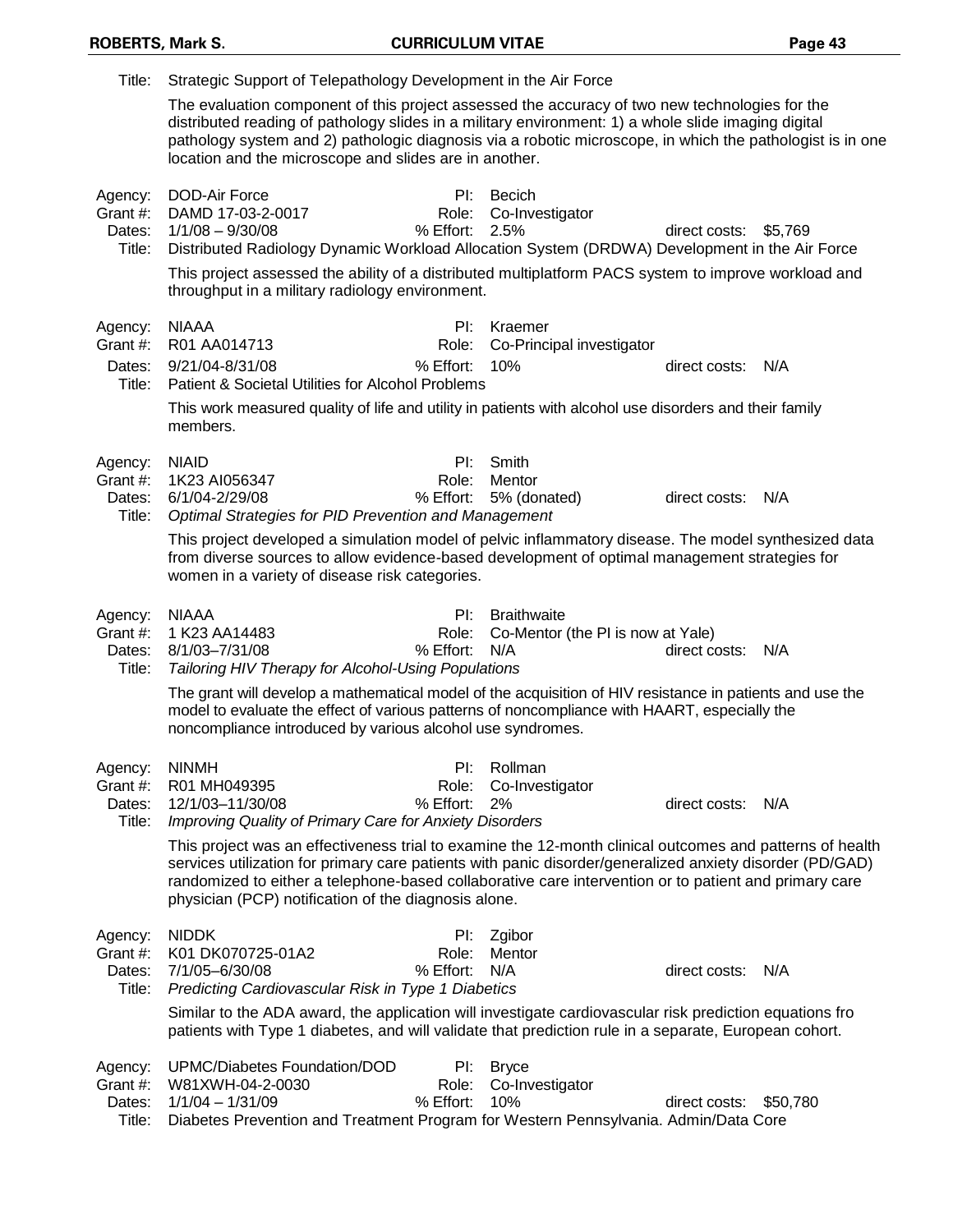The evaluation component of this grant will develop economic models of the use of various outpatient interventions in the prevention and treatment of diabetes.

| Agency:<br>Grant #:<br>Dates: | NIH-1NHLBI<br>R01 HL070000<br>12/15/02-11/30/07                                                                                                                                                                                                                                                                                                                                                                          | $P$ I:<br>Role:<br>$%$ Effort: | Rollman<br>Co-Investigator<br>5.0% | direct costs: | \$88,549 |
|-------------------------------|--------------------------------------------------------------------------------------------------------------------------------------------------------------------------------------------------------------------------------------------------------------------------------------------------------------------------------------------------------------------------------------------------------------------------|--------------------------------|------------------------------------|---------------|----------|
| Title:                        | <b>Treatment of Depression Following Cardiac Bypass Surgery</b>                                                                                                                                                                                                                                                                                                                                                          |                                |                                    |               |          |
|                               | This 5-year randomized clinical trial examines whether treating depression following coronary artery<br>bypass graft (CABG) will reduce cardiovascular morbidity, depressive symptoms, and health services<br>utilization and will improve clinical outcomes following surgery.                                                                                                                                          |                                |                                    |               |          |
| Agency:<br>Grant #:           | University of Miami<br>Role:                                                                                                                                                                                                                                                                                                                                                                                             | PI:                            | <b>Byrne</b><br>Co-Investigator    |               |          |
| Dates:                        | 04/01/09 - 03/31/11                                                                                                                                                                                                                                                                                                                                                                                                      | % Effort:                      | ℅                                  | direct costs: | \$11.698 |
| Title:                        | Development of a Conjoint Analysis Instrument for Lung Cancer Screening Decisions<br>The purpose of this work is to determine the attributes of lung cancer screening and the implications of<br>screening results that affect whether individuals are interested in being screened for lung cancer and to<br>develop a conjoint valuation instrument to evaluate these attributes. We will also investigate whether the |                                |                                    |               |          |

importance of various characteristics/attributes of lung cancer screening in patient's screening decisions appears to vary by survey methodology.

| Agency: NIH-NCRR                                                             |                  | PI: Reis              |               |
|------------------------------------------------------------------------------|------------------|-----------------------|---------------|
| Grant #: KL2 RR024154                                                        |                  | Role: Co-investigator |               |
| Dates: $9/30/06 - 6/30/11$                                                   | % Effort: mentor |                       | direct costs: |
| Title: University of Pittsburgh Clinical and Translational Science Institute |                  |                       |               |

The purpose of this KL2 is to support the early career development of clinical researchers from a variety of disciplines engaged in all types of clinical research. . Current recipients of the K12 Clinical Research Scholar Award mechanism that I mentor are:

Bruce Lee, MD, MBA, (2006-2011) Assistant Professor of Medicine, University of Pittsburgh School of Medicine. "*Computer Simulation Modeling to Characterize the Spread and Optimize the Response to Influenza*".

Smita Nayak, MD, (2007-2012) Assistant Professor of Medicine, University of Pittsburgh School of Medicine. *"Optimizing Screening Strategies for Identifying Postmenopausal Women at Risk for Osteoporotic Fracture"*

Matthew F. Reeves, MD, MPH, (2008-2010) Assistant Professor of Obstetrics, Gynecology and Reproductive Sciences, University of Pittsburgh School of Medicine. *"Modeling Contraceptive Costeffectiveness and Service Delivery in the Developing World"*

Jagpreet Chhatwal, PhD. (2011-2013). Now Assistant Professor of Medicine, MGH/Harvard Medical School. *"Impact of the new direct acting antivirals on the Hepatitis C epidemic".*

Theodore Hwan You, MD, MSc. Now Assistant Professor of Surgery, University of Pittsburgh. *"The optimal treatment of carotid artery disease"*

Janel Hanmer, MD, PhD. (2013-2015), Now assistant professor of medicine, University of Pittsburgh. "*Evaluation of the PROMISE measures to estimate quality of life"*

Hawre Jalal, MD, PhD. (2017 – present. Assistant Professor of Health Policy and Management. *"The Impact of the Opioid Epidemic and the Efficacy of Its Mitigation Strategies*"

### **RESEARCH-RELATED ACTIVITIES**

*Acquired Immunodeficiency Syndrome: Biology, Epidemiology, and Public Policy*

10/85 Guest Lecturer, Health Week, Tufts University, Medford, MA.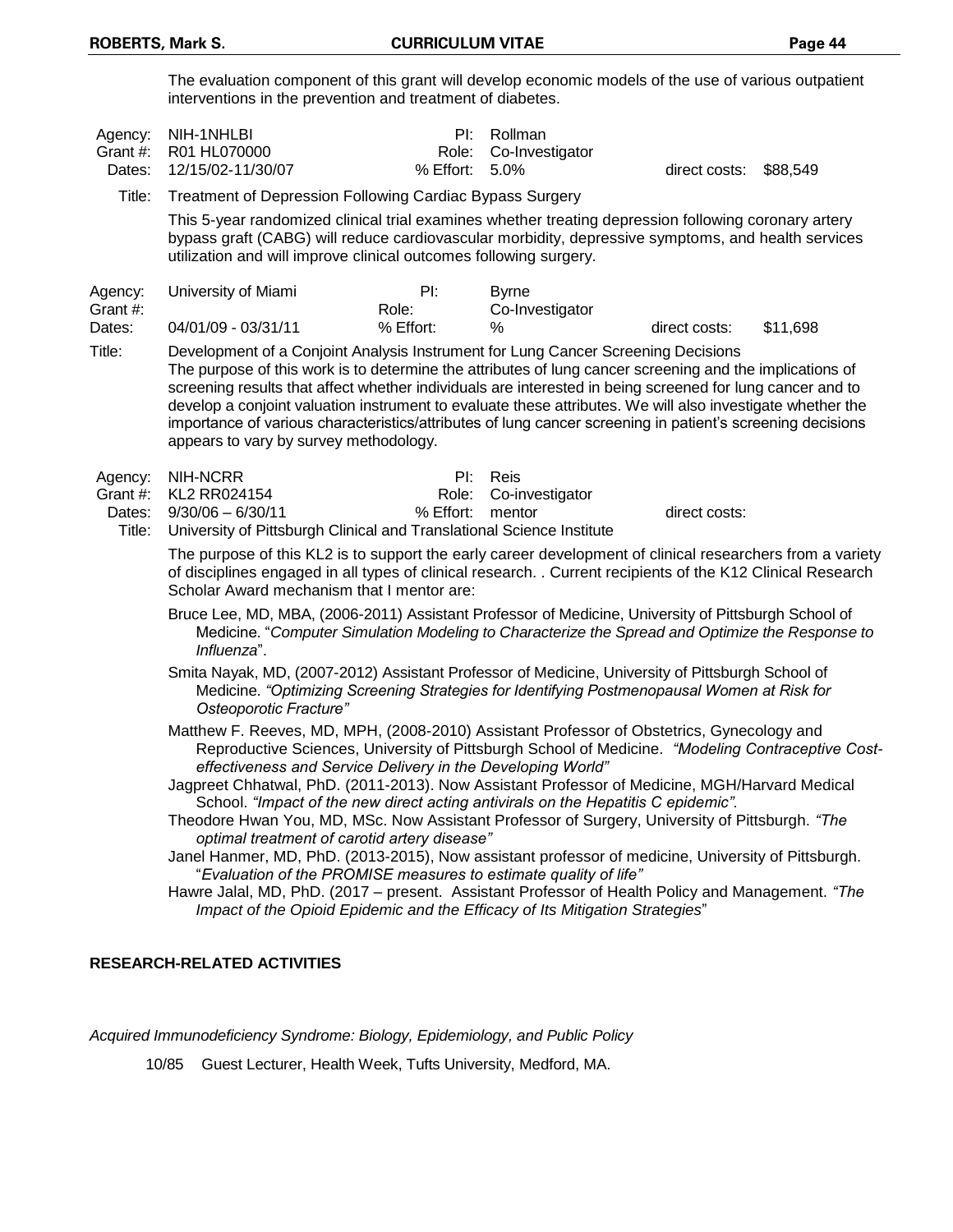### *Management of Asymptomatic Gallstones in the Diabetic Patient: A Decision Analysis*

- 04/88 Poster Competition Winner, annual meeting of the American College of Physicians, New York, NY.
- 09/88 Surgical Grand Rounds, New England Deaconess Hospital, Boston, MA.
- 10/88 Combined Medical/Surgical Rounds, Pacific Presbyterian Medical Center, San Francisco, CA.
- 11/88 Gastroenterology Rounds, Oregon Health Sciences Facility, Portland, OR.
- 02/89 Health Services Research Scientific Seminar, West Roxbury Veterans Administration Hospital, Roxbury, MA.
- 03/89 Resident Teaching Conference, Veterans Administration Hospital, University of Nevada School of Medicine, Reno, NV.
- 12/89 Medical Grand Rounds, Monadnock Community Hospital, Peterborough, NH.
- 12/90 Medical Grand Rounds, New England Deaconess Hospital, Boston, MA.
- 08/93 Medical Grand Rounds, St. Francis Hospital, Pittsburgh, PA.
- 11/93 Medical Grand Rounds, Mercy Hospital, Pittsburgh, PA.
- 04/95 Ambulatory Care Grand Rounds, Lexington Clinic, Lexington, KY.
- 08/95 Medical Grand Rounds, Shadyside Hospital, Pittsburgh, PA.
- 10/95 Medical Grand Rounds, Allegheny General Hospital, Pittsburgh, PA.
- 09/96 Medical Grand Rounds, McKeesport Hospital, Pittsburgh, PA.

### *Predictors of Success in Liver Transplantation: A Multi-Stage Analysis*

11/88 Surgical Grand Rounds, Oregon Health Sciences Facility, Portland, OR.

### *On-Line Automated Discharge Summaries*

- 03/90 Electronic Computing Health Oriented (ECHO) Seminar, spring meeting, Boston, MA.
- 03/91 Grand Rounds, New England Deaconess Hospital, Boston, MA.

### *Decision Analysis Methodology*

- 11/90 Invited Faculty, presentation on Markov Process–Based Monte Carlo Simulation Models, Inter-Patient Outcomes Research Team (InterPORT) Decision Analysis Working Group, sponsored by the Agency for Health Care Policy and Research (AHCPR), Boston, MA.
- 07/91 Invited Faculty, Methods Workshop on Issues and Approaches to the Conduct of Health Services Research in PORTS, Eighth Annual Meeting of the Association for Health Services Research and Foundation for Health Services Research (AHSR/FHSR), San Diego, CA
- 08/94 Visiting Professor of Medicine, Meridia-Huron Hospital, Cleveland, OH.
- 11/94 Visiting Lecturer, Decision Analysis Mini-Course, St. Francis Hospital, Pittsburgh, PA.
- 12/94 Decision Analysis/Cost-Effectiveness Seminar, Astra/Merck, Wayne, PA.
- 10/06 Grand Rounds, West Penn Hospital, Pittsburgh, PA

### *Introduction to Cost-Effectiveness Analysis*

- 10/96 Research Seminar, Center for Research on Health care, University of Pittsburgh, Pittsburgh, PA.
- 01/97 Research Seminar, Department of Social Psychology, University of Pittsburgh, Pittsburgh, PA.
- 6/08 Medical Grand Rounds, The University of Lausanne, Switzerland

### *Modeling the Consequences of Alternative Organ Allocation Policies for Liver Transplantation*

- 12/03 Surgical Grand Rounds, University of Nebraska School of Medicine, Omaha, NA
- 03/04 Division of Transplantation Grand Rounds, University of Pittsburgh School of Medicine, Pittsburgh, PA
- 06/04 Harvard Center for Risk Analysis, Boston, MA

## *How to Measure Clinical Outcomes*

05/93 Faculty Member, continuing medical education course on Malnutrition in the Hospitalized Patient, Harvard Medical School, Boston, MA.

## *Clinical Information Systems and Quality of Care*

01/98 Interdisciplinary Grand Rounds, UPMC Shadyside/UPMC Presbyterian, Long Boat Key, FL.

### *Pathophysiology of Managed Care*

10/01 Grand Rounds, Department of Medicine, University of Utah, Salt Lake City, UT.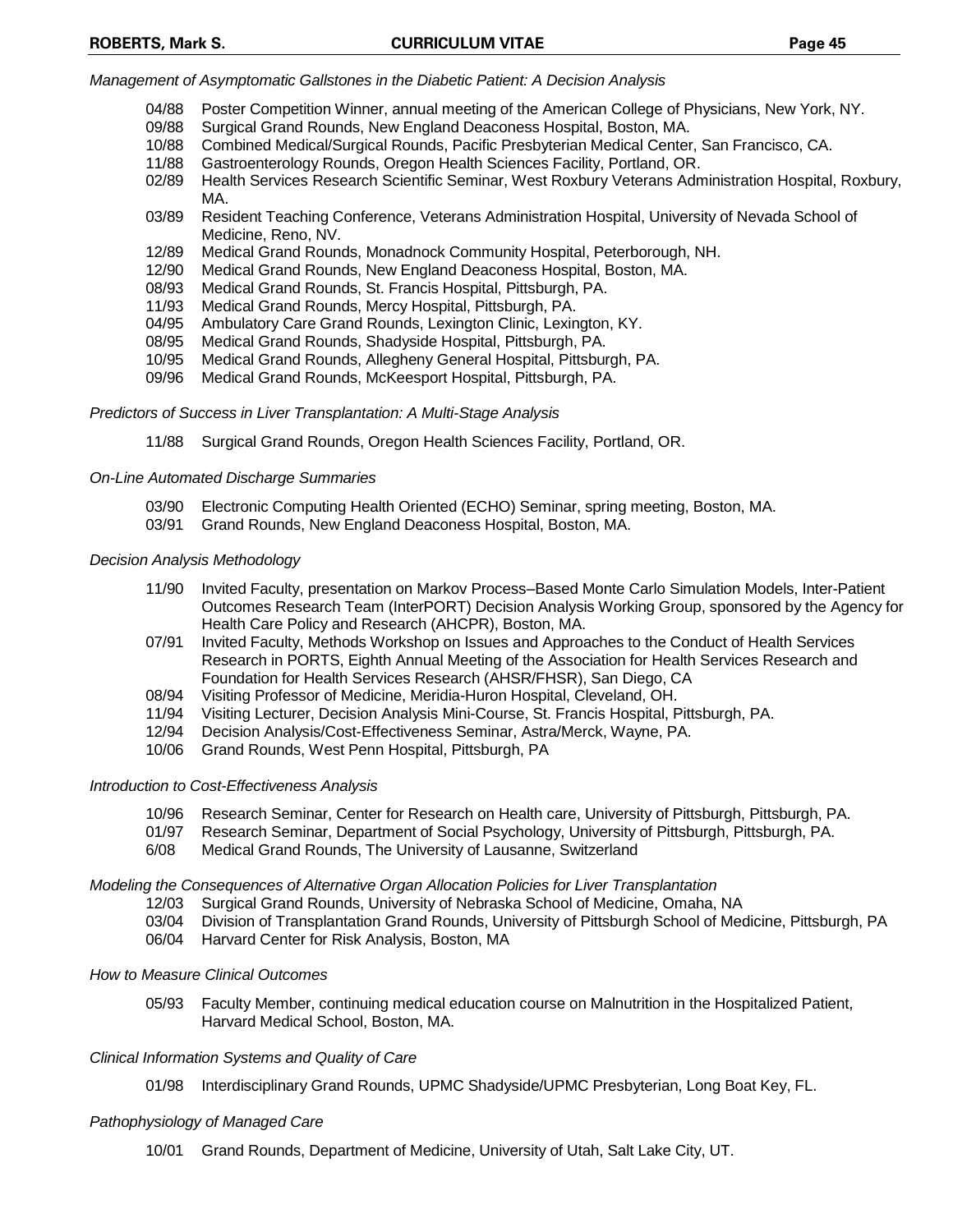- 11/01 Grand Rounds, Department of Medicine, University of Alabama at Birmingham, Birmingham, AL.
- 12/01 Primary Care/Ambulatory Medicine, University of San Diego, San Diego, CA.

#### *Health Care Quality: Implementing Change: Challenges and Opportunities*

12/04 UPMC Health Care Quality Forum, Herberman Conference Center, Pittsburgh, PA

#### *The Quality Revolution: Balancing the Roles of Society and the Physician*

11/03 Annual Update in Internal Medicine. Department of Medicine, University of Pittsburgh, Pittsburgh, PA

#### *The Future of Internal Medicine*

- 05/04 Beckwith Fellows Leadership Program, Development Dimensions International, Bridgeville, PA
- 05/05 Beckwith Fellows Leadership Program, Development Dimensions International, Bridgeville, PA
- 05/06 Beckwith Fellows Leadership Program, Development Dimensions International, Bridgeville, PA

#### *Introduction of Health Services Research*

03/05 University of Pittsburgh Geriatrics Fellowship Program Teaching Conference, Pittsburgh, PA

#### *Simulating Complex Disease: Modeling Biology and the Allocation of Donated Organs*

- 11/03 Harvard Center for Risk Analysis, Boston, MA
- 11/04 Invited Plenary Speaker, International Society for Complexity in Acute Illness, Pittsburgh, PA

#### *Evidence-Based Practice*

03/05 Department of Rehabilitation, The Children's' Hospital Rehabilitation Institute, Pittsburgh, PA

#### *The Efficient Allocation of Organ Transplants*

10/06 Invited presentation at the ESF-IfW Conference on the Global Health Economy: New Technology and Medical Decision Making: Normative Models and Empirical Practice. Kiel, Germany, October 4-9, 2006

#### *Economic Analyses for Health Care*

04/07 Invited presentation – Office of Clinical Research/Center for Research on Healthcare's Clinical Research Seminar Series

### *Mathematical Modeling Methods*

- 3/23/2007 *Virtual Clinical Trials: The Archimedes Model of Human Physiology and Disease*. Research Colloquium Seminar, Center for Biomedical Informatics, University of Pittsburgh
- 3/12/2008 *Virtual Clinical Trials: Gaining Biological insights Through Mathematical Models*. Grand Rounds, Department of Critical Care Medicine, University of Pittsburgh
- 3/12/2008 *Virtual Clinical Trials: Gaining Biological insights Through Mathematical Models*. Academic Rounds, Toronto Health Economics and Technology Assessment Collaborative, University of Toronto, Toronto, CN.
- 4/29/2009 *Virtual Clinical Trials: Gaining Biological insights Through Mathematical Models*. Magee-Womens Research Institute's Work-in-Progress (WIP) Seminar, Pittsburgh, PA
- 3/14/2015 *Modeling sepsis: Traditional and novel ways to quantify diseases?* Round Table Conference: Reducing the Global Burden of Sepsis – Developing a Roadmap, Brussels, Belgium.

### **Other Research Activities**

- 1986–1991 Member, Technology Assessment Subgroup of the Health Science Policy Working Group, Division of Health Policy Research and Education, Harvard University, Cambridge, MA.
- 1990 Co-Coordinator, Workshop on Markov Processes and Simulation Modeling, annual meeting of the Society for Medical Decision Making, Boston, MA.
- 1990 Methodology Consultant, InterPORT Decision Analysis Working Group, sponsored by the Agency for Health Care Policy and Research (AHCPR), Boston, MA
- 1994 Session Chair, Health Care Technology Track, 1994 Winter Simulation Meetings, Orlando, FL.
- 1999 Member, External Review Panel, Assessing the Performance of Organ Transplantation Programs: Liver and Heart Transplantation, June 1999, Health Resources and Services Administration (HRSA) Division of Transplantation, Oak Lawn, MD.
- 2002–2005 Member, Kidney Disease Outcomes Quality Initiative (K/DOQI) Workshop on Clinical Practice Guidelines for Cardiovascular Disease in Dialysis Patients, National Kidney Foundation.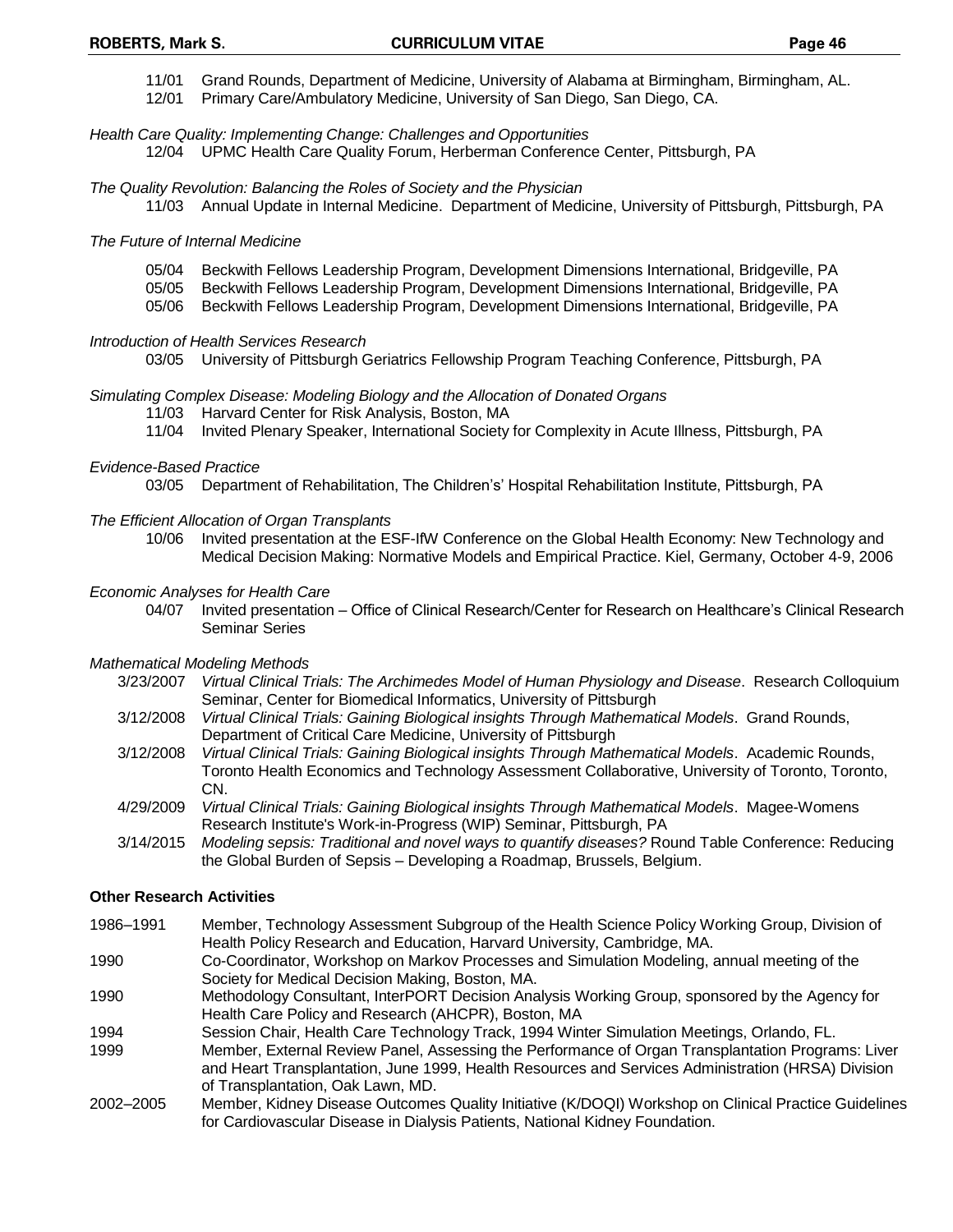2004 Chairman, Independent Expert Panel on Statistical Methods Data: Simulation Modeling, September 2004, Division of Transplantation, HRSA. 2005–2008 Member, Scientific Advisory Committee to the Scientific Registry of Transplant Recipients (SRTR), Division of Transplantation, HRSA. 2007 Invited Presenter, "Using Physiology-Based Models to Enhance Clinical Trials." Presentation in the Evidence-Based Medicine Series: Redesigning the Clinical Effectiveness Research Paradigm, sponsored by the Institute of Medicine, December 10, 2007, in Washington DC. 2009 Invited Presenter, representing the Society for Medical Decision Making in expert testimony before the Federal Coordinating Council for Comparative Effectiveness Research on June 10, 2009, in Washington, DC. Testimony available at [http://nmr.rampard.com/fcc/20090610/default.html,](http://nmr.rampard.com/fcc/20090610/default.html) beginning at Webcast time 01:10:36.

### **Peer Review Activities**

### **Study Sections:**

| 1992              | External Reviewer, Health Care Technology Study Section, AHCPR.                                                                                                                                                   |
|-------------------|-------------------------------------------------------------------------------------------------------------------------------------------------------------------------------------------------------------------|
| 1993              | Technical Evaluator, Testbed Networks Technical Evaluation Group, High Performance Computing and<br>Communications (HPCC) Biomedical Applications of Computing Technology, National Library of<br>Medicine.       |
| 1995-1999         | Member, Health Services Research Dissemination Study Section, AHCPR, National Health Service.                                                                                                                     |
| 1997, 1998        | Guest Member, Health Services Research Study Section, February 1997 and October 1998, AHCPR,<br>National Health Service.                                                                                          |
| 1998              | Guest Member, Health Care Quality Study Section, AHCPR, National Health Service.                                                                                                                                  |
| 1999–2002         | Member, Heath Care Technology and Decision Science Study Section, AHCPR.                                                                                                                                          |
| 2002, 03, 06      | Guest Member, AIDS and AIDS-Related Research Study Section 6 (AARR-6), National Institutes of<br>Health.                                                                                                          |
| 2003–2006         | Chair, Health Care Technology and Decision Sciences Study Section, Agency for Health Care Research<br>and Quality. (AHRQ)                                                                                         |
| 3/25-3/26/2008    | Member, AHRQ RFA Prevention Special Emphasis Panel, Gaithersburg, MD                                                                                                                                              |
| 7/08/2010<br>2018 | Member, ZRG1 HDM-C 57 R: Comparative Effectiveness Research on GERD, MRSA and Dementia.<br>Member – NIH ad hoc review committee for the Cancer Intervention and Surveillance Modeling Network<br>(CISNET) program |
| Journals:         |                                                                                                                                                                                                                   |
| 1999-2006         | Associate Editor, Medical Decision Making                                                                                                                                                                         |
| Various years     | Reviewed for the following journals:                                                                                                                                                                              |

*AIDS*

*American Journal of Respiratory and Critical Care Medicine American Journal of Transplantation Annals of Internal Medicine Health Services Research JAMA Journal of General Internal Medicine Journal of the American College of Cardiology Liver Transplantation Medical Decision Making New England Journal of Medicine Obstetrics and Gynecology Quality of Life Research Symposium on Computer Applications in Medical Care (SCAMC) Proceedings Value in Health*

#### **Current Research Interests**

Decision Analysis Methodology; Simulation; Markov Processes Application of Operations Research/Management Science tools to health care and disease Technology Assessment/Cost-Effectiveness Analysis Medical Information Systems; Use of Computers in Medicine Use of Large Databases for Clinical Research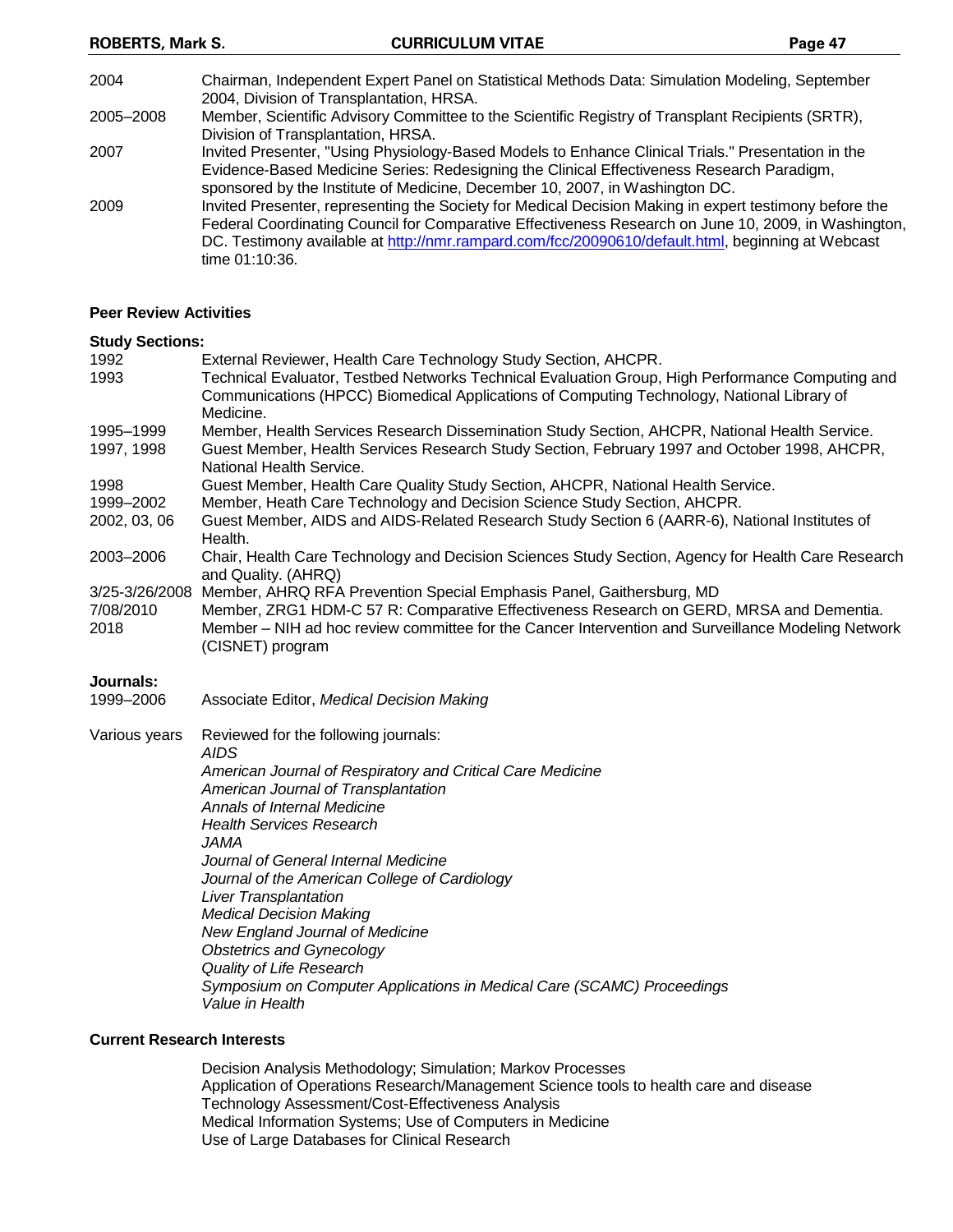Patient Preferences and Utility Assessment Health Care Policy Health Economics

## **SERVICE**

\_\_\_\_\_\_\_\_\_\_\_\_\_\_\_\_\_\_\_\_\_\_\_\_\_\_\_\_\_\_\_\_\_\_\_\_\_\_\_\_\_\_\_\_\_\_\_\_\_\_\_\_\_\_\_\_\_\_\_\_\_\_\_\_\_\_\_\_\_\_\_\_\_\_\_\_

### **University, Medical School, and Hospital Service**

*New England Deaconess Hospital, Boston*

- 1987–1993 Member, Data Processing Oversight Committee.
- 1987–1993 Member, On-line Deaconess Information System (ODISY) Clinical Committee.
- 1990–1991 Member, Ad Hoc Committee on Hospital Cost Comparisons.
- 1990–1991 Member, Search Committee for the Chief of the Section of General Internal Medicine.
- 1990–1992 Member, Disaster Committee.
- 1991–1993 Member, Medical Records Committee.
- 1991–1993 Member, Operations Advisory Committee, Deaconess Medicine.
- 1992–1993 Member, Quality Assurance Committee, Division of General Internal Medicine.

#### *Harvard Medical School, Boston*

1991–1992 Member, Ad Hoc Committee on Computing at Harvard Medical Center.

### *UPMC Shadyside (Formerly Shadyside Hospital), Pittsburgh*

- 1993–1994 Member, Managed Care Project Team.
- 1993–1994 Member, Primary Care–Specialty Integration Task Force.
- 1993–1994 Member, Drug Interactions Physician Advisory Group.
- 1993–1997 Member, Board of Directors Multidisciplinary Education and Research Committee.
- 1993–1998 Member, Competitive Research Fund Study Group.
- 1993–1998 Member, Hospital Education and Research Committee.
- 1993–1999 Member, Management Information Systems (MIS) Operations Committee.
- 1995–1996 Hospital Representative to the national TDS Information Systems Working Group (MISPA).
- 1995–1999 Member, Pharmacy and Therapeutics Committee.
- 1996–1998 Compliance Officer, IL372 Medicare Reimbursement.
- 1996–1999 Member, Medical Records Committee.
- 1996–1999 Member, Medical Affairs Subcommittee.
- 1996–1999 Chairman, Informatics and Process Improvement Committee.

### *UPMC Presbyterian, Pittsburgh*

- 1998–1999 Member, Total Quality Council.
- 1998–1999 Co-Chairman, Clinical Informatics Subcommittee of the Joint Patient Care Committee, UPMC Presbyterian/Shadyside Joint Board.
- 2001–2003 Member, Innovative Practice Committee.

### *UPMC Health System, Pittsburgh*

- 1997–1998 Member, Clinical Information System (CIS) Selection Committee.
- 1997–1998 Member, UPMC Compliance Officers' Advisory Committee.
- 1997–1999 Member, Information Services Strategic Steering Committee, UPMC Health System.
- 1999–2000 Associate Medical Director, Clinical Information Systems.

### *University of Pittsburgh School of Medicine*

- 1996–1997 Member, Research Planning Committee, Integrated Advanced Information Management Systems (IAIMS) Study Group.
- 1997–1998 Member, In-Hospital Medical Student Education Task Force.
- 1998–1999 Member, IAIMS Vocabulary Policy Committee.
- 1988–2000 Member, IAIMS Operations Committee.
- 1999-present Clinical Research Training Program Curriculum Committee
- 2000 Chair, Task Force on Medical Informatics in the Medical School Curriculum.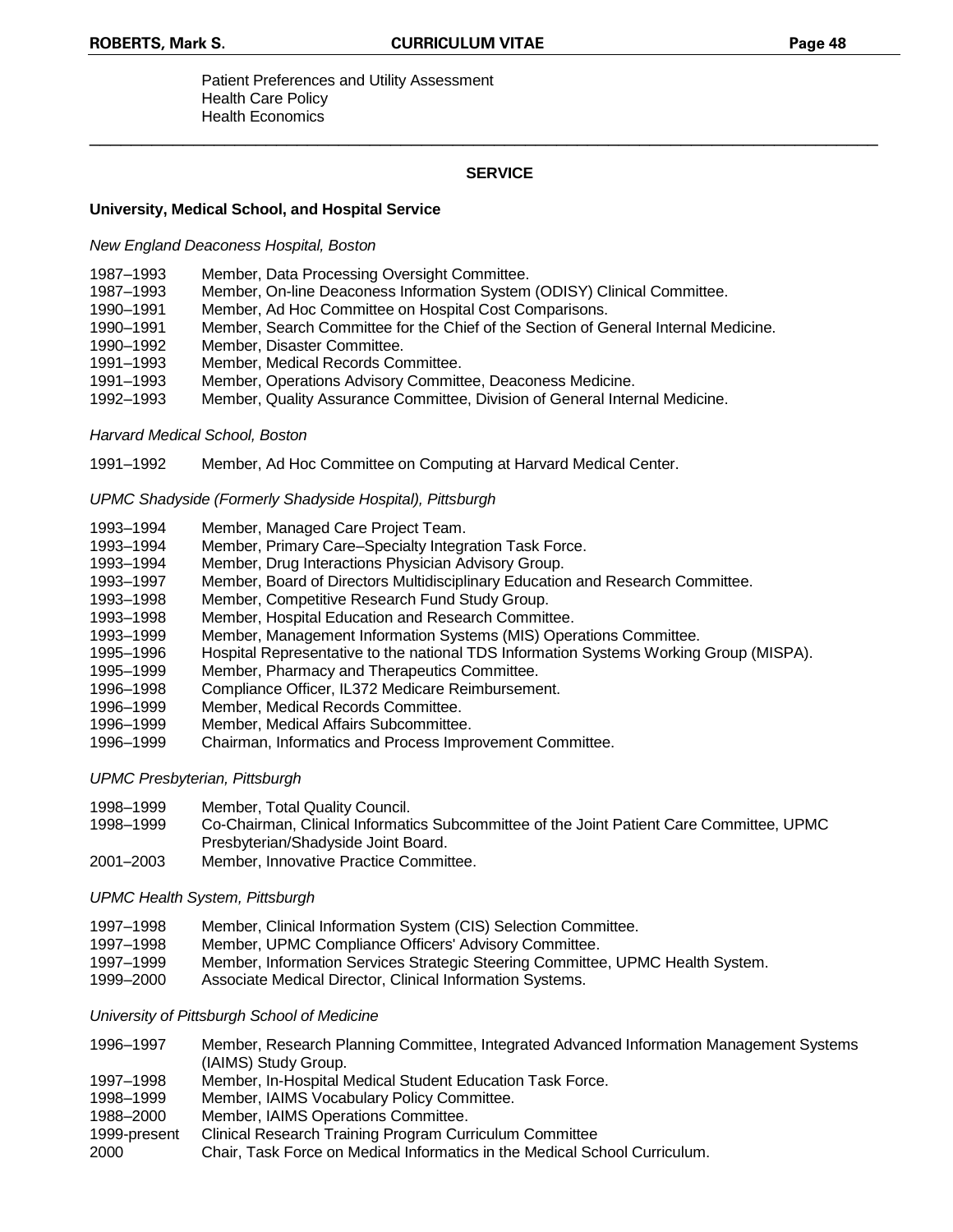2002–2003 Member, Clinical Advisory Committee, University of Pittsburgh Institute on Aging

- 2003–2004 Member, Health Sciences Information Technology Faculty Advisory Committee.
- 2017 Member, General Internal Medicine Division Chief Search Committee

*University of Pittsburgh, Graduate School of Public Health*

2011-2012 Member, Strategic Planning Steering Committee

*Department of Health Policy and Management, Graduate School of Public Health*

- 2010- present HPM Executive Committee
- 2010- present HPM Curriculum Committee
- 2010- present HPM Alumni Relations Committee

*University of Pittsburgh*

| 2001–2010 | Member, University Council on Graduate Study           |
|-----------|--------------------------------------------------------|
| 2010–2016 | Member, University Council on Institutional Excellence |

### **State, Regional, and National Service**

| 1994          | Member, Nominations Committee, Society for Medical Decision Making.                                                                                                                                |
|---------------|----------------------------------------------------------------------------------------------------------------------------------------------------------------------------------------------------|
| 1995-1996     | Member, Interdisciplinary Teaching Group, Society for Medical Decision Making.                                                                                                                     |
| 1996-1998     | Chairman, Associates Program, American College of Physicians (ACP) Regional Meeting.                                                                                                               |
| 1997-1999     | Member, Governor's Advisory Council, Pennsylvania Chapter, ACP.                                                                                                                                    |
| 1997          | Member, Session on the Use of Large-Scale Datasets and Outcomes Models in Critical Care Medicine,<br>American Thoracic Society Critical Care Assembly Workshop on Outcomes Tools in Critical Care, |
|               | Toronto, Canada [Gordon Bernard, MD, Chairman].                                                                                                                                                    |
| 1998          | Member, Workshop on Cost-Effectiveness in Critical Care, American Thoracic Society, San Diego,<br>California [Derek Angus, MD, MPH, and Gordon Bernard, MD, Chairmen].                             |
| 1999-2001     | Chairman, Membership Committee, Society for Medical Decision Making.                                                                                                                               |
| 2000          | Short Course Chairman, 2000 meeting of the Society for Medical Decision Making.                                                                                                                    |
| 2000          | Vice-President Elect, Society for Medical Decision Making.                                                                                                                                         |
| 2001          | Short Course Co-Chairman, 2001 meeting of the Society for Medical Decision Making.                                                                                                                 |
| 2001          | Vice-President, Society for Medical Decision Making.                                                                                                                                               |
| 2001-2005     | Member, Workshop on Kidney Disease Outcome Quality Initiative (K/DOQI) and Cardiovascular Disease<br>in Dialysis, National Kidney Foundation.                                                      |
| 2003          | Scientific Program Co-Chair, national meeting of the Society for Medical Decision Making.                                                                                                          |
| 2005-2007     | Education Committee Co-chair, International Society for Pharmacoeconomics and Outcomes Research<br>(ISPOR)                                                                                         |
| 2007-present  | Society for General Internal Medicine (SGIM) Health Policy Research subcommittee                                                                                                                   |
| 2007          | 29th Annual Meeting Co-Chair, Society for Medical Decision Making                                                                                                                                  |
| 2007-2008     | President-Elect, Society for Medical Decision Making                                                                                                                                               |
| 2008-2009     | President, Society for Medical Decision Making                                                                                                                                                     |
| 2012-present  | Member, Health Careers Futures Board, Jewish Healthcare Foundation                                                                                                                                 |
| 2014-2018     | Member, Short Course Committee, International Society for Pharmacoeconomics and Outcomes<br>Research (ISPOR)                                                                                       |
| 2017 -present | Member, Graham Prize selection committee, AUPHA                                                                                                                                                    |
| 2018-2020     | Vice-Chair,, International Society for Pharmacoeconomics and Outcomes Research (ISPOR) Education<br>Committee                                                                                      |

## **Community Activities and Hospital Appointments**

- 1986–1989 Emergency Physician, Lahey Clinic Medical Center, Burlington, MA.
- 1986–1993 House Intensive Care Unit Physician, New England Baptist Hospital, Boston, MA.
- 1987–1989 Assistant in Medicine, Massachusetts General Hospital, Boston, MA.
- 1987–1993 Emergency Physician, The Cambridge Hospital, Cambridge, MA.
- 1989–1993 Staff Physician, New England Deaconess Hospital, Boston, MA.
- 1996–1997 Board Member, Keystone Physician Associates (KPA) Medical Network, Pittsburgh, PA.
- 1997–2002 Member, Medical Research Advisory Committee, The Pittsburgh Foundation, Pittsburgh, PA.
- 1998–2000 Member, Physician Advisory Committee, Pittsburgh Regional Health Care Initiative, Pittsburgh, PA.
- 1993–1010 Active Staff, Shadyside Hospital, Pittsburgh, PA.